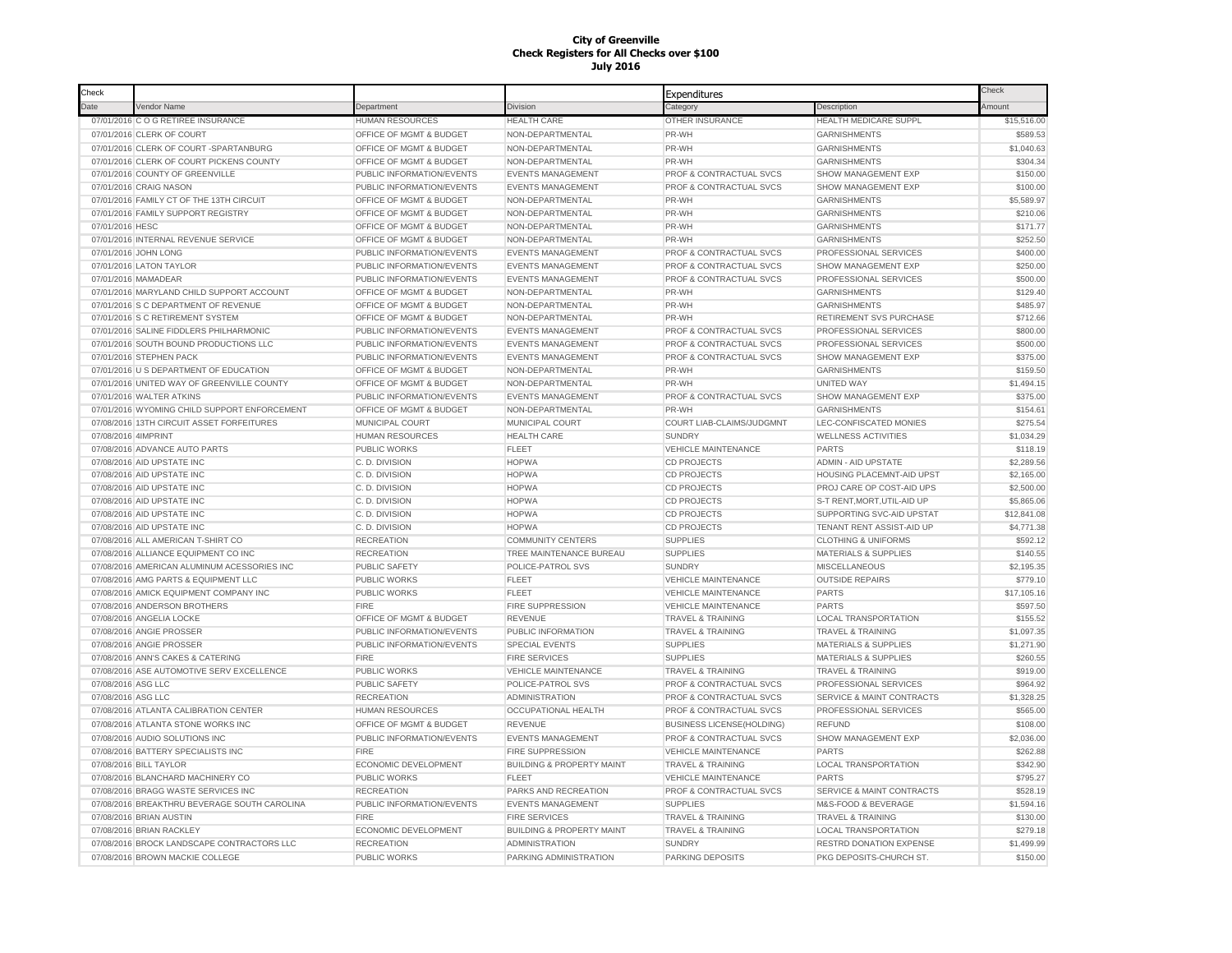| Check               |                                                                         |                                         |                                                 | Expenditures                                                 |                                                       | Check                |
|---------------------|-------------------------------------------------------------------------|-----------------------------------------|-------------------------------------------------|--------------------------------------------------------------|-------------------------------------------------------|----------------------|
| Date                | Vendor Name                                                             | Department                              | Division                                        | Category                                                     | Description                                           | Amount               |
|                     | 07/08/2016 BURL WALKER MARKETING LLC                                    | <b>RECREATION</b>                       | <b>COMMUNITY CENTERS</b>                        | REC CLASS INSTRUCTOR LIAB                                    | <b>REFUND</b>                                         | \$764.40             |
|                     | 07/08/2016 CAMERON CAMPBELL                                             | <b>RECREATION</b>                       | <b>COMMUNITY CENTERS</b>                        | <b>SUPPLIES</b>                                              | <b>MATERIALS &amp; SUPPLIES</b>                       | \$400.00             |
|                     | 07/08/2016 CAMPBELL-BROWN INC                                           | <b>RECREATION</b>                       | PARKS AND RECREATION                            | <b>REPAIR &amp; MAINT SVCS</b>                               | <b>REPAIRS &amp; MAINTENANCE</b>                      | \$531.95             |
|                     | 07/08/2016 CARMEN TALLEY DURHAM                                         | OFFICE OF MGMT & BUDGET                 | GIS                                             | <b>TRAVEL &amp; TRAINING</b>                                 | <b>TRAVEL &amp; TRAINING</b>                          | \$1,421.08           |
|                     | 07/08/2016 CAROLINA ALTERNATORS                                         | <b>FIRE</b>                             | <b>FIRE SUPPRESSION</b>                         | <b>VEHICLE MAINTENANCE</b>                                   | <b>PARTS</b>                                          | \$848.00             |
|                     | 07/08/2016 CAROLINA INDUSTRIAL EQUIPMENT INC                            | PUBLIC WORKS                            | <b>FLEET</b>                                    | <b>VEHICLE MAINTENANCE</b>                                   | <b>PARTS</b>                                          | \$4,768.94           |
| 07/08/2016 CDW/G    |                                                                         | MUNICIPAL COURT                         | MUNICIPAL COURT                                 | PROF & CONTRACTUAL SVCS                                      | PROFESSIONAL SERVICES                                 | \$1,051.46           |
|                     | 07/08/2016 CHARTER COMMUNICATIONS                                       | PUBLIC SAFETY                           | POLICE-PATROL SVS                               | <b>COMMUNICATIONS</b>                                        | <b>OTHER</b>                                          | \$159.45             |
|                     | 07/08/2016 CHARTER COMMUNICATIONS                                       | PUBLIC WORKS                            | PUBLIC WORKS                                    | <b>COMMUNICATIONS</b>                                        | <b>CABLE TELEVISION/INTERNET</b>                      | \$134.56             |
|                     | 07/08/2016 CHARTER COMMUNICATIONS                                       | <b>RECREATION</b>                       | <b>COMMUNITY CENTERS</b>                        | <b>COMMUNICATIONS</b>                                        | CABLE TELEVISION/INTERNET                             | \$313.81             |
|                     | 07/08/2016 CHRISTOPHER TRUCKS INC                                       | PUBLIC WORKS                            | <b>FLEET</b>                                    | <b>VEHICLE MAINTENANCE</b>                                   | <b>OUTSIDE REPAIRS</b>                                | \$680.79             |
|                     | 07/08/2016 CHRISTOPHER TRUCKS INC                                       | <b>PUBLIC WORKS</b>                     | <b>FLEET</b>                                    | <b>VEHICLE MAINTENANCE</b>                                   | <b>PARTS</b>                                          | \$644.18             |
| 07/08/2016 CINTAS   |                                                                         | PUBLIC WORKS                            | <b>FLEET</b>                                    | <b>SUPPLIES</b>                                              | <b>CLOTHING &amp; UNIFORMS</b>                        | \$832.71             |
| 07/08/2016 CINTAS   |                                                                         | PUBLIC WORKS                            | <b>FLEET</b>                                    | <b>SUPPLIES</b>                                              | <b>MATERIALS &amp; SUPPLIES</b>                       | \$119.52             |
|                     | 07/08/2016 CITY OF GREENVILLE                                           | <b>RECREATION</b>                       | PUBLIC SERVICES                                 | <b>TAX LIABILITIES</b>                                       | <b>HOSPITALITY TAXES</b>                              | \$153.28             |
|                     | 07/08/2016 CITY WELDING SERVICE                                         | PUBLIC WORKS                            | <b>FLEET</b>                                    | VEHICLE MAINTENANCE                                          | <b>OUTSIDE REPAIRS</b>                                | \$764.50             |
|                     | 07/08/2016 CLEMSON DEPT PESTICIDE REGULATION                            | <b>RECREATION</b>                       | <b>ADMINISTRATION</b>                           | <b>TRAVEL &amp; TRAINING</b>                                 | <b>TRAVEL &amp; TRAINING</b>                          | \$100.00             |
|                     | 07/08/2016 CLINE HOSE & HYDRAULICS LLC                                  | PUBLIC WORKS                            | <b>FLEET</b>                                    | <b>VEHICLE MAINTENANCE</b>                                   | <b>PARTS</b>                                          | \$379.52             |
|                     | 07/08/2016 COMMUNICATION SERVICE CENTER INC                             | PUBLIC SAFETY                           | POLICE-PATROL SVS                               | <b>REPAIR &amp; MAINT SVCS</b>                               | <b>REPAIRS &amp; MAINTENANCE</b>                      | \$611.79             |
|                     | 07/08/2016 CONCRETE SUPPLY COMPANY LLC                                  |                                         | <b>STREETS BUREAU</b>                           |                                                              |                                                       |                      |
|                     |                                                                         | PUBLIC WORKS                            |                                                 | <b>SUPPLIES</b>                                              | <b>MATERIALS &amp; SUPPLIES</b>                       | \$2,681.20           |
|                     | 07/08/2016 CORBIN TURF & ORNAMENTAL SUPPLY INC                          | <b>RECREATION</b>                       | FALLS PARK WORK CREW                            | <b>SUPPLIES</b>                                              | <b>MATERIALS &amp; SUPPLIES</b>                       | \$216.24             |
|                     | 07/08/2016 CRIDER & ASSOCIATES INC                                      | C.D. DIVISION                           | <b>CDBG PROJECTS</b>                            | <b>CD PROJECTS</b>                                           | <b>LAND ACQUISITION</b>                               | \$300.00             |
|                     | 07/08/2016 CROMERS                                                      | <b>RECREATION</b>                       | <b>PUBLIC SERVICES</b><br><b>FLEET</b>          | <b>REPAIR &amp; MAINT SVCS</b><br><b>VEHICLE MAINTENANCE</b> | <b>REPAIRS &amp; MAINTENANCE</b>                      | \$290.48             |
|                     | 07/08/2016 CUMMINS ATLANTIC LLC<br>07/08/2016 DANA SAFETY SUPPLY INC    | PUBLIC WORKS                            |                                                 | <b>VEHICLE MAINTENANCE</b>                                   | <b>OUTSIDE REPAIRS</b><br>PARTS                       | \$640.80             |
|                     |                                                                         | <b>FIRE</b>                             | <b>FIRE SUPPRESSION</b>                         |                                                              |                                                       | \$997.67             |
|                     | 07/08/2016 DAVID W OWENS<br>07/08/2016 DEBORAH K LEPOROWSKI PSY. D. LLC | <b>FIRE</b><br><b>HUMAN RESOURCES</b>   | <b>FIRE SERVICES</b><br><b>HUMAN RESOURCES</b>  | <b>TRAVEL &amp; TRAINING</b><br>PROF & CONTRACTUAL SVCS      | <b>TRAVEL &amp; TRAINING</b><br>PROFESSIONAL SERVICES | \$130.00             |
|                     | 07/08/2016 DELL MARKETING LP                                            |                                         |                                                 | <b>MIS PROJECTS</b>                                          | PCS/UPGRADES                                          | \$6,000.00           |
|                     | 07/08/2016 DELL MARKETING LP                                            | OFFICE OF MGMT & BUDGET<br>PUBLIC WORKS | INFORMATION TECHNOLOGY<br><b>STREETS BUREAU</b> | <b>SUPPLIES</b>                                              | MATERIALS & SUPPLIES                                  | \$6,669.27           |
|                     |                                                                         |                                         |                                                 |                                                              |                                                       | \$218.74             |
|                     | 07/08/2016 DELL MARKETING LP                                            | <b>RECREATION</b>                       | <b>COMMUNITY CENTERS</b>                        | <b>SUPPLIES</b>                                              | <b>MATERIALS &amp; SUPPLIES</b>                       | \$1,144.78           |
|                     | 07/08/2016 DUKE SANDWICH CO                                             | <b>RECREATION</b>                       | <b>PUBLIC SERVICES</b><br>FLEET                 | <b>SUNDRY</b>                                                | <b>MISCELLANEOUS</b><br><b>FUEL</b>                   | \$307.26             |
|                     | 07/08/2016 ECHOLS OIL COMPANY INC                                       | PUBLIC WORKS                            |                                                 | <b>VEHICLE MAINTENANCE</b>                                   |                                                       | \$15,421.80          |
| 07/08/2016 ESRI INC | 07/08/2016 EMEDIA GROUP INC                                             | <b>PUBLIC SAFETY</b>                    | POLICE-PATROL SVS                               | <b>SUPPLIES</b><br>PROF & CONTRACTUAL SVCS                   | <b>MATERIALS &amp; SUPPLIES</b>                       | \$2,290.00           |
|                     | 07/08/2016 FAIRWAY FORD INC                                             | OFFICE OF MGMT & BUDGET                 | INFORMATION TECHNOLOGY<br>FIRE SUPPRESSION      | <b>VEHICLE MAINTENANCE</b>                                   | SERVICE & MAINT CONTRACTS                             | \$1,500.00           |
|                     | 07/08/2016 FAIRWAY FORD INC                                             | <b>FIRE</b><br>PUBLIC WORKS             | <b>FLEET</b>                                    |                                                              | <b>PARTS</b><br>PARTS                                 | \$1,426.38           |
|                     | 07/08/2016 FAIRWAY OUTDOOR ADVERTISING LLC                              | NON DEPARTMENTAL                        | <b>MISC GRANTS</b>                              | <b>VEHICLE MAINTENANCE</b><br><b>SUPPLIES</b>                | <b>MATERIALS &amp; SUPPLIES</b>                       | \$197.18<br>\$933.00 |
|                     | 07/08/2016 FEDERAL EXPRESS CORP                                         | PUBLIC WORKS                            | STORMWATER MANAGEMENT                           | <b>SUNDRY</b>                                                | <b>MISCELLANEOUS</b>                                  |                      |
|                     | 07/08/2016 FIRST TEAM SPORTS CENTER                                     | <b>RECREATION</b>                       | <b>COMMUNITY CENTERS</b>                        | <b>SUPPLIES</b>                                              | <b>MATERIALS &amp; SUPPLIES</b>                       | \$143.80             |
|                     |                                                                         |                                         |                                                 |                                                              |                                                       | \$165.36             |
|                     | 07/08/2016 FRIENDS OF THE ZOO                                           | <b>RECREATION</b>                       | <b>PUBLIC SERVICES</b>                          | MEMBERSHIP                                                   | FOZ MEMBERSHIP TRSF PMT                               | \$6,889.00           |
| 07/08/2016 FROG 911 |                                                                         | <b>FIRE</b>                             | FIRE SUPPRESSION                                | <b>VEHICLE MAINTENANCE</b>                                   | <b>PARTS</b>                                          | \$503.50             |
|                     | 07/08/2016 FURMAN UNIVERSITY                                            | NON DEPARTMENTAL                        | <b>CAPITAL PROJECTS</b>                         | <b>CAPITAL PROJECTS</b>                                      | CONSTRUCTION                                          | \$1,000.00           |
|                     | 07/08/2016 G & C APPRAISALS                                             | C.D. DIVISION                           | <b>CDBG PROJECTS</b>                            | <b>CD PROJECTS</b>                                           | <b>LAND ACQUISITION</b>                               | \$200.00             |
|                     | 07/08/2016 GAVEL & DORN ENGINEERING PLLC                                | NON DEPARTMENTAL                        | <b>CAPITAL PROJECTS</b>                         | <b>CAPITAL PROJECTS</b>                                      | PLANNING/DESIGN                                       | \$5,000.00           |
|                     | 07/08/2016 GEORGE FLETCHER                                              | COUNCIL                                 | <b>CITY COUNCIL</b>                             | <b>TRAVEL &amp; TRAINING</b>                                 | <b>TRAVEL &amp; TRAINING</b>                          | \$2,002.85           |
|                     | 07/08/2016 GIMME-A-SIGN CO INC                                          | PUBLIC WORKS                            | <b>FLEET</b>                                    | <b>VEHICLE MAINTENANCE</b>                                   | PARTS                                                 | \$708.24             |
|                     | 07/08/2016 GOODYEAR COMMERCIAL TIRE                                     | <b>FIRE</b>                             | FIRE SUPPRESSION                                | <b>VEHICLE MAINTENANCE</b>                                   | <b>PARTS</b>                                          | \$1,863.00           |
|                     | 07/08/2016 GRAINGER 803858935                                           | <b>FIRE</b>                             | <b>FIRE SERVICES</b>                            | <b>SUPPLIES</b>                                              | <b>MATERIALS &amp; SUPPLIES</b>                       | \$375.04             |
|                     | 07/08/2016 GRAINGER 803858935                                           | PUBLIC WORKS                            | <b>BUILDING SERVICE DIVISION</b>                | <b>SUPPLIES</b>                                              | <b>MATERIALS &amp; SUPPLIES</b>                       | \$205.48             |
|                     | 07/08/2016 GRAINGER 803858935                                           | PUBLIC WORKS                            | <b>CBD TIF CREW</b>                             | <b>SUPPLIES</b>                                              | <b>MATERIALS &amp; SUPPLIES</b>                       | \$315.15             |
|                     | 07/08/2016 GRAINGER 803858935                                           | PUBLIC WORKS                            | <b>FLEET</b>                                    | VEHICLE MAINTENANCE                                          | <b>PARTS</b>                                          | \$234.37             |
|                     | 07/08/2016 GRAINGER 803858935                                           | PUBLIC WORKS                            | RESIDENTIAL COLL BUREAU                         | <b>SUPPLIES</b>                                              | <b>MATERIALS &amp; SUPPLIES</b>                       | \$209.55             |
|                     | 07/08/2016 GRAINGER 803858935                                           | <b>PUBLIC WORKS</b>                     | <b>SEWERS BUREAU</b>                            | <b>SUPPLIES</b>                                              | <b>MATERIALS &amp; SUPPLIES</b>                       | \$264.53             |
|                     | 07/08/2016 GRAINGER 803858935                                           | <b>PUBLIC WORKS</b>                     | <b>STORM DRAINS BUREAU</b>                      | <b>SUPPLIES</b>                                              | <b>MATERIALS &amp; SUPPLIES</b>                       | \$1,139.98           |
|                     | 07/08/2016 GRAINGER 803858935                                           | PUBLIC WORKS                            | <b>STREETS BUREAU</b>                           | <b>SUPPLIES</b>                                              | <b>MATERIALS &amp; SUPPLIES</b>                       | \$307.29             |
|                     | 07/08/2016 GREENVILLE CHAMBER OF COMMERCE                               | PUBLIC INFORMATION/EVENTS               | <b>EVENTS MANAGEMENT</b>                        | TRAVEL & TRAINING                                            | TRAVEL & TRAINING                                     | \$2,550.00           |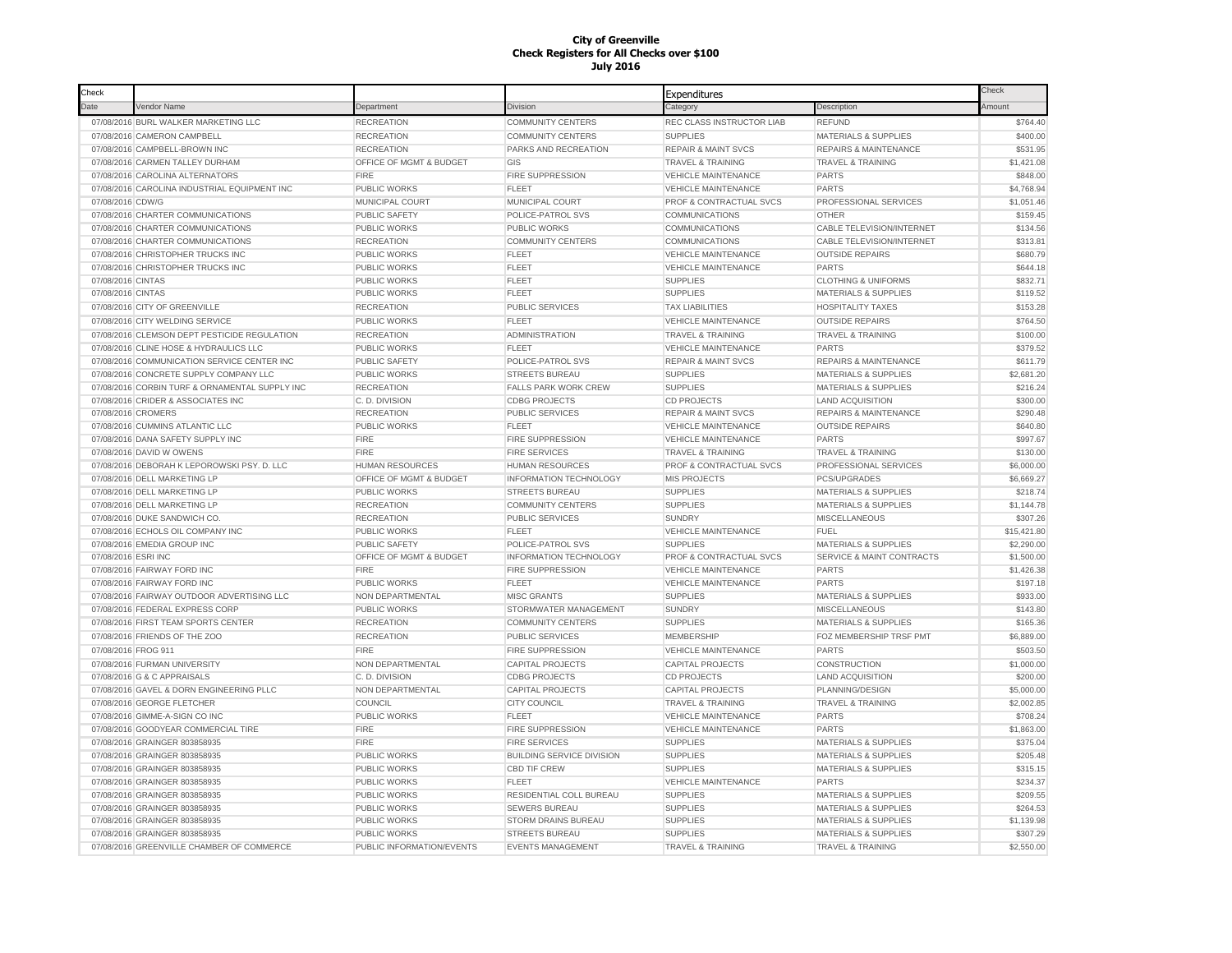| Check              |                                              |                             |                                      | Expenditures                     |                                 | Check       |
|--------------------|----------------------------------------------|-----------------------------|--------------------------------------|----------------------------------|---------------------------------|-------------|
| Date               | Vendor Name                                  | Department                  | Division                             | Category                         | Description                     | Amount      |
|                    | 07/08/2016 GREENVILLE COUNTY                 | MUNICIPAL COURT             | <b>MUNICIPAL COURT</b>               | <b>COURT LIAB-CLAIMS/JUDGMNT</b> | LEC-CONFISCATED MONIES          | \$1,119.80  |
|                    | 07/08/2016 GREENVILLE COUNTY                 | MUNICIPAL COURT             | MUNICIPAL COURT                      | PROF & CONTRACTUAL SVCS          | PROFESSIONAL SERVICES           | \$20,868.04 |
|                    | 07/08/2016 GREENVILLE COUNTY                 | PUBLIC SAFETY               | POLICE-PATROL SVS                    | PROF & CONTRACTUAL SVCS          | PROFESSIONAL SERVICES           | \$10,709.13 |
|                    | 07/08/2016 GREENVILLE COUNTY                 | PUBLIC SAFETY               | POLICE-PATROL SVS                    | UTILITIES                        | <b>ELECTRICITY</b>              | \$34,999.23 |
|                    | 07/08/2016 GREENVILLE COUNTY                 | PUBLIC SAFETY               | POLICE-PATROL SVS                    | UTILITIES                        | GAS                             | \$11,271.24 |
|                    | 07/08/2016 GREENVILLE COUNTY                 | PUBLIC SAFETY               | POLICE-PATROL SVS                    | UTILITIES                        | WATER                           | \$9,835.57  |
|                    | 07/08/2016 GREENVILLE NEWS                   | OFFICE OF MGMT & BUDGET     | <b>PURCHASING</b>                    | PROF & CONTRACTUAL SVCS          | ADVERTISING EXPENSE             | \$411.84    |
|                    | 07/08/2016 GREENVILLE NEWS SUBSCRIPTIONS     | PUBLIC WORKS                | <b>TRAFFIC ENGINEERING</b>           | <b>SUPPLIES</b>                  | <b>MATERIALS &amp; SUPPLIES</b> | \$368.03    |
|                    | 07/08/2016 GREENVILLE OFFICE SUPPLY CO INC   | <b>CITY MANAGER</b>         | <b>CITY MANAGER</b>                  | <b>SUPPLIES</b>                  | OFFICE SUPPLIES&MATERIALS       | \$368.88    |
|                    | 07/08/2016 GREENVILLE OFFICE SUPPLY CO INC   | ECONOMIC DEVELOPMENT        | ECONOMIC DEVELOPMENT                 | <b>SUPPLIES</b>                  | <b>MATERIALS &amp; SUPPLIES</b> | \$3,480.51  |
|                    | 07/08/2016 GREENVILLE OFFICE SUPPLY CO INC   | <b>HUMAN RESOURCES</b>      | <b>OCCUPATIONAL HEALTH</b>           | <b>SUPPLIES</b>                  | <b>MATERIALS &amp; SUPPLIES</b> | \$1,066.26  |
|                    | 07/08/2016 GREENVILLE OFFICE SUPPLY CO INC   | PUBLIC INFORMATION/EVENTS   | <b>EVENTS MANAGEMENT</b>             | <b>SUPPLIES</b>                  | <b>MATERIALS &amp; SUPPLIES</b> | \$1,127.84  |
|                    | 07/08/2016 GREENVILLE OFFICE SUPPLY CO INC   | PUBLIC WORKS                | <b>ENGINEERING</b>                   | <b>SUPPLIES</b>                  | OFFICE SUPPLIES&MATERIALS       | \$264.99    |
|                    | 07/08/2016 GREENVILLE OFFICE SUPPLY CO INC   | PUBLIC WORKS                | <b>FLEET</b>                         | <b>SUPPLIES</b>                  | <b>MATERIALS &amp; SUPPLIES</b> | \$386.01    |
|                    | 07/08/2016 GREENVILLE OFFICE SUPPLY CO INC   | <b>RECREATION</b>           | <b>COMMUNITY CENTERS</b>             | <b>SUPPLIES</b>                  | MATERIALS & SUPPLIES            | \$912.69    |
|                    | 07/08/2016 HALES TOWING                      | <b>FIRE</b>                 | <b>FIRE SUPPRESSION</b>              | <b>SUPPLIES</b>                  | <b>MATERIALS &amp; SUPPLIES</b> | \$315.00    |
|                    | 07/08/2016 HARRISON'S WORKWEAR               | <b>PUBLIC WORKS</b>         | RESIDENTIAL COLL BUREAU              | <b>SUPPLIES</b>                  | <b>CLOTHING &amp; UNIFORMS</b>  | \$153.69    |
|                    | 07/08/2016 HERSHEY CREAMERY COMPANY          | <b>RECREATION</b>           | PUBLIC SERVICES                      | <b>SUPPLIES</b>                  | <b>SALE GIFTS</b>               | \$208.05    |
|                    | 07/08/2016 HOME DEPOT CREDIT SERVICE 5906    | <b>PUBLIC WORKS</b>         | <b>BUILDING SERVICE DIVISION</b>     | <b>SUPPLIES</b>                  | <b>MATERIALS &amp; SUPPLIES</b> | \$334.65    |
|                    | 07/08/2016 HOME DEPOT CREDIT SERVICE 5914    | <b>RECREATION</b>           | <b>EDUCATION</b>                     | <b>SUNDRY</b>                    | <b>RESTRD DONATION EXPENSE</b>  | \$838.10    |
|                    | 07/08/2016 HOME DEPOT CREDIT SERVICE 5914    | <b>RECREATION</b>           | <b>EDUCATION</b>                     | <b>SUPPLIES</b>                  | <b>SATURDAY PROGRAMS</b>        | \$144.97    |
|                    | 07/08/2016 HOME DEPOT CREDIT SERVICE 5914    | <b>RECREATION</b>           | PUBLIC SERVICES                      | <b>SUNDRY</b>                    | RESEARCH CONSERVATION EXP       | \$364.92    |
|                    | 07/08/2016 HOWIE LEWIS                       | OFFICE OF MGMT & BUDGET     | INFORMATION TECHNOLOGY               | <b>TRAVEL &amp; TRAINING</b>     | <b>TRAVEL &amp; TRAINING</b>    | \$1,172.00  |
|                    | 07/08/2016 HUBBELL LIGHTING INC              | NON DEPARTMENTAL            | <b>CAPITAL PROJECTS</b>              | <b>CAPITAL PROJECTS</b>          | PROJECT EXPENSE                 | \$271.36    |
|                    | 07/08/2016 HUMAN RELATIONS COMMISSION        | C.D. DIVISION               | <b>CDBG PROJECTS</b>                 | <b>CD PROJECTS</b>               | PLANNING                        | \$4,250.00  |
|                    | 07/08/2016 HUMAN RELATIONS COMMISSION        | C.D. DIVISION               | <b>CDBG PROJECTS</b>                 | <b>CD PROJECTS</b>               | PUBLIC SERVICES (GENERAL)       | \$2,800.00  |
| 07/08/2016 IFEA    |                                              | PUBLIC INFORMATION/EVENTS   | <b>EVENTS MANAGEMENT</b>             | <b>SUNDRY</b>                    | <b>MISCELLANEOUS</b>            | \$105.00    |
|                    | 07/08/2016 IHEARTMEDIA                       | NON DEPARTMENTAL            | <b>MISC GRANTS</b>                   | <b>SUPPLIES</b>                  | MATERIALS & SUPPLIES            | \$1,400.00  |
|                    | 07/08/2016 INDEXX INC                        | OFFICE OF MGMT & BUDGET     | <b>ADMINISTRATION</b>                | <b>PRINTING</b>                  | PRINTING & BINDING              | \$739.78    |
|                    | 07/08/2016 INTERNATIONAL ELEPHANT FOUNDATION | <b>RECREATION</b>           | <b>PUBLIC SERVICES</b>               | <b>SUNDRY</b>                    | RESEARCH CONSERVATION EXP       | \$1,000.00  |
|                    | 07/08/2016 INTERSTATE BATTERIES              | PUBLIC WORKS                | <b>FLEET</b>                         | <b>VEHICLE MAINTENANCE</b>       | <b>PARTS</b>                    | \$1,463.95  |
|                    | 07/08/2016 ISGETT DISTRIBUTORS, INC.         | <b>FIRE</b>                 | <b>FIRE SUPPRESSION</b>              | <b>VEHICLE MAINTENANCE</b>       | <b>PARTS</b>                    | \$808.11    |
|                    | 07/08/2016 J J KELLER & ASSOCIATES INC       | <b>PUBLIC WORKS</b>         | <b>SEWERS BUREAU</b>                 | <b>SUPPLIES</b>                  | <b>MATERIALS &amp; SUPPLIES</b> | \$195.13    |
|                    | 07/08/2016 J J KELLER & ASSOCIATES INC       | PUBLIC WORKS                | <b>STORM DRAINS BUREAU</b>           | <b>SUPPLIES</b>                  | <b>MATERIALS &amp; SUPPLIES</b> | \$195.13    |
|                    | 07/08/2016 J J KELLER & ASSOCIATES INC       | PUBLIC WORKS                | <b>STREETS BUREAU</b>                | <b>SUPPLIES</b>                  | <b>MATERIALS &amp; SUPPLIES</b> | \$195.13    |
|                    | 07/08/2016 JAMES RILEY                       | <b>RECREATION</b>           | PUBLIC SERVICES                      | <b>SUPPLIES</b>                  | SUPPLIES PROMOTIONS             | \$100.00    |
|                    | 07/08/2016 JEFF BULLOCK                      | <b>RECREATION</b>           | <b>ADMINISTRATION</b>                | <b>SUPPLIES</b>                  | M&S-CURATORIAL                  | \$110.19    |
|                    | 07/08/2016 JEFFREY A BOWMAN                  | OFFICE OF MGMT & BUDGET     | REVENUE                              | <b>TRAVEL &amp; TRAINING</b>     | <b>LOCAL TRANSPORTATION</b>     | \$137.16    |
|                    | 07/08/2016 JENEEN GRAHAM                     | <b>PUBLIC SAFETY</b>        | POLICE-PATROL SVS                    | <b>SUNDRY</b>                    | <b>MISCELLANEOUS</b>            | \$308.37    |
|                    | 07/08/2016 JERRY W WOODRUFF                  | OFFICE OF MGMT & BUDGET     | <b>REVENUE</b>                       | <b>FEES &amp; CHARGES</b>        | REFUSE COLLECTION FEE           | \$305.50    |
|                    | 07/08/2016 JET-VAC SEWER EQUIPMENT CO        | <b>PUBLIC WORKS</b>         | <b>SEWERS BUREAU</b>                 | <b>SUPPLIES</b>                  | <b>MATERIALS &amp; SUPPLIES</b> | \$641.29    |
|                    | 07/08/2016 JOE BROWNING                      | <b>PUBLIC SAFETY</b>        | FED EQUITABLE SHAR DOJ               | <b>TRAVEL &amp; TRAINING</b>     | <b>TRAVEL &amp; TRAINING</b>    | \$302.00    |
|                    | 07/08/2016 JOEL PATTERSON                    | ECONOMIC DEVELOPMENT        | <b>BUILDING &amp; PROPERTY MAINT</b> | <b>TRAVEL &amp; TRAINING</b>     | <b>LOCAL TRANSPORTATION</b>     | \$457.92    |
|                    | 07/08/2016 JOHNNY PRIEST                     | PUBLIC INFORMATION/EVENTS   | PUBLIC INFORMATION                   | <b>TRAVEL &amp; TRAINING</b>     | <b>TRAVEL &amp; TRAINING</b>    | \$797.00    |
|                    | 07/08/2016 JONATHAN PARAMORE                 | PUBLIC SAFETY               | POLICE-PATROL SVS                    | <b>SUPPLIES</b>                  | <b>MATERIALS &amp; SUPPLIES</b> | \$106.00    |
|                    | 07/08/2016 JULIA HORTON                      | CITY MANAGER                | <b>CITY MANAGER</b>                  | COMMUNICATIONS                   | <b>OTHER</b>                    | \$120.00    |
|                    | 07/08/2016 JULIA HORTON                      | <b>CITY MANAGER</b>         | <b>CITY MANAGER</b>                  | <b>TRAVEL &amp; TRAINING</b>     | <b>TRAVEL &amp; TRAINING</b>    | \$1,499.00  |
|                    | 07/08/2016 KERRY FENNELL                     | <b>ECONOMIC DEVELOPMENT</b> | <b>BUILDING &amp; PROPERTY MAINT</b> | <b>TRAVEL &amp; TRAINING</b>     | <b>LOCAL TRANSPORTATION</b>     | \$455.22    |
|                    | 07/08/2016 KEVIN HUGHES                      | ECONOMIC DEVELOPMENT        | <b>BUILDING &amp; PROPERTY MAINT</b> | <b>TRAVEL &amp; TRAINING</b>     | <b>LOCAL TRANSPORTATION</b>     | \$276.48    |
|                    | 07/08/2016 KW BEVERAGE                       | PUBLIC INFORMATION/EVENTS   | <b>EVENTS MANAGEMENT</b>             | <b>SUPPLIES</b>                  | M&S-FOOD & BEVERAGE             | \$4,370.29  |
| 07/08/2016 L-J INC |                                              | NON DEPARTMENTAL            | <b>CAPITAL PROJECTS</b>              | <b>CAPITAL PROJECTS</b>          | <b>CONSTRUCTION</b>             | \$46,319.86 |
|                    | 07/08/2016 LANDSCAPERS SUPPLY                | <b>RECREATION</b>           | <b>ADMINISTRATION</b>                | SUNDRY                           | RESTRD DONATION EXPENSE         | \$713.11    |
|                    | 07/08/2016 LAWMEN'S SAFETY SUPPLY            | PUBLIC SAFETY               | POLICE-PATROL SVS                    | <b>SUPPLIES</b>                  | MATERIALS & SUPPLIES            | \$427.67    |
| 07/08/2016 LINA    |                                              | <b>HUMAN RESOURCES</b>      | <b>HEALTH CARE</b>                   | OTHER INSURANCE                  | LIFE INSURANCE                  | \$19,483.15 |
| 07/08/2016 LINA    |                                              | <b>HUMAN RESOURCES</b>      | <b>HEALTH CARE</b>                   | OTHER INSURANCE                  | <b>LONG TERM DISABILITY</b>     | \$6,676.49  |
| 07/08/2016 LINA    |                                              | HUMAN RESOURCES             | <b>HEALTH CARE</b>                   | OTHER INSURANCE                  | SHORT-TERM DISABILITY           | \$1,099.70  |
| 07/08/2016 LOWES   |                                              | NON DEPARTMENTAL            | <b>CAPITAL PROJECTS</b>              | <b>CAPITAL PROJECTS</b>          | CONSTRUCTION                    | \$125.90    |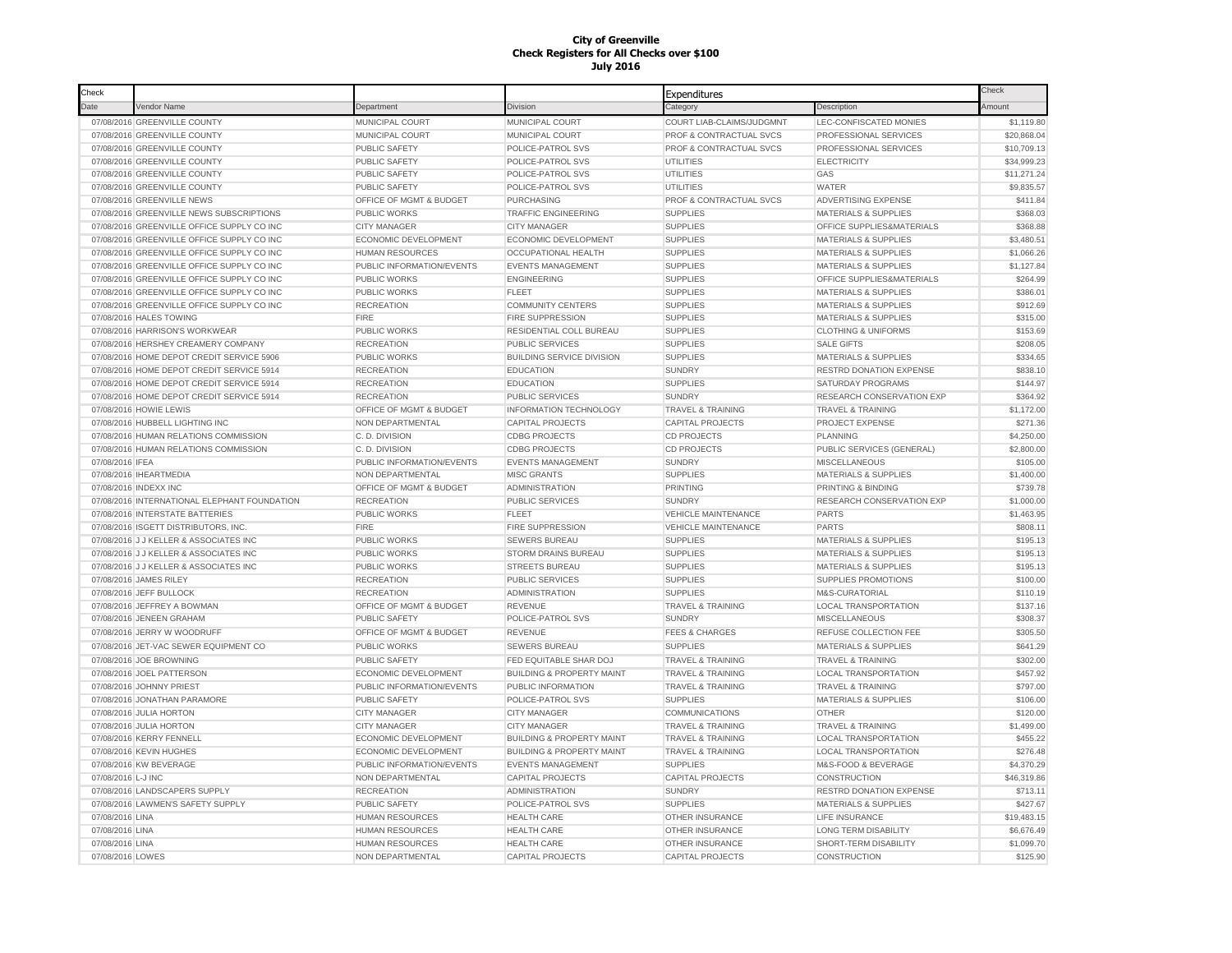| Check            |                                                |                           |                                      | Expenditures                      |                                      | Check        |
|------------------|------------------------------------------------|---------------------------|--------------------------------------|-----------------------------------|--------------------------------------|--------------|
| Date             | Vendor Name                                    | Department                | Division                             | Category                          | Description                          | Amount       |
|                  | 07/08/2016 LYDIA THOMAS                        | <b>RECREATION</b>         | <b>EDUCATION</b>                     | <b>SUNDRY</b>                     | RESTRD DONATION EXPENSE              | \$200.00     |
|                  | 07/08/2016 M P SERVICES LLC                    | C.D. DIVISION             | <b>CDBG PROJECTS</b>                 | <b>CD PROJECTS</b>                | PUBLIC INFORMATION                   | \$720.00     |
|                  | 07/08/2016 MALCOLM GREENIDGE                   | <b>RECREATION</b>         | <b>COMMUNITY CENTERS</b>             | <b>REC CLASS INSTRUCTOR LIAB</b>  | <b>REFUND</b>                        | \$272.80     |
|                  | 07/08/2016 MARK GODFREY                        | <b>RECREATION</b>         | PARKS AND RECREATION                 | <b>TRAVEL &amp; TRAINING</b>      | <b>TRAVEL &amp; TRAINING</b>         | \$100.36     |
|                  | 07/08/2016 MARVIN KING                         | PUBLIC INFORMATION/EVENTS | <b>SPECIAL EVENTS</b>                | PROF & CONTRACTUAL SVCS           | PROFESSIONAL SERVICES                | \$400.00     |
|                  | 07/08/2016 MATTHEW MAXEY                       | PUBLIC WORKS              | <b>FLEET</b>                         | <b>SUPPLIES</b>                   | <b>MATERIALS &amp; SUPPLIES</b>      | \$1,357.32   |
|                  | 07/08/2016 MATTHEW MAXEY                       | PUBLIC WORKS              | <b>FLEET</b>                         | TRAVEL & TRAINING                 | <b>TRAVEL &amp; TRAINING</b>         | \$1,996.22   |
|                  | 07/08/2016 MED-TECH RESOURCE LLC               | PUBLIC SAFETY             | POLICE-PATROL SVS                    | <b>SUPPLIES</b>                   | <b>MATERIALS &amp; SUPPLIES</b>      | \$653.40     |
|                  | 07/08/2016 MICHAEL DOLES                       | ECONOMIC DEVELOPMENT      | <b>BUILDING &amp; PROPERTY MAINT</b> | <b>TRAVEL &amp; TRAINING</b>      | <b>LOCAL TRANSPORTATION</b>          | \$455.76     |
|                  | 07/08/2016 MICHAEL PITTS                       | <b>CITY ATTORNEY</b>      | <b>CITY ATTORNEY</b>                 | TRAVEL & TRAINING                 | <b>TRAVEL &amp; TRAINING</b>         | \$111.24     |
|                  | 07/08/2016 MID-ATLANTIC ASSOCIATES INC         | NON DEPARTMENTAL          | <b>MISC GRANTS</b>                   | <b>CAPITAL PROJECTS</b>           | PROJECT EXPENSE                      | \$12,401.00  |
|                  | 07/08/2016 MINUTEMAN PRESS                     | OFFICE OF MGMT & BUDGET   | <b>ACCOUNTING</b>                    | <b>PRINTING</b>                   | PRINTING & BINDING                   | \$113.41     |
|                  | 07/08/2016 MOORE MEDICAL CORP                  | <b>HUMAN RESOURCES</b>    | OCCUPATIONAL HEALTH                  | <b>SUPPLIES</b>                   | MATERIALS & SUPPLIES                 | \$1,497.90   |
|                  | 07/08/2016 NAPA AUTO PARTS                     | <b>FIRE</b>               | <b>FIRE SUPPRESSION</b>              | <b>VEHICLE MAINTENANCE</b>        | <b>PARTS</b>                         | \$732.62     |
|                  | 07/08/2016 NAPA AUTO PARTS                     | PUBLIC WORKS              | <b>FLEET</b>                         | <b>SUPPLIES</b>                   | <b>MATERIALS &amp; SUPPLIES</b>      | \$5,206.57   |
|                  | 07/08/2016 NAPA AUTO PARTS                     | <b>PUBLIC WORKS</b>       | <b>FLEET</b>                         | <b>VEHICLE MAINTENANCE</b>        | <b>PARTS</b>                         | \$819.96     |
| 07/08/2016 NGLIC |                                                | <b>HUMAN RESOURCES</b>    | <b>HEALTH CARE</b>                   | OTHER INSURANCE                   | VISION - SUPERIOR                    | \$9,165.18   |
|                  | 07/08/2016 NIGP NATIONAL INSTITUTE OF GOVERNME | OFFICE OF MGMT & BUDGET   | PURCHASING                           | <b>TRAVEL &amp; TRAINING</b>      | <b>TRAVEL &amp; TRAINING</b>         | \$675.00     |
|                  | 07/08/2016 NORTHERN TOOL & EQUIPMENT           | PUBLIC WORKS              | <b>FLEET</b>                         | <b>SUPPLIES</b>                   | <b>MATERIALS &amp; SUPPLIES</b>      | \$581.44     |
|                  | 07/08/2016 NORTHWEST ZOO PATH                  | <b>RECREATION</b>         | <b>ADMINISTRATION</b>                | PROF & CONTRACTUAL SVCS           | <b>SERVICE &amp; MAINT CONTRACTS</b> | \$580.00     |
|                  | 07/08/2016 O'REILLY AUTO PARTS                 | PUBLIC WORKS              | <b>FLEET</b>                         | <b>SUPPLIES</b>                   | <b>MATERIALS &amp; SUPPLIES</b>      | \$386.87     |
|                  | 07/08/2016 PANAGAKOS ASPHALT INC               | PUBLIC WORKS              | SEWERS BUREAU                        | <b>SUPPLIES</b>                   | <b>MATERIALS &amp; SUPPLIES</b>      | \$179.49     |
|                  | 07/08/2016 PANAGAKOS ASPHALT INC               | PUBLIC WORKS              | STORM DRAINS BUREAU                  | <b>SUPPLIES</b>                   | MATERIALS & SUPPLIES                 | \$179.49     |
|                  | 07/08/2016 PANAGAKOS ASPHALT INC               | PUBLIC WORKS              | <b>STREETS BUREAU</b>                | <b>SUPPLIES</b>                   | <b>MATERIALS &amp; SUPPLIES</b>      | \$358.93     |
|                  | 07/08/2016 PANAGAKOS ASPHALT PAVING INC        | OFFICE OF MGMT & BUDGET   | <b>REVENUE</b>                       | <b>BUSINESS LIC &amp; PERMITS</b> | <b>BUSINESS LIC-CONTRACTOR</b>       | \$318.00     |
|                  | 07/08/2016 PATTERSON VETERINARY SUPPLY INC     | <b>RECREATION</b>         | <b>ADMINISTRATION</b>                | <b>SUPPLIES</b>                   | M&S-VETERINARY                       | \$103.40     |
|                  | 07/08/2016 PHOENIX LANDSCAPE MANAGEMENT INC    | NON DEPARTMENTAL          | <b>CAPITAL PROJECTS</b>              | <b>CAPITAL PROJECTS</b>           | CONSTRUCTION                         | \$1,200.00   |
|                  | 07/08/2016 PIEDMONT ASSOCIATES CO LLC          | <b>PUBLIC WORKS</b>       | <b>FLEET</b>                         | <b>VEHICLE MAINTENANCE</b>        | <b>PARTS</b>                         | \$360.08     |
|                  | 07/08/2016 PIEDMONT ELECTRICAL DISTRIBUTORS    | PUBLIC WORKS              | <b>BUILDING SERVICE DIVISION</b>     | <b>SUPPLIES</b>                   | MATERIALS & SUPPLIES                 | \$491.37     |
|                  | 07/08/2016 PIEDMONT ELECTRICAL DISTRIBUTORS    | <b>RECREATION</b>         | <b>ADMINISTRATION</b>                | <b>SUPPLIES</b>                   | M&S-MAINTENANCE                      | \$117.45     |
|                  | 07/08/2016 PIEDMONT GROUP INC                  | PUBLIC WORKS              | <b>FLEET</b>                         | <b>SUPPLIES</b>                   | <b>MATERIALS &amp; SUPPLIES</b>      | \$140.19     |
|                  | 07/08/2016 PODIUM PROS INC                     | PUBLIC INFORMATION/EVENTS | PUBLIC INFORMATION                   | <b>SUPPLIES</b>                   | <b>MATERIALS &amp; SUPPLIES</b>      | \$831.25     |
|                  | 07/08/2016 PODIUM PROS INC                     | PUBLIC INFORMATION/EVENTS | <b>SPECIAL EVENTS</b>                | <b>SUPPLIES</b>                   | <b>MATERIALS &amp; SUPPLIES</b>      | \$831.25     |
|                  | 07/08/2016 POWERSPORTS OF GREENVILLE LLC       | PUBLIC SAFETY             | POLICE-PATROL SVS                    | MACHINERY AND EQUIPMENT           | MACHINERY AND EQUIPMENT              | \$6,776.14   |
|                  | 07/08/2016 PRO AUTO PARTS WAREHOUSE            | PUBLIC WORKS              | <b>FLEET</b>                         | VEHICLE MAINTENANCE               | PARTS                                | \$190.85     |
|                  | 07/08/2016 PROFESSIONAL PARTY RENTALS INC      | <b>FIRE</b>               | <b>FIRE SERVICES</b>                 | <b>SUPPLIES</b>                   | <b>MATERIALS &amp; SUPPLIES</b>      | \$649.95     |
|                  | 07/08/2016 PROFORMA                            | <b>RECREATION</b>         | <b>EDUCATION</b>                     | <b>PRINTING</b>                   | PRINTING & BINDING                   | \$582.79     |
|                  | 07/08/2016 PROFORMA                            | <b>RECREATION</b>         | <b>EDUCATION</b>                     | <b>SUNDRY</b>                     | RESTRD DONATION EXPENSE              | \$685.00     |
|                  | 07/08/2016 PROFORMA                            | <b>RECREATION</b>         | PUBLIC SERVICES                      | <b>SUPPLIES</b>                   | SUPPLIES PROMOTIONS                  | \$458.23     |
|                  | 07/08/2016 PROVIDENT LIFE & ACCIDENT INS CO    | <b>HUMAN RESOURCES</b>    | <b>HEALTH CARE</b>                   | OTHER INSURANCE                   | LIFE INSURANCE                       | \$2,134.24   |
|                  | 07/08/2016 RACHEL ENGGASSER                    | <b>RECREATION</b>         | <b>PUBLIC SERVICES</b>               | <b>SUNDRY</b>                     | RESEARCH CONSERVATION EXP            | \$800.00     |
|                  | 07/08/2016 RAI PRODUCTS                        | <b>PUBLIC WORKS</b>       | <b>TRAFFIC ENGINEERING</b>           | <b>SUPPLIES</b>                   | M&S-SIGNALS                          | \$4,072.02   |
|                  | 07/08/2016 REGENCY HOSPICE GEORGIA LLC         | OFFICE OF MGMT & BUDGET   | <b>REVENUE</b>                       | <b>BUSINESS LICENSE(HOLDING)</b>  | REFUND                               | \$1,075.80   |
|                  | 07/08/2016 REHRIG PACIFIC COMPANY              | PUBLIC WORKS              | <b>RECYCLING</b>                     | MACHINERY AND EQUIPMENT           | MACHINERY AND EQUIPMENT              | \$9,832.56   |
|                  | 07/08/2016 RENEWABLE WATER RESOURCES           | OFFICE OF MGMT & BUDGET   | REVENUE                              | LIAB-REWA                         | <b>REWA FEES</b>                     | \$111,625.00 |
|                  | 07/08/2016 REVOLUTION DANCEWEAR                | <b>RECREATION</b>         | <b>COMMUNITY CENTERS</b>             | <b>SUPPLIES</b>                   | <b>MATERIALS &amp; SUPPLIES</b>      | \$437.68     |
|                  | 07/08/2016 ROGERS & CALLCOTT ENVIRONMENTAL     | PUBLIC WORKS              | <b>GARBAGE DISPOSAL BUREAU</b>       | PROF & CONTRACTUAL SVCS           | PROFESSIONAL SERVICES                | \$2,073.56   |
|                  | 07/08/2016 RON POWELL                          | OFFICE OF MGMT & BUDGET   | <b>REVENUE</b>                       | <b>TRAVEL &amp; TRAINING</b>      | <b>LOCAL TRANSPORTATION</b>          | \$133.11     |
|                  | 07/08/2016 S & ME, INC.                        | NON DEPARTMENTAL          | <b>CAPITAL PROJECTS</b>              | <b>CAPITAL PROJECTS</b>           | PLANNING/DESIGN                      | \$420.00     |
|                  | 07/08/2016 S & ME, INC.                        | NON DEPARTMENTAL          | <b>CAPITAL PROJECTS</b>              | <b>CAPITAL PROJECTS</b>           | PROJECT EXPENSE                      | \$200.50     |
|                  | 07/08/2016 S C DEPARTMENT OF REVENUE           | <b>RECREATION</b>         | PUBLIC SERVICES                      | <b>TAX LIABILITIES</b>            | <b>ADMISSION TAXES</b>               | \$5,699.03   |
|                  |                                                |                           |                                      |                                   |                                      |              |
|                  | 07/08/2016 S C DEPARTMENT OF REVENUE           | <b>RECREATION</b>         | <b>PUBLIC SERVICES</b>               | <b>TAX LIABILITIES</b>            | <b>SALES TAXES</b>                   | \$2,970.74   |
|                  | 07/08/2016 SAFE INDUSTRIES                     | <b>FIRE</b>               | <b>FIRE SERVICES</b>                 | <b>SUPPLIES</b>                   | <b>MATERIALS &amp; SUPPLIES</b>      | \$1,491.42   |
|                  | 07/08/2016 SAFE INDUSTRIES                     | <b>FIRE</b>               | <b>FIRE SUPPRESSION</b>              | <b>SUPPLIES</b>                   | <b>MATERIALS &amp; SUPPLIES</b>      | \$856.48     |
|                  | 07/08/2016 SAFFRON'S CATERING                  | HUMAN RESOURCES           | <b>HUMAN RESOURCES</b>               | <b>SUNDRY</b>                     | AWARDS                               | \$330.00     |
|                  | 07/08/2016 SAM'S CLUB                          | <b>RECREATION</b>         | PUBLIC SERVICES                      | <b>SUPPLIES</b>                   | <b>GIFTS</b>                         | \$161.29     |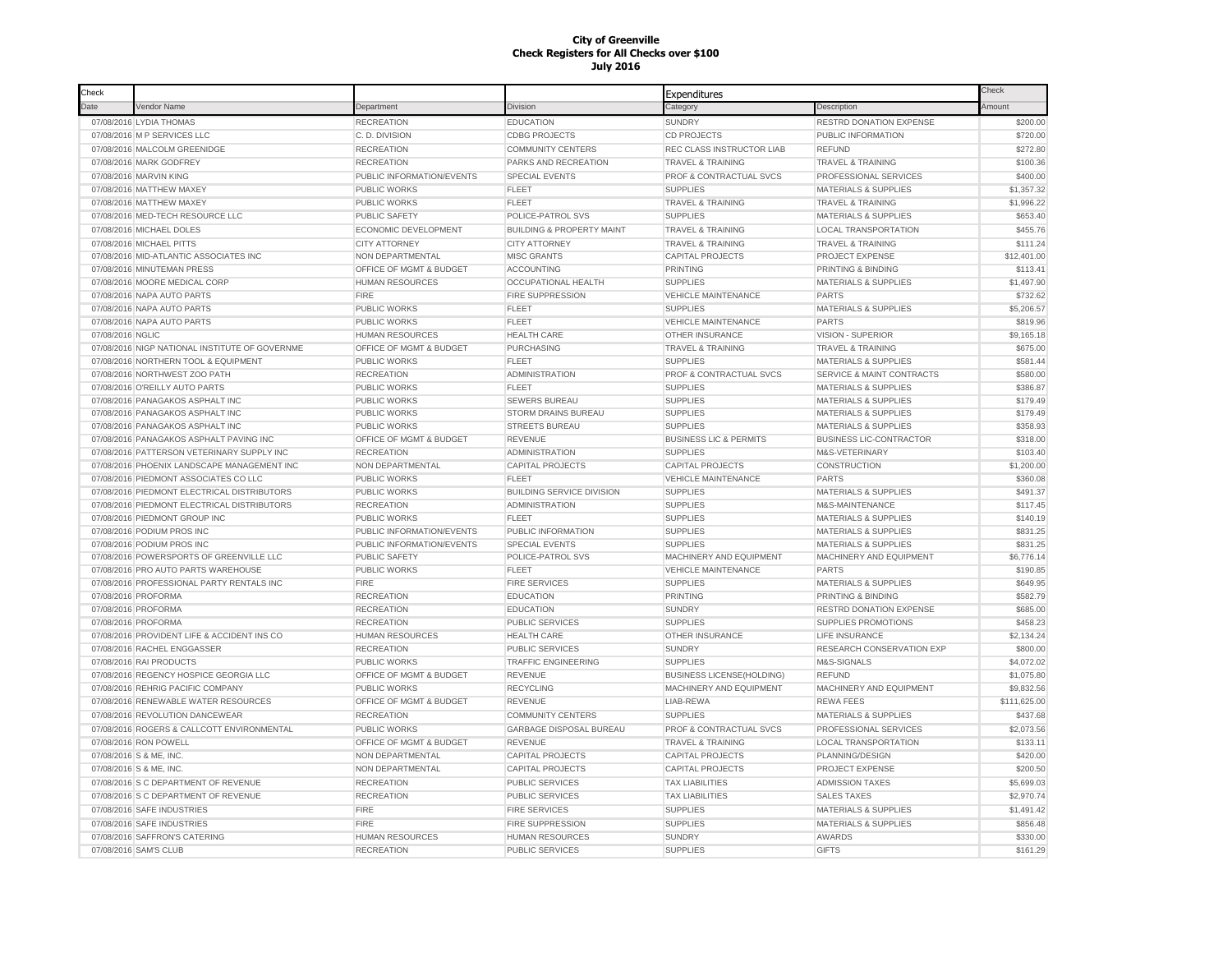| Check            |                                                |                           |                                      | Expenditures                     |                                  | Check       |
|------------------|------------------------------------------------|---------------------------|--------------------------------------|----------------------------------|----------------------------------|-------------|
| Date             | Vendor Name                                    | Department                | Division                             | Category                         | Description                      | Amount      |
|                  | 07/08/2016 SANDRA TEMPLETON                    | <b>CITY ATTORNEY</b>      | <b>CITY ATTORNEY</b>                 | <b>SUNDRY</b>                    | <b>COURT COSTS</b>               | \$127.00    |
|                  | 07/08/2016 SC APPALACHIAN COUNCIL OF GOVERNMEN | <b>PUBLIC WORKS</b>       | <b>FLEET</b>                         | <b>TRAVEL &amp; TRAINING</b>     | <b>TRAVEL &amp; TRAINING</b>     | \$400.00    |
|                  | 07/08/2016 SC CHAPTER NATIONAL SAFETY COUNCIL  | <b>PUBLIC WORKS</b>       | FLEET                                | <b>TRAVEL &amp; TRAINING</b>     | <b>TRAVEL &amp; TRAINING</b>     | \$120.00    |
| 07/08/2016 SHARE |                                                | C.D. DIVISION             | <b>CDBG PROJECTS</b>                 | <b>CD PROJECTS</b>               | PUBLIC SERVICES (GENERAL)        | \$7,500.00  |
|                  | 07/08/2016 SHERWIN WILLIAMS                    | PUBLIC WORKS              | <b>BUILDING SERVICE DIVISION</b>     | <b>SUPPLIES</b>                  | MATERIALS & SUPPLIES             | \$111.69    |
|                  | 07/08/2016 SITE DESIGN INC                     | C.D. DIVISION             | <b>CDBG PROJECTS</b>                 | <b>CD PROJECTS</b>               | <b>LAND ACQUISITION</b>          | \$950.00    |
|                  | 07/08/2016 SITEONE LANDSCAPE SUPPLY LLC        | <b>RECREATION</b>         | <b>FALLS PARK WORK CREW</b>          | <b>SUPPLIES</b>                  | <b>MATERIALS &amp; SUPPLIES</b>  | \$214.40    |
|                  | 07/08/2016 SNIDER FLEET SOLUTIONS              | <b>PUBLIC WORKS</b>       | <b>FLEET</b>                         | <b>VEHICLE MAINTENANCE</b>       | <b>OUTSIDE REPAIRS</b>           | \$2,827.50  |
|                  | 07/08/2016 SOUTHERNSIDE COMMUNITY CENTER       | <b>RECREATION</b>         | <b>COMMUNITY CENTERS</b>             | PROF & CONTRACTUAL SVCS          | PROFESSIONAL SERVICES            | \$2,916.66  |
|                  | 07/08/2016 SPARTAN FIRE & EMERGENCY APPARATUS  | <b>FIRE</b>               | <b>FIRE SUPPRESSION</b>              | VEHICLE MAINTENANCE              | <b>PARTS</b>                     | \$305.53    |
|                  | 07/08/2016 STABELLA INC                        | OFFICE OF MGMT & BUDGET   | <b>REVENUE</b>                       | <b>BUSINESS LICENSE(HOLDING)</b> | <b>REFUND</b>                    | \$378.00    |
|                  | 07/08/2016 STATE TREASURER                     | MUNICIPAL COURT           | MUNICIPAL COURT                      | COURT LIAB-CLAIMS/JUDGMNT        | LEC-CONFISCATED MONIES           | \$147.45    |
|                  | 07/08/2016 STEVEN GALLANT                      | ECONOMIC DEVELOPMENT      | <b>BUILDING &amp; PROPERTY MAINT</b> | TRAVEL & TRAINING                | <b>LOCAL TRANSPORTATION</b>      | \$354.24    |
|                  | 07/08/2016 STOCKMAN OIL TWO INC                | <b>PUBLIC WORKS</b>       | <b>FLEET</b>                         | <b>VEHICLE MAINTENANCE</b>       | <b>PARTS</b>                     | \$361.04    |
|                  | 07/08/2016 SUMMIT MEDIA LLC                    | NON DEPARTMENTAL          | <b>MISC GRANTS</b>                   | <b>SUPPLIES</b>                  | <b>MATERIALS &amp; SUPPLIES</b>  | \$2,100.00  |
|                  | 07/08/2016 SUNBELT RENTALS INC                 | PUBLIC WORKS              | <b>CBD TIF CREW</b>                  | <b>SUPPLIES</b>                  | <b>MATERIALS &amp; SUPPLIES</b>  | \$186.51    |
|                  | 07/08/2016 TALENT MANAGEMENT SOLUTIONS         | OFFICE OF MGMT & BUDGET   | <b>REVENUE</b>                       | PROF & CONTRACTUAL SVCS          | TEMP PERSONNEL SVCS              | \$818.40    |
|                  | 07/08/2016 TALENT MANAGEMENT SOLUTIONS         | PUBLIC INFORMATION/EVENTS | <b>EVENTS MANAGEMENT</b>             | PROF & CONTRACTUAL SVCS          | TEMP PERSONNEL SVCS              | \$1,017.06  |
|                  | 07/08/2016 TALENT MANAGEMENT SOLUTIONS         | PUBLIC SAFETY             | POLICE-DISPATCH BUREAU               | PROF & CONTRACTUAL SVCS          | <b>TEMP PERSONNEL SVCS</b>       | \$371.52    |
|                  | 07/08/2016 TALENT MANAGEMENT SOLUTIONS         | PUBLIC WORKS              | FLEET                                | PROF & CONTRACTUAL SVCS          | TEMP PERSONNEL SVCS              | \$1,291.51  |
|                  | 07/08/2016 TALENT MANAGEMENT SOLUTIONS         | PUBLIC WORKS              | <b>MAINTENANCE</b>                   | PROF & CONTRACTUAL SVCS          | <b>TEMP PERSONNEL SVCS</b>       | \$693.20    |
|                  | 07/08/2016 TALENT MANAGEMENT SOLUTIONS         | PUBLIC WORKS              | RESIDENTIAL COLL BUREAU              | PROF & CONTRACTUAL SVCS          | TEMP PERSONNEL SVCS              | \$5,247.28  |
|                  | 07/08/2016 TALENT MANAGEMENT SOLUTIONS         | PUBLIC WORKS              | <b>STORM DRAINS BUREAU</b>           | PROF & CONTRACTUAL SVCS          | TEMP PERSONNEL SVCS              | \$418.80    |
|                  | 07/08/2016 TALENT MANAGEMENT SOLUTIONS         | <b>PUBLIC WORKS</b>       | <b>STREETS BUREAU</b>                | PROF & CONTRACTUAL SVCS          | TEMP PERSONNEL SVCS              | \$660.00    |
|                  | 07/08/2016 TALENT MANAGEMENT SOLUTIONS         | <b>PUBLIC WORKS</b>       | <b>VEHICLE MAINTENANCE</b>           | PROF & CONTRACTUAL SVCS          | TEMP PERSONNEL SVCS              | \$2,464.41  |
|                  | 07/08/2016 TALENT MANAGEMENT SOLUTIONS         | <b>RECREATION</b>         | <b>COMMUNITY CENTERS</b>             | PROF & CONTRACTUAL SVCS          | TEMP PERSONNEL SVCS              | \$264.00    |
|                  | 07/08/2016 TALENT MANAGEMENT SOLUTIONS         | <b>RECREATION</b>         | <b>PUBLIC SERVICES</b>               | PROF & CONTRACTUAL SVCS          | TEMP PERSONNEL SVCS              | \$373.80    |
|                  | 07/08/2016 TD CONVENTION CENTER                | <b>FIRE</b>               | <b>FIRE SERVICES</b>                 | <b>SUPPLIES</b>                  | <b>MATERIALS &amp; SUPPLIES</b>  | \$149.56    |
|                  | 07/08/2016 TEC UTILITIES SUPPLY INC            | PUBLIC WORKS              | <b>SEWERS BUREAU</b>                 | <b>SUPPLIES</b>                  | <b>MATERIALS &amp; SUPPLIES</b>  | \$2,143.20  |
|                  | 07/08/2016 TEMPLE INC                          | PUBLIC WORKS              | <b>TRAFFIC ENGINEERING</b>           | <b>SUPPLIES</b>                  | M&S-SIGNALS                      | \$8,187.51  |
|                  | 07/08/2016 TENNANT SALES AND SERVICE COMPANY   | PUBLIC WORKS              | FLEET                                | <b>VEHICLE MAINTENANCE</b>       | <b>PARTS</b>                     | \$668.23    |
| 07/08/2016 TGA   |                                                | NON DEPARTMENTAL          | <b>CAPITAL PROJECTS</b>              | <b>CAPITAL PROJECTS</b>          | <b>EQUIPMENT</b>                 | \$1,050.00  |
| 07/08/2016 TGA   |                                                | OFFICE OF MGMT & BUDGET   | INFORMATION TECHNOLOGY               | <b>SUPPLIES</b>                  | <b>MATERIALS &amp; SUPPLIES</b>  | \$11,338.29 |
| 07/08/2016 TGA   |                                                | <b>RECREATION</b>         | <b>ADMINISTRATION</b>                | PROF & CONTRACTUAL SVCS          | PROFESSIONAL SERVICES            | \$1,763.30  |
| 07/08/2016 TPM   |                                                | ECONOMIC DEVELOPMENT      | <b>BUILDING &amp; PROPERTY MAINT</b> | <b>SUPPLIES</b>                  | OFFICE SUPPLIES&MATERIALS        | \$8,527.70  |
|                  | 07/08/2016 UNITED STATES POSTAL SERV           | <b>RECREATION</b>         | <b>PUBLIC SERVICES</b>               | <b>COMMUNICATIONS</b>            | POSTAGE                          | \$630.00    |
|                  | 07/08/2016 UNITED STATES POSTAL SERVICE        | <b>RECREATION</b>         | <b>PUBLIC SERVICES</b>               | <b>COMMUNICATIONS</b>            | <b>POSTAGE</b>                   | \$215.00    |
|                  | 07/08/2016 UPSTREAM IDENTITY LLC               | PUBLIC WORKS              | <b>CONSTRUCTION &amp; INSPECTION</b> | <b>SUPPLIES</b>                  | <b>CLOTHING &amp; UNIFORMS</b>   | \$786.20    |
|                  | 07/08/2016 VAUGHN AND MELTON                   | NON DEPARTMENTAL          | <b>CAPITAL PROJECTS</b>              | <b>CAPITAL PROJECTS</b>          | PLANNING/DESIGN                  | \$18,000.00 |
|                  | 07/08/2016 VERIZON WIRELESS                    | PUBLIC SAFETY             | POLICE-PATROL SVS                    | COMMUNICATIONS                   | <b>OTHER</b>                     | \$5,185.82  |
|                  | 07/08/2016 VIC BAILEY FORD INC                 | <b>FIRE</b>               | FIRE SUPPRESSION                     | <b>VEHICLES</b>                  | VEHICLE                          | \$26,923.00 |
|                  | 07/08/2016 VIC BAILEY FORD INC                 | <b>PUBLIC SAFETY</b>      | POLICE-PATROL SVS                    | <b>VEHICLES</b>                  | <b>VEHICLE</b>                   | \$31,911.74 |
|                  | 07/08/2016 VISITGREENVILLESC                   | NON DEPARTMENTAL          | <b>HOSPITALITY TAX</b>               | PROF & CONTRACTUAL SVCS          | PROFESSIONAL SERVICES            | \$60,000.00 |
|                  | 07/08/2016 VULCAN INC                          | PUBLIC WORKS              | TRAFFIC ENGINEERING                  | <b>SUPPLIES</b>                  | M&S-SIGNS                        | \$1,759.87  |
|                  | 07/08/2016 VULCAN SAFETY SHOES                 | <b>FIRE</b>               | <b>FIRE SUPPRESSION</b>              | <b>SUPPLIES</b>                  | <b>CLOTHING &amp; UNIFORMS</b>   | \$230.00    |
|                  | 07/08/2016 W N WATSON-WEST TIRE & AUTOMOTIVE   | <b>FIRE</b>               | <b>FIRE SUPPRESSION</b>              | <b>VEHICLE MAINTENANCE</b>       | <b>PARTS</b>                     | \$338.87    |
|                  | 07/08/2016 W N WATSON-WEST TIRE & AUTOMOTIVE   | PUBLIC WORKS              | <b>FLEET</b>                         | <b>VEHICLE MAINTENANCE</b>       | <b>PARTS</b>                     | \$105.99    |
|                  | 07/08/2016 WALMART COMMUNITY/RFCSLLC           | PUBLIC SAFETY             | POLICE-PATROL SVS                    | <b>SUPPLIES</b>                  | <b>MATERIALS &amp; SUPPLIES</b>  | \$894.73    |
|                  | 07/08/2016 WALMART COMMUNITY/RFCSLLC           | <b>RECREATION</b>         | <b>COMMUNITY CENTERS</b>             | <b>SUPPLIES</b>                  | <b>MATERIALS &amp; SUPPLIES</b>  | \$2,442.94  |
|                  | 07/08/2016 WELLS FARGO INSURANCE SERVICE USA   | <b>HUMAN RESOURCES</b>    | <b>HUMAN RESOURCES</b>               | PROF & CONTRACTUAL SVCS          | PROFESSIONAL SERVICES            | \$6,000.00  |
|                  | 07/08/2016 WESTIN POINSETT                     | <b>RECREATION</b>         | PARKS AND RECREATION                 | <b>TRAVEL &amp; TRAINING</b>     | <b>TRAVEL &amp; TRAINING</b>     | \$743.40    |
|                  | 07/08/2016 WEX BANK                            | <b>FIRE</b>               | <b>FIRE SUPPRESSION</b>              | <b>VEHICLE MAINTENANCE</b>       | <b>FUEL CARD</b>                 | \$176.99    |
|                  | 07/08/2016 WEX BANK                            | PUBLIC WORKS              | PARKING ADMINISTRATION               | <b>VEHICLE MAINTENANCE</b>       | <b>FUEL CARD</b>                 | \$397.40    |
|                  | 07/08/2016 WHITE HORSE PACKAGING CO            | <b>RECREATION</b>         | <b>ADMINISTRATION</b>                | <b>SUPPLIES</b>                  | <b>JANITORIAL SUPPLIES</b>       | \$282.17    |
|                  | 07/08/2016 WOOLPERT INC                        | <b>PUBLIC WORKS</b>       | STORMWATER MANAGEMENT                | PROF & CONTRACTUAL SVCS          | PROFESSIONAL SERVICES            | \$622.00    |
|                  | 07/08/2016 WP LAW INC                          | <b>RECREATION</b>         | BEAUTIFICATION BUREAU                | <b>REPAIR &amp; MAINT SVCS</b>   | <b>REPAIRS &amp; MAINTENANCE</b> | \$960.25    |
|                  | 07/08/2016 WRIGHT JOHNSTON UNIFORMS INC        | <b>FIRE</b>               | FIRE SUPPRESSION                     | <b>SUPPLIES</b>                  | <b>CLOTHING &amp; UNIFORMS</b>   | \$3.231.43  |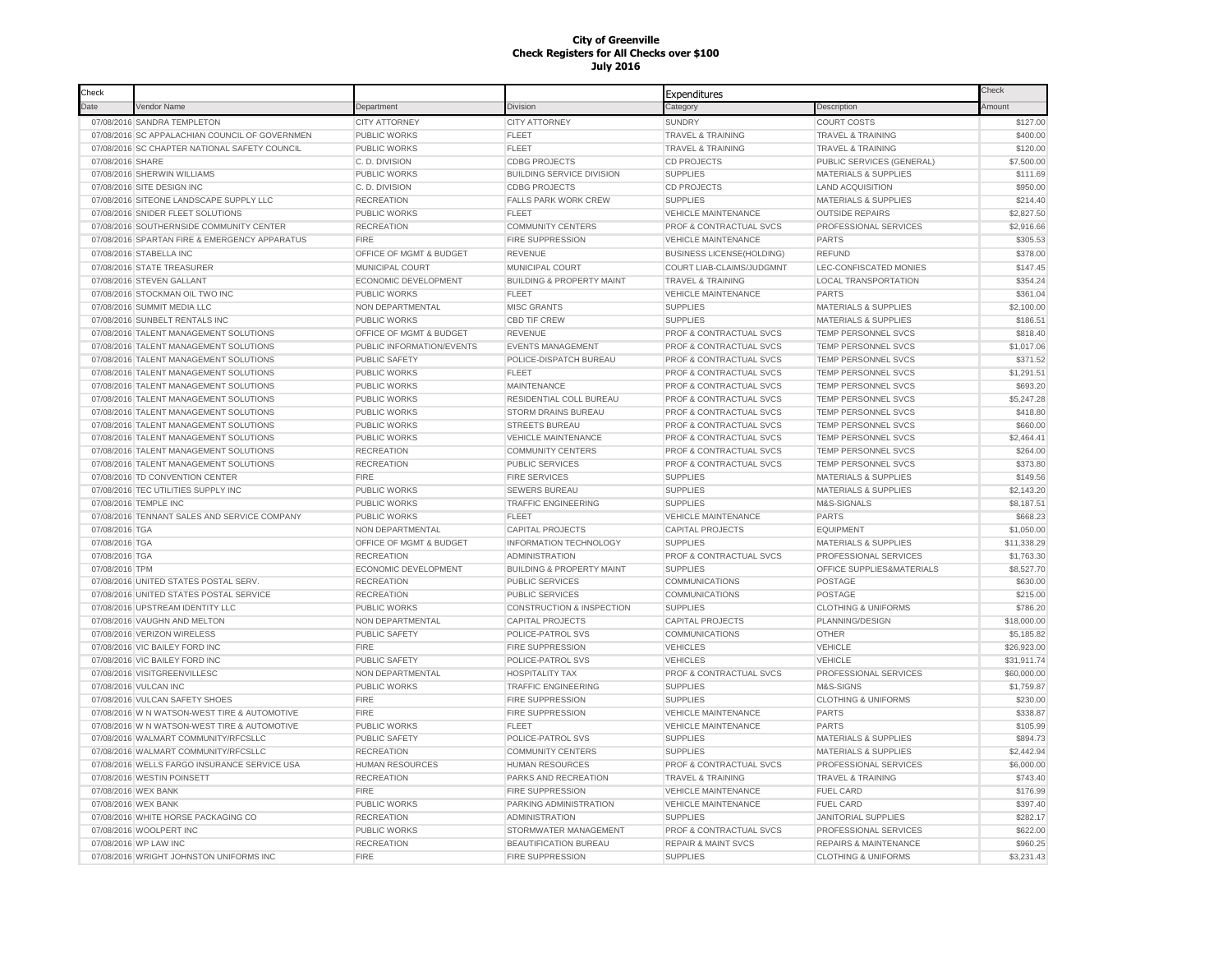| Check              |                                              |                         |                                      | Expenditures                       |                                      | Check        |
|--------------------|----------------------------------------------|-------------------------|--------------------------------------|------------------------------------|--------------------------------------|--------------|
| Date               | Vendor Name                                  | Department              | Division                             | Category                           | Description                          | Amount       |
|                    | 07/08/2016 XYLEM DEWATERING SOLUTIONS INC    | NON DEPARTMENTAL        | <b>CAPITAL PROJECTS</b>              | <b>CAPITAL PROJECTS</b>            | CONSTRUCTION                         | \$424.00     |
|                    | 07/15/2016 A & H LAWN MAINTENANCE            | <b>RECREATION</b>       | PARKS MAINTENANCE                    | PROF & CONTRACTUAL SVCS            | <b>SERVICE &amp; MAINT CONTRACTS</b> | \$2,100.00   |
|                    | 07/15/2016 ADVANCED SECURITY CONNECTIONS LLC | NON DEPARTMENTAL        | <b>CAPITAL PROJECTS</b>              | <b>CAPITAL PROJECTS</b>            | <b>EQUIPMENT</b>                     | \$3,002.16   |
|                    | 07/15/2016 ALAN JOHNSON                      | <b>CITY MANAGER</b>     | <b>DONATIONS</b>                     | CONTRIBUTIONS/DONATIONS            | <b>K9 PROGRAM</b>                    | \$259.99     |
|                    | 07/15/2016 ALEXIS WRIGHT                     | <b>RECREATION</b>       | <b>COMMUNITY CENTERS</b>             | <b>SUPPLIES</b>                    | <b>MATERIALS &amp; SUPPLIES</b>      | \$257.92     |
| 07/15/2016 ASG LLC |                                              | PUBLIC SAFETY           | POLICE-PATROL SVS                    | PROF & CONTRACTUAL SVCS            | PROFESSIONAL SERVICES                | \$1,052.64   |
| 07/15/2016 AT & T  |                                              | OFFICE OF MGMT & BUDGET | <b>INFORMATION TECHNOLOGY</b>        | <b>COMMUNICATIONS</b>              | TELECOMMUNICATIONS/WIRELE            | \$442.75     |
|                    | 07/15/2016 AT & T GLOBAL SERVICES INC        | PUBLIC SAFETY           | POLICE-PATROL SVS                    | PROF & CONTRACTUAL SVCS            | SERVICE & MAINT CONTRACTS            | \$514.10     |
|                    | 07/15/2016 BEST BEST & KRIEGER LLP           | <b>CITY ATTORNEY</b>    | <b>CITY ATTORNEY</b>                 | PROF & CONTRACTUAL SVCS            | PROFESSIONAL SERVICES                | \$4,666.61   |
|                    | 07/15/2016 BLINDS AMERICA                    | ECONOMIC DEVELOPMENT    | <b>ECONOMIC DEVELOPMENT</b>          | <b>SUPPLIES</b>                    | <b>MATERIALS &amp; SUPPLIES</b>      | \$9,190.00   |
|                    | 07/15/2016 BROAD STREET OFFICE LLC           | NON DEPARTMENTAL        | <b>CAPITAL PROJECTS</b>              | <b>CAPITAL PROJECTS</b>            | CONSTRUCTION                         | \$56,080.53  |
|                    | 07/15/2016 BUNNELL-LAMMONS ENGINEERING       | NON DEPARTMENTAL        | <b>CAPITAL PROJECTS</b>              | <b>CAPITAL PROJECTS</b>            | PLANNING/DESIGN                      | \$2,845.75   |
|                    | 07/15/2016 CAMPBELL-BROWN INC                | PUBLIC SAFETY           | POLICE-PATROL SVS                    | <b>VEHICLE MAINTENANCE</b>         | POLICE CAR UPFITS                    | \$6,772.61   |
|                    | 07/15/2016 CAROLINA CONDUIT SYSTEMS INC      | <b>CITY MANAGER</b>     | UTILITY UNDERGROUNDING FU            | <b>SUNDRY</b>                      | UNDERGROUNDING COMMERCIAL            | \$586,220.40 |
|                    | 07/15/2016 CAROLINA LAWN & TRACTOR INC       | PUBLIC WORKS            | <b>STORM DRAINS BUREAU</b>           | <b>SUPPLIES</b>                    | <b>MATERIALS &amp; SUPPLIES</b>      | \$2,495.59   |
|                    | 07/15/2016 CHARTER COMMUNICATIONS            | OFFICE OF MGMT & BUDGET | INFORMATION TECHNOLOGY               | <b>COMMUNICATIONS</b>              | TELECOMMUNICATIONS/WIRELE            | \$9,341.30   |
|                    | 07/15/2016 CHARTER COMMUNICATIONS            | PUBLIC WORKS            | <b>PARKING LOTS</b>                  | <b>COMMUNICATIONS</b>              | <b>BSWA</b>                          | \$118.43     |
|                    | 07/15/2016 CHARTER COMMUNICATIONS            | PUBLIC WORKS            | <b>PARKING LOTS</b>                  | <b>COMMUNICATIONS</b>              | WEST END PARK & RIDE                 | \$139.21     |
|                    | 07/15/2016 CHEMTEK INC                       | PUBLIC WORKS            | <b>STREETS BUREAU</b>                | <b>SUPPLIES</b>                    | <b>MATERIALS &amp; SUPPLIES</b>      | \$1,360.75   |
|                    | 07/15/2016 CHRISTOPHER SALTERS               | ECONOMIC DEVELOPMENT    | <b>BUILDING &amp; PROPERTY MAINT</b> | TRAVEL & TRAINING                  | <b>LOCAL TRANSPORTATION</b>          | \$329.40     |
|                    | 07/15/2016 CINCINNATI SYSTEMS INC            | <b>PUBLIC WORKS</b>     | <b>CHURCH STREET GARAGE</b>          | <b>REPAIR &amp; MAINT SVCS</b>     | <b>REPAIRS &amp; MAINTENANCE</b>     | \$322.50     |
|                    | 07/15/2016 CITY OF GREENVILLE-PETTY CASH     | <b>RECREATION</b>       | <b>COMMUNITY CENTERS</b>             | <b>SUPPLIES</b>                    | <b>MATERIALS &amp; SUPPLIES</b>      | \$106.15     |
|                    | 07/15/2016 CITY WELDING SERVICE              | <b>PUBLIC WORKS</b>     | RICHARDSON STREET GARAGE             | <b>REPAIR &amp; MAINT SVCS</b>     | <b>REPAIRS &amp; MAINTENANCE</b>     | \$179.50     |
|                    | 07/15/2016 CLAUDIA MAJOR                     | <b>HUMAN RESOURCES</b>  | <b>OCCUPATIONAL HEALTH</b>           | <b>TRAVEL &amp; TRAINING</b>       | <b>TRAVEL &amp; TRAINING</b>         | \$499.00     |
|                    | 07/15/2016 CLERK OF COURT                    | OFFICE OF MGMT & BUDGET | NON-DEPARTMENTAL                     | PR-WH                              | <b>GARNISHMENTS</b>                  | \$378.48     |
|                    | 07/15/2016 CLERK OF COURT -SPARTANBURG       | OFFICE OF MGMT & BUDGET | NON-DEPARTMENTAL                     | PR-WH                              | <b>GARNISHMENTS</b>                  | \$1,040.63   |
|                    | 07/15/2016 CLERK OF COURT PICKENS COUNTY     | OFFICE OF MGMT & BUDGET | NON-DEPARTMENTAL                     | PR-WH                              | <b>GARNISHMENTS</b>                  | \$304.34     |
|                    | 07/15/2016 COLLEGE OF CHARLESTON             | <b>HUMAN RESOURCES</b>  | <b>HUMAN RESOURCES</b>               | <b>TRAVEL &amp; TRAINING</b>       | TRAINING/CITY WIDE                   | \$1,400.00   |
|                    | 07/15/2016 DELL MARKETING LP                 | OFFICE OF MGMT & BUDGET | <b>INFORMATION TECHNOLOGY</b>        | <b>MIS PROJECTS</b>                | PCS/UPGRADES                         | \$1,394.62   |
|                    | 07/15/2016 DESIGNLAB INC                     | PUBLIC SAFETY           | POLICE-PATROL SVS                    | <b>SUPPLIES</b>                    | <b>CLOTHING &amp; UNIFORMS</b>       | \$4,103.07   |
|                    | 07/15/2016 DESIGNLAB INC                     | <b>PUBLIC SAFETY</b>    | POLICE-PATROL SVS                    | <b>SUPPLIES</b>                    | <b>MATERIALS &amp; SUPPLIES</b>      | \$980.50     |
|                    | 07/15/2016 DUKE ENERGY                       | <b>FIRE</b>             | <b>FIRE SERVICES</b>                 | UTILITIES                          | <b>ELECTRICITY</b>                   | \$2,520.22   |
|                    | 07/15/2016 DUKE ENERGY                       | PUBLIC SAFETY           | POLICE-PATROL SVS                    | UTILITIES                          | <b>ELECTRICITY</b>                   | \$504.13     |
|                    | 07/15/2016 DUKE ENERGY                       | PUBLIC WORKS            | <b>BUILDING SERVICE DIVISION</b>     | <b>UTILITIES</b>                   | <b>ELECTRICITY</b>                   | \$20,563.69  |
|                    | 07/15/2016 DUKE ENERGY                       | <b>PUBLIC WORKS</b>     | <b>CHURCH STREET GARAGE</b>          | UTILITIES                          | <b>ELECTRICITY</b>                   | \$2,234.81   |
|                    | 07/15/2016 DUKE ENERGY                       | PUBLIC WORKS            | RIVERPLACE GARAGE                    | UTILITIES                          | <b>ELECTRICITY</b>                   | \$4,802.48   |
|                    | 07/15/2016 DUKE ENERGY                       | PUBLIC WORKS            | <b>SEWERS BUREAU</b>                 | UTILITIES                          | <b>ELECTRICITY</b>                   | \$361.77     |
|                    | 07/15/2016 DUKE ENERGY                       | PUBLIC WORKS            | <b>TRAFFIC ENGINEERING</b>           | <b>UTILITIES</b>                   | <b>ELECTRICITY</b>                   | \$1,864.96   |
|                    | 07/15/2016 DUKE ENERGY                       | <b>RECREATION</b>       | <b>ADMINISTRATION</b>                | UTILITIES                          | <b>ELECTRICITY</b>                   | \$3,536.60   |
|                    | 07/15/2016 DUKE ENERGY                       | <b>RECREATION</b>       | <b>COMMUNITY CENTERS</b>             | UTILITIES                          | <b>ELECTRICITY</b>                   | \$1,674.02   |
|                    | 07/15/2016 DUKE ENERGY                       | <b>RECREATION</b>       | PARKS AND RECREATION                 | <b>UTILITIES</b>                   | <b>ELECTRICITY</b>                   | \$1,117.79   |
|                    | 07/15/2016 DUKE ENERGY                       | <b>RECREATION</b>       | PARKS MAINTENANCE                    | <b>UTILITIES</b>                   | <b>ELECTRICITY</b>                   | \$9,900.76   |
|                    | 07/15/2016 DWAYNE COOPER                     | PUBLIC WORKS            | <b>ENGINEERING</b>                   | <b>TRAVEL &amp; TRAINING</b>       | <b>TRAVEL &amp; TRAINING</b>         | \$438.73     |
|                    | 07/15/2016 ECHOLS OIL COMPANY INC            | PUBLIC WORKS            | <b>FLEET</b>                         | <b>VEHICLE MAINTENANCE</b>         | <b>FUEL</b>                          | \$14,785.16  |
|                    | 07/15/2016 EDDIE LITTLETON                   | PUBLIC WORKS            | <b>ENGINEERING</b>                   | TRAVEL & TRAINING                  | <b>TRAVEL &amp; TRAINING</b>         | \$453.90     |
|                    | 07/15/2016 FAIRWAY FORD INC                  | <b>PUBLIC WORKS</b>     | <b>FLEET</b>                         | <b>VEHICLE MAINTENANCE</b>         | PARTS                                | \$158.58     |
|                    | 07/15/2016 FAMILY CT OF THE 13TH CIRCUIT     | OFFICE OF MGMT & BUDGET | NON-DEPARTMENTAL                     | PR-WH                              | <b>GARNISHMENTS</b>                  | \$5,589.97   |
|                    | 07/15/2016 FAMILY SUPPORT REGISTRY           | OFFICE OF MGMT & BUDGET | NON-DEPARTMENTAL                     | PR-WH                              | <b>GARNISHMENTS</b>                  | \$210.06     |
|                    | 07/15/2016 FEDERAL EXPRESS CORP              | PUBLIC SAFETY           | POLICE-PATROL SVS                    | <b>SUNDRY</b>                      | <b>MISCELLANEOUS</b>                 | \$101.04     |
|                    | 07/15/2016 FGP INTERNATIONAL                 | <b>HUMAN RESOURCES</b>  | <b>HUMAN RESOURCES</b>               | <b>PROF &amp; CONTRACTUAL SVCS</b> | TEMP PERSONNEL SVCS                  | \$280.16     |
|                    | 07/15/2016 GENESIS HOMES                     | ECONOMIC DEVELOPMENT    | <b>BUILDING &amp; PROPERTY MAINT</b> | <b>PROF &amp; CONTRACTUAL SVCS</b> | <b>DEMOLITIONS</b>                   | \$2,254.00   |
|                    | 07/15/2016 GENESIS HOMES                     | NON DEPARTMENTAL        | <b>MISC GRANTS</b>                   | <b>CD PROJECTS</b>                 | <b>GENESIS NICHOLTOWN</b>            | \$2,870.70   |
|                    | 07/15/2016 GEORGIA BARK COMPANY              | <b>RECREATION</b>       | BEAUTIFICATION BUREAU                | <b>SUPPLIES</b>                    | <b>MATERIALS &amp; SUPPLIES</b>      | \$272.59     |
|                    |                                              |                         |                                      |                                    |                                      |              |
|                    | 07/15/2016 GEORGIA BARK COMPANY              | <b>RECREATION</b>       | <b>FALLS PARK WORK CREW</b>          | <b>REPAIR &amp; MAINT SVCS</b>     | <b>REPAIRS &amp; MAINTENANCE</b>     | \$272.59     |
|                    | 07/15/2016 GEORGIA BARK COMPANY              | <b>RECREATION</b>       | <b>FALLS PARK WORK CREW</b>          | <b>SUPPLIES</b>                    | <b>MATERIALS &amp; SUPPLIES</b>      | \$454.23     |
|                    | 07/15/2016 GEORGIA BARK COMPANY              | <b>RECREATION</b>       | PARKS MAINTENANCE                    | <b>SUPPLIES</b>                    | <b>MATERIALS &amp; SUPPLIES</b>      | \$272.59     |
|                    | 07/15/2016 GOVERNMENT FINANCE OFFICERS ASSOC | OFFICE OF MGMT & BUDGET | <b>ADMINISTRATION</b>                | <b>SUNDRY</b>                      | <b>MISCELLANEOUS</b>                 | \$550.00     |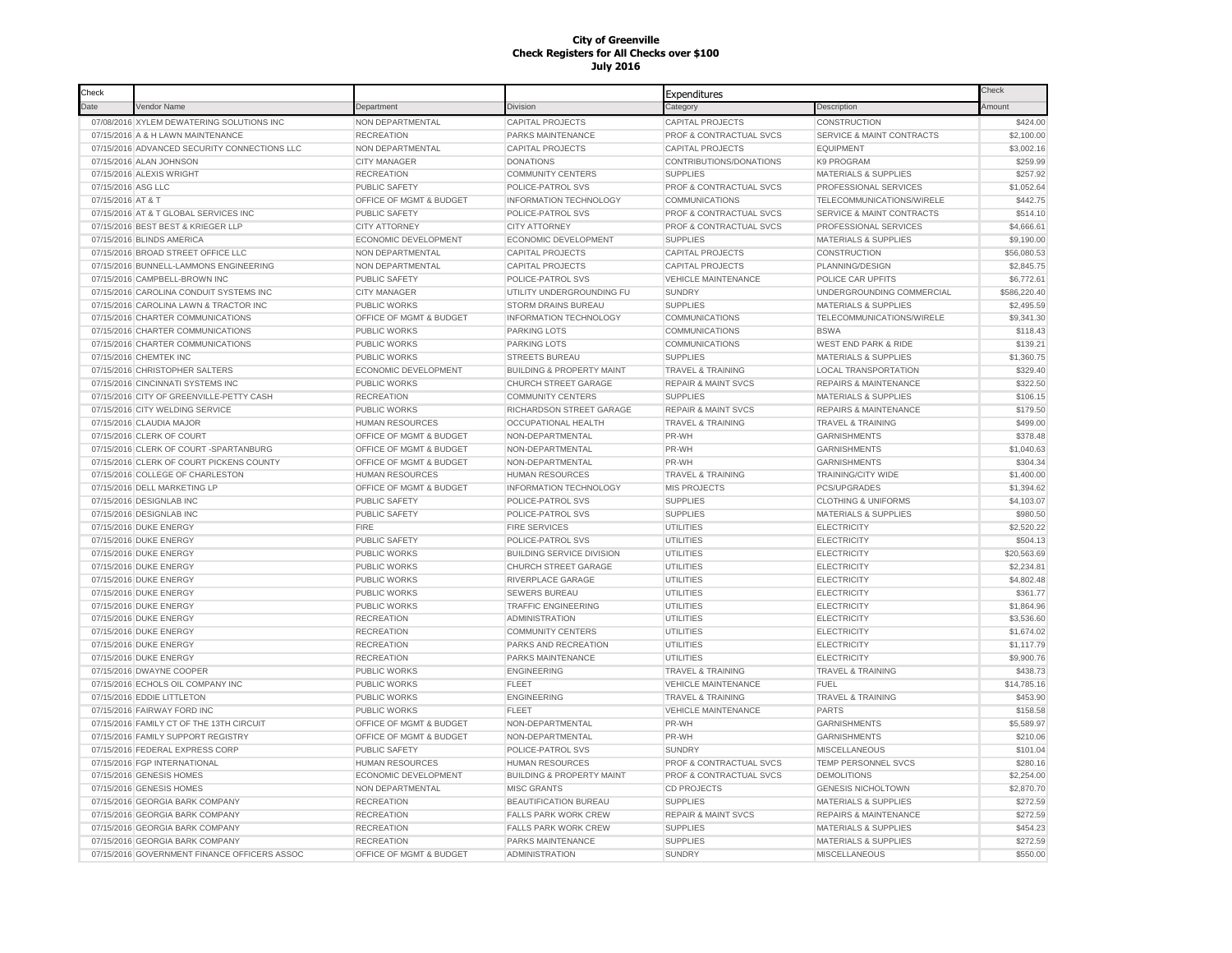| Check               |                                                                               |                                              |                                                   | Expenditures                               |                                                              | Check                    |
|---------------------|-------------------------------------------------------------------------------|----------------------------------------------|---------------------------------------------------|--------------------------------------------|--------------------------------------------------------------|--------------------------|
| Date                | Vendor Name                                                                   | Department                                   | Division                                          | Category                                   | Description                                                  | Amount                   |
|                     | 07/15/2016 GREENVILLE INDUSTRIAL RUBBER &                                     | <b>PUBLIC WORKS</b>                          | <b>CBD TIF CREW</b>                               | <b>SUPPLIES</b>                            | <b>MATERIALS &amp; SUPPLIES</b>                              | \$1,522.84               |
|                     | 07/15/2016 GREENVILLE TRANSIT AUTHORITY                                       | <b>CITY MANAGER</b>                          | NON-DEPARTMENTAL                                  | PROF & CONTRACTUAL SVCS                    | <b>INTERGOVT AGREEMENTS</b>                                  | \$142,104.75             |
|                     | 07/15/2016 GREGORY PEST SOLUTIONS                                             | PUBLIC WORKS                                 | <b>BUILDING SERVICE DIVISION</b>                  | PROF & CONTRACTUAL SVCS                    | SERVICE & MAINT CONTRACTS                                    | \$148.50                 |
|                     | 07/15/2016 HARPER CORPORATION                                                 | NON DEPARTMENTAL                             | <b>CAPITAL PROJECTS</b>                           | <b>CAPITAL PROJECTS</b>                    | CONSTRUCTION                                                 | \$621,878.12             |
|                     | 07/15/2016 HDS WHITE CAP CONSTRUCTION SUPPLY                                  | PUBLIC WORKS                                 | <b>STREETS BUREAU</b>                             | <b>SUPPLIES</b>                            | <b>MATERIALS &amp; SUPPLIES</b>                              | \$423.00                 |
| 07/15/2016 HESC     |                                                                               | OFFICE OF MGMT & BUDGET                      | NON-DEPARTMENTAL                                  | PR-WH                                      | <b>GARNISHMENTS</b>                                          | \$171.79                 |
|                     | 07/15/2016 HIPPO MULTIPOWER                                                   | <b>PUBLIC WORKS</b>                          | <b>SEWERS BUREAU</b>                              | MACHINERY AND EQUIPMENT                    | MACHINERY AND EQUIPMENT                                      | \$29,275.00              |
|                     | 07/15/2016 HOGAN CONSTRUCTION GROUP LLC                                       | NON DEPARTMENTAL                             | <b>CAPITAL PROJECTS</b>                           | <b>CAPITAL PROJECTS</b>                    | CONSTRUCTION                                                 | \$395,072.09             |
|                     | 07/15/2016 HOME DEPOT CREDIT SERVICE 3104                                     | PUBLIC WORKS                                 | <b>MAINTENANCE</b>                                | <b>SUPPLIES</b>                            | <b>MATERIALS &amp; SUPPLIES</b>                              | \$1,121.90               |
|                     | 07/15/2016 HOME DEPOT CREDIT SERVICE 4123                                     | C.D. DIVISION                                | <b>CDBG PROJECTS</b>                              | <b>CD PROJECTS</b>                         | PUBLIC INFORMATION                                           | \$15,225.60              |
| 07/15/2016 IMSA     |                                                                               | PUBLIC WORKS                                 | <b>TRAFFIC ENGINEERING</b>                        | TRAVEL & TRAINING                          | <b>TRAVEL &amp; TRAINING</b>                                 | \$160.00                 |
|                     | 07/15/2016 INTERNAL REVENUE SERVICE                                           | OFFICE OF MGMT & BUDGET                      | NON-DEPARTMENTAL                                  | PR-WH                                      | <b>GARNISHMENTS</b>                                          | \$252.50                 |
|                     | 07/15/2016 INTERNATIONAL CODE COUNCIL INC                                     | NON DEPARTMENTAL                             | <b>CAPITAL PROJECTS</b>                           | <b>CAPITAL PROJECTS</b>                    | <b>EQUIPMENT</b>                                             | \$1,083.50               |
|                     | 07/15/2016 IRON MOUNTAIN 27129                                                | OFFICE OF MGMT & BUDGET                      | <b>INFORMATION TECHNOLOGY</b>                     | PROF & CONTRACTUAL SVCS                    | <b>SERVICE &amp; MAINT CONTRACTS</b>                         | \$103.39                 |
|                     | 07/15/2016 IVEY COMMUNICATIONS INC                                            | NON DEPARTMENTAL                             | <b>CAPITAL PROJECTS</b>                           | <b>CAPITAL PROJECTS</b>                    | <b>EQUIPMENT</b>                                             | \$2,756.00               |
|                     | 07/15/2016 JARED LOPEZ                                                        | OFFICE OF MGMT & BUDGET                      | INFORMATION TECHNOLOGY                            | TRAVEL & TRAINING                          | <b>LOCAL TRANSPORTATION</b>                                  | \$125.71                 |
|                     | 07/15/2016 JEFF BULLOCK                                                       | <b>RECREATION</b>                            | <b>ADMINISTRATION</b>                             | <b>SUPPLIES</b>                            | M&S-ANIMALS                                                  | \$875.00                 |
|                     | 07/15/2016 JEFF MCLEROY                                                       | OFFICE OF MGMT & BUDGET                      | GIS                                               | TRAVEL & TRAINING                          | TRAVEL & TRAINING                                            | \$467.74                 |
|                     | 07/15/2016 JOHN BRYSON                                                        | ECONOMIC DEVELOPMENT                         | <b>BUILDING &amp; PROPERTY MAINT</b>              | <b>TRAVEL &amp; TRAINING</b>               | <b>LOCAL TRANSPORTATION</b>                                  | \$888.84                 |
|                     | 07/15/2016 JOHN DEMPSEY                                                       | PUBLIC SAFETY                                | POLICE-PATROL SVS                                 | <b>SUPPLIES</b>                            | <b>MATERIALS &amp; SUPPLIES</b>                              | \$106.00                 |
|                     | 07/15/2016 JOHN DURHAM                                                        | PUBLIC INFORMATION/EVENTS                    | <b>SPECIAL EVENTS</b>                             | PROF & CONTRACTUAL SVCS                    | PROFESSIONAL SERVICES                                        | \$400.00                 |
|                     | 07/15/2016 KW BEVERAGE                                                        | PUBLIC INFORMATION/EVENTS                    | <b>EVENTS MANAGEMENT</b>                          | <b>SUPPLIES</b>                            | M&S-FOOD & BEVERAGE                                          | \$10,787.89              |
|                     | 07/15/2016 KW BEVERAGE                                                        | PUBLIC INFORMATION/EVENTS                    | <b>EVENTS MANAGEMENT</b>                          | <b>SUPPLIES</b>                            | <b>MATERIALS &amp; SUPPLIES</b>                              | \$465.00                 |
|                     | 07/15/2016 L & B LANDSCAPING SERVICE INC                                      | C.D. DIVISION                                | <b>CDBG PROJECTS</b>                              | <b>CD PROJECTS</b>                         | <b>LAND ACQUISITION</b>                                      | \$1,549.36               |
|                     | 07/15/2016 L & B LANDSCAPING SERVICE INC                                      | <b>RECREATION</b>                            | <b>BEAUTIFICATION BUREAU</b>                      | PROF & CONTRACTUAL SVCS                    | SERVICE & MAINT CONTRACTS                                    | \$1,184.64               |
|                     | 07/15/2016 LABORATORY CORPORATION OF AMERICA                                  | <b>HUMAN RESOURCES</b>                       | <b>OCCUPATIONAL HEALTH</b>                        | PROF & CONTRACTUAL SVCS                    | PROFESSIONAL SERVICES                                        | \$2,551.18               |
|                     | 07/15/2016 LAKE FOREST FLOORING                                               | PUBLIC WORKS                                 | S. SPRING STREET GARAGE                           | <b>REPAIR &amp; MAINT SVCS</b>             | <b>REPAIRS &amp; MAINTENANCE</b>                             | \$3,373.02               |
|                     | 07/15/2016 LANDS' END BUSINESS OUTFITTERS                                     | PUBLIC WORKS                                 | PARKING ADMINISTRATION                            | <b>SUPPLIES</b>                            | <b>CLOTHING &amp; UNIFORMS</b>                               | \$505.62                 |
|                     | 07/15/2016 LANDSCAPERS SUPPLY<br>07/15/2016 LANDSCAPERS SUPPLY                | PUBLIC WORKS                                 | <b>CBD TIF CREW</b><br><b>STORM DRAINS BUREAU</b> | <b>SUPPLIES</b>                            | MATERIALS & SUPPLIES                                         | \$160.25                 |
|                     |                                                                               | PUBLIC WORKS                                 |                                                   | <b>SUPPLIES</b>                            | MATERIALS & SUPPLIES                                         | \$123.99                 |
|                     | 07/15/2016 LEIGH ANNE PATTERSON                                               | <b>CITY MANAGER</b>                          | UTILITY UNDERGROUNDING FU                         | <b>SUNDRY</b>                              | UNDERGROUNDING EXPEND                                        | \$2,100.00               |
| 07/15/2016 LIFETIME | 07/15/2016 MAJOR BUSINESS MACHINES                                            | <b>RECREATION</b><br>OFFICE OF MGMT & BUDGET | <b>COMMUNITY CENTERS</b><br>REVENUE               | <b>SUPPLIES</b><br>PROF & CONTRACTUAL SVCS | <b>MATERIALS &amp; SUPPLIES</b><br>SERVICE & MAINT CONTRACTS | \$6,249.95<br>\$2,000.00 |
|                     |                                                                               |                                              |                                                   | PR-WH                                      | <b>GARNISHMENTS</b>                                          |                          |
|                     | 07/15/2016 MARYLAND CHILD SUPPORT ACCOUNT<br>07/15/2016 MOTOROLA-PALMETTO 800 | OFFICE OF MGMT & BUDGET<br>PUBLIC SAFETY     | NON-DEPARTMENTAL<br>POLICE-PATROL SVS             | MACHINERY AND EQUIPMENT                    | MACHINERY AND EQUIPMENT                                      | \$129.40<br>\$16,668.28  |
|                     | 07/15/2016 MST CONCRETE PRODUCTS                                              | PUBLIC WORKS                                 | <b>STORM DRAINS BUREAU</b>                        | <b>SUPPLIES</b>                            | <b>CONSTRUCTION &amp; REPAIR</b>                             | \$802.50                 |
|                     | 07/15/2016 MUNICIPAL ASSOC OF SC                                              | MUNICIPAL COURT                              | MUNICIPAL COURT                                   | TRAVEL & TRAINING                          | <b>TRAVEL &amp; TRAINING</b>                                 | \$425.00                 |
|                     | 07/15/2016 NAPA AUTO PARTS                                                    | PUBLIC WORKS                                 | <b>FLEET</b>                                      | <b>SUPPLIES</b>                            | <b>MATERIALS &amp; SUPPLIES</b>                              | \$637.19                 |
|                     | 07/15/2016 NEW SOUTH CONSTRUCTION SUPPLY LLC                                  | PUBLIC WORKS                                 | <b>STREETS BUREAU</b>                             | <b>SUPPLIES</b>                            | <b>MATERIALS &amp; SUPPLIES</b>                              | \$169.60                 |
|                     | 07/15/2016 NOBLE GUEST JR                                                     | PUBLIC INFORMATION/EVENTS                    | <b>EVENTS MANAGEMENT</b>                          | PROF & CONTRACTUAL SVCS                    | PROFESSIONAL SERVICES                                        | \$800.00                 |
|                     | 07/15/2016 NOTUS SPORTS INC                                                   | OFFICE OF MGMT & BUDGET                      | INFORMATION TECHNOLOGY                            | <b>SUPPLIES</b>                            | <b>MATERIALS &amp; SUPPLIES</b>                              | \$462.14                 |
|                     | 07/15/2016 O'REILLY AUTO PARTS                                                | <b>PUBLIC WORKS</b>                          | <b>FLEET</b>                                      | <b>SUPPLIES</b>                            | <b>MATERIALS &amp; SUPPLIES</b>                              | \$930.66                 |
|                     | 07/15/2016 O'REILLY AUTO PARTS                                                | PUBLIC WORKS                                 | <b>FLEET</b>                                      | <b>VEHICLE MAINTENANCE</b>                 | <b>PARTS</b>                                                 | \$488.70                 |
|                     | 07/15/2016 OFFICE DEPOT BSD                                                   | <b>PUBLIC SAFETY</b>                         | POLICE-PATROL SVS                                 | <b>SUPPLIES</b>                            | <b>MATERIALS &amp; SUPPLIES</b>                              | \$108.69                 |
|                     | 07/15/2016 OFFICE DEPOT BSD                                                   | <b>PUBLIC WORKS</b>                          | PARKING ADMINISTRATION                            | <b>SUPPLIES</b>                            | OFFICE SUPPLIES&MATERIALS                                    | \$179.65                 |
|                     | 07/15/2016 PERFECT DELIVERY INC                                               | <b>CITY MANAGER</b>                          | <b>DONATIONS</b>                                  | CONTRIBUTIONS/DONATIONS                    | POLICE SAFE NEIGHBORHOODS                                    | \$419.36                 |
|                     | 07/15/2016 PRESORT PLUS INC                                                   | OFFICE OF MGMT & BUDGET                      | PURCHASING                                        | <b>COMMUNICATIONS</b>                      | POSTAGE                                                      | \$4,988.29               |
|                     | 07/15/2016 PRESORT PLUS INC                                                   | PUBLIC INFORMATION/EVENTS                    | PUBLIC INFORMATION                                | PRINTING                                   | PRINTING & BINDING                                           | \$317.44                 |
|                     | 07/15/2016 PROFESSIONAL PARTY RENTALS INC                                     | PUBLIC INFORMATION/EVENTS                    | <b>EVENTS MANAGEMENT</b>                          | PROF & CONTRACTUAL SVCS                    | SHOW MANAGEMENT EXP                                          | \$8,378.08               |
|                     | 07/15/2016 REVOLUTION DATA SYSTEMS LLC                                        | OFFICE OF MGMT & BUDGET                      | INFORMATION TECHNOLOGY                            | PROF & CONTRACTUAL SVCS                    | SERVICE & MAINT CONTRACTS                                    | \$5,017.83               |
|                     | 07/15/2016 RIVERPLACE DEVELOPMENT II LLC                                      | NON DEPARTMENTAL                             | <b>CAPITAL PROJECTS</b>                           | <b>CAPITAL PROJECTS</b>                    | <b>CONSTRUCTION</b>                                          | \$983,458.38             |
|                     | 07/15/2016 RONNIE'S TRIM SHOP                                                 | PUBLIC WORKS                                 | <b>FLEET</b>                                      | <b>VEHICLE MAINTENANCE</b>                 | <b>PARTS</b>                                                 | \$175.00                 |
|                     | 07/15/2016 ROTARY CLUB OF GREENVILLE                                          | <b>PUBLIC SAFETY</b>                         | POLICE-PATROL SVS                                 | <b>SUNDRY</b>                              | DUES, SUBSCRIPTN, PUBLICATN                                  | \$854.00                 |
|                     | 07/15/2016 S C DEPARTMENT OF REVENUE                                          | OFFICE OF MGMT & BUDGET                      | NON-DEPARTMENTAL                                  | PR-WH                                      | <b>GARNISHMENTS</b>                                          | \$351.34                 |
|                     | 07/15/2016 S C DEPARTMENT OF REVENUE                                          | PUBLIC INFORMATION/EVENTS                    | <b>EVENTS MANAGEMENT</b>                          | <b>SUNDRY</b>                              | MISCELLANEOUS                                                | \$500.00                 |
|                     | 07/15/2016 S C DEPARTMENT OF REVENUE                                          | PUBLIC INFORMATION/EVENTS                    | <b>EVENTS MANAGEMENT</b>                          | <b>SUNDRY</b>                              | <b>TAXES</b>                                                 | \$1,832.00               |
|                     | 07/15/2016 S C RETIREMENT SYSTEM                                              | OFFICE OF MGMT & BUDGET                      | NON-DEPARTMENTAL                                  | PR-WH                                      | <b>RETIREMENT SVS PURCHASE</b>                               | \$712.66                 |
|                     |                                                                               |                                              |                                                   |                                            |                                                              |                          |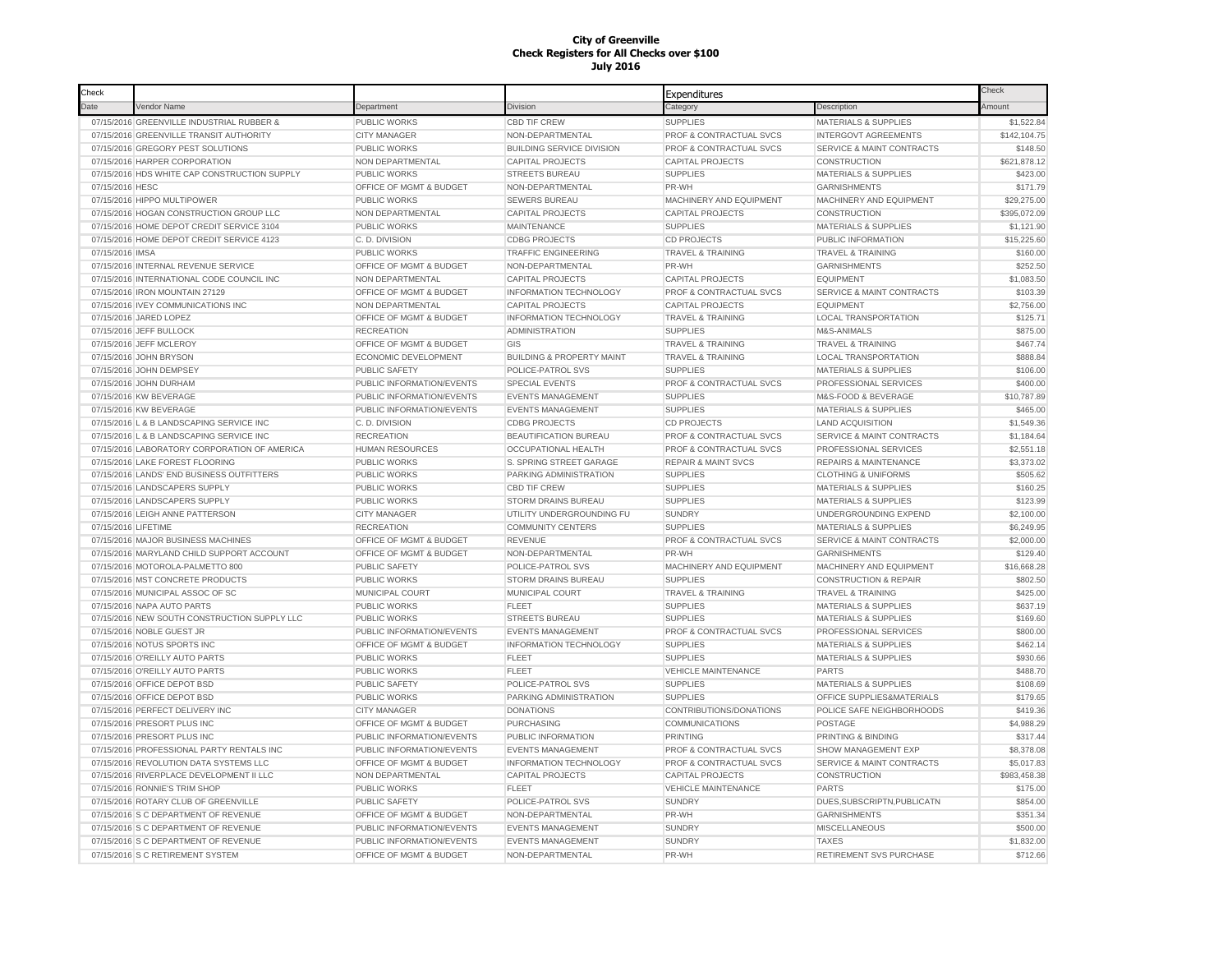| Check |                                             |                           |                                      | Expenditures                 |                                      | Check       |
|-------|---------------------------------------------|---------------------------|--------------------------------------|------------------------------|--------------------------------------|-------------|
| Date  | Vendor Name                                 | Department                | Division                             | Category                     | Description                          | Amount      |
|       | 07/15/2016 SALUDA RIVER PET FOOD CENTER INC | PUBLIC SAFETY             | POLICE-PATROL SVS                    | <b>SUPPLIES</b>              | <b>MATERIALS &amp; SUPPLIES</b>      | \$122.97    |
|       | 07/15/2016 SAM'S CLUB                       | <b>FIRE</b>               | <b>FIRE SUPPRESSION</b>              | <b>SUPPLIES</b>              | MATERIALS & SUPPLIES                 | \$1,801.15  |
|       | 07/15/2016 SAM'S CLUB                       | <b>RECREATION</b>         | <b>ADMINISTRATION</b>                | <b>SUPPLIES</b>              | M&S-FOOD                             | \$185.08    |
|       | 07/15/2016 SAM'S CLUB                       | <b>RECREATION</b>         | <b>PUBLIC SERVICES</b>               | <b>SUPPLIES</b>              | SALE CONCESSIONS                     | \$435.57    |
|       | 07/15/2016 SARAH SCHWENZER                  | <b>RECREATION</b>         | <b>ADMINISTRATION</b>                | <b>TRAVEL &amp; TRAINING</b> | <b>TRAVEL &amp; TRAINING</b>         | \$543.47    |
|       | 07/15/2016 SCOTT AULEN                      | OFFICE OF MGMT & BUDGET   | GIS                                  | <b>TRAVEL &amp; TRAINING</b> | <b>TRAVEL &amp; TRAINING</b>         | \$1,703.50  |
|       | 07/15/2016 SHAUN RITCHIE                    | PUBLIC INFORMATION/EVENTS | <b>EVENTS MANAGEMENT</b>             | PROF & CONTRACTUAL SVCS      | PROFESSIONAL SERVICES                | \$400.00    |
|       | 07/15/2016 STATE TREASURER                  | MUNICIPAL COURT           | MUNICIPAL COURT                      | <b>COURT LIABILITY</b>       | COURT-DRUG SURCHARGE                 | \$1,241.22  |
|       | 07/15/2016 STATE TREASURER                  | MUNICIPAL COURT           | MUNICIPAL COURT                      | <b>COURT LIABILITY</b>       | COURT-DUI ASSESSMENT                 | \$128.31    |
|       | 07/15/2016 STATE TREASURER                  | MUNICIPAL COURT           | MUNICIPAL COURT                      | <b>COURT LIABILITY</b>       | COURT-DUI HWY PATRL SURCH            | \$1,069.24  |
|       | 07/15/2016 STATE TREASURER                  | MUNICIPAL COURT           | MUNICIPAL COURT                      | <b>COURT LIABILITY</b>       | COURT-DUI SPINAL CORD SUR            | \$1,069.24  |
|       | 07/15/2016 STATE TREASURER                  | MUNICIPAL COURT           | MUNICIPAL COURT                      | <b>COURT LIABILITY</b>       | <b>COURT-STATE ASSESSMENT</b>        | \$17,523.49 |
|       | 07/15/2016 STATE TREASURER                  | MUNICIPAL COURT           | MUNICIPAL COURT                      | <b>COURT LIABILITY</b>       | <b>COURT-TRAFFIC SURCHARGE</b>       | \$7,437.71  |
|       | 07/15/2016 STATE TREASURER                  | MUNICIPAL COURT           | MUNICIPAL COURT                      | <b>COURT LIABILITY</b>       | <b>DUI/DUAC BRTHLZR TST SLED</b>     | \$267.31    |
|       | 07/15/2016 STATE TREASURER                  | MUNICIPAL COURT           | MUNICIPAL COURT                      | <b>COURT LIABILITY</b>       | <b>DUS HWY PATROL</b>                | \$522.38    |
|       | 07/15/2016 STATE TREASURER                  | MUNICIPAL COURT           | MUNICIPAL COURT                      | <b>COURT LIABILITY</b>       | SC CRIMINAL JUSTICE ACADE            | \$1,487.52  |
|       |                                             |                           |                                      | PROF & CONTRACTUAL SVCS      | PROFESSIONAL SERVICES                |             |
|       | 07/15/2016 STERLING INFOSYSTEMS, INC        | HUMAN RESOURCES           | <b>HUMAN RESOURCES</b>               |                              |                                      | \$994.85    |
|       | 07/15/2016 STRATUS BUILDING SOLUTIONS       | PUBLIC SAFETY             | POLICE-PATROL SVS                    | PROF & CONTRACTUAL SVCS      | <b>SERVICE &amp; MAINT CONTRACTS</b> | \$651.00    |
|       | 07/15/2016 SUMMIT MEDIA LLC                 | NON DEPARTMENTAL          | <b>MISC GRANTS</b>                   | <b>SUPPLIES</b>              | <b>MATERIALS &amp; SUPPLIES</b>      | \$1,900.00  |
|       | 07/15/2016 TALENT MANAGEMENT SOLUTIONS      | OFFICE OF MGMT & BUDGET   | <b>REVENUE</b>                       | PROF & CONTRACTUAL SVCS      | TEMP PERSONNEL SVCS                  | \$797.94    |
|       | 07/15/2016 TALENT MANAGEMENT SOLUTIONS      | PUBLIC INFORMATION/EVENTS | <b>EVENTS MANAGEMENT</b>             | PROF & CONTRACTUAL SVCS      | <b>TEMP PERSONNEL SVCS</b>           | \$1,743.72  |
|       | 07/15/2016 TALENT MANAGEMENT SOLUTIONS      | PUBLIC SAFETY             | POLICE-DISPATCH BUREAU               | PROF & CONTRACTUAL SVCS      | TEMP PERSONNEL SVCS                  | \$455.64    |
|       | 07/15/2016 TALENT MANAGEMENT SOLUTIONS      | PUBLIC WORKS              | <b>FLEET</b>                         | PROF & CONTRACTUAL SVCS      | TEMP PERSONNEL SVCS                  | \$734.39    |
|       | 07/15/2016 TALENT MANAGEMENT SOLUTIONS      | PUBLIC WORKS              | MAINTENANCE                          | PROF & CONTRACTUAL SVCS      | TEMP PERSONNEL SVCS                  | \$693.20    |
|       | 07/15/2016 TALENT MANAGEMENT SOLUTIONS      | PUBLIC WORKS              | RESIDENTIAL COLL BUREAU              | PROF & CONTRACTUAL SVCS      | <b>TEMP PERSONNEL SVCS</b>           | \$5,204.53  |
|       | 07/15/2016 TALENT MANAGEMENT SOLUTIONS      | PUBLIC WORKS              | <b>STORM DRAINS BUREAU</b>           | PROF & CONTRACTUAL SVCS      | TEMP PERSONNEL SVCS                  | \$418.80    |
|       | 07/15/2016 TALENT MANAGEMENT SOLUTIONS      | PUBLIC WORKS              | <b>STREETS BUREAU</b>                | PROF & CONTRACTUAL SVCS      | TEMP PERSONNEL SVCS                  | \$660.00    |
|       | 07/15/2016 TALENT MANAGEMENT SOLUTIONS      | PUBLIC WORKS              | <b>VEHICLE MAINTENANCE</b>           | PROF & CONTRACTUAL SVCS      | TEMP PERSONNEL SVCS                  | \$2,185.21  |
|       | 07/15/2016 TALENT MANAGEMENT SOLUTIONS      | <b>RECREATION</b>         | <b>COMMUNITY CENTERS</b>             | PROF & CONTRACTUAL SVCS      | TEMP PERSONNEL SVCS                  | \$186.12    |
|       | 07/15/2016 TALENT MANAGEMENT SOLUTIONS      | <b>RECREATION</b>         | <b>FALLS PARK WORK CREW</b>          | PROF & CONTRACTUAL SVCS      | TEMP PERSONNEL SVCS                  | \$628.00    |
|       | 07/15/2016 TALENT MANAGEMENT SOLUTIONS      | <b>RECREATION</b>         | <b>PUBLIC SERVICES</b>               | PROF & CONTRACTUAL SVCS      | TEMP PERSONNEL SVCS                  | \$242.08    |
|       | 07/15/2016 TAYLOR MOORE                     | PUBLIC INFORMATION/EVENTS | <b>SPECIAL EVENTS</b>                | PROF & CONTRACTUAL SVCS      | PROFESSIONAL SERVICES                | \$400.00    |
|       | 07/15/2016 THE FLASHBACKS                   | PUBLIC INFORMATION/EVENTS | <b>EVENTS MANAGEMENT</b>             | PROF & CONTRACTUAL SVCS      | PROFESSIONAL SERVICES                | \$400.00    |
|       | 07/15/2016 THOMSON REUTERS - WEST           | <b>CITY ATTORNEY</b>      | <b>CITY ATTORNEY</b>                 | <b>SUNDRY</b>                | DUES, SUBSCRIPTN, PUBLICATN          | \$6,697.65  |
|       | 07/15/2016 TI TRAINING LE LLC               | PUBLIC SAFETY             | FED EQUITABLE SHAR DOJ               | <b>SUPPLIES</b>              | <b>MATERIALS &amp; SUPPLIES</b>      | \$1,238.72  |
|       | 07/15/2016 TI TRAINING LE LLC               | PUBLIC SAFETY             | POLICE-PATROL SVS                    | MACHINERY AND EQUIPMENT      | MACHINERY AND EQUIPMENT              | \$1,961.28  |
|       | 07/15/2016 U S DEPARTMENT OF EDUCATION      | OFFICE OF MGMT & BUDGET   | NON-DEPARTMENTAL                     | PR-WH                        | <b>GARNISHMENTS</b>                  | \$159.50    |
|       | 07/15/2016 UNITED STATES TREASURY           | <b>HUMAN RESOURCES</b>    | <b>HEALTH CARE</b>                   | HEALTH                       | BCBS HEALTH ADMIN FEES               | \$4,504.92  |
|       | 07/15/2016 UNITED WAY OF GREENVILLE COUNTY  | OFFICE OF MGMT & BUDGET   | NON-DEPARTMENTAL                     | PR-WH                        | <b>UNITED WAY</b>                    | \$1,494.15  |
|       | 07/15/2016 UPPER SAVANNAH CARE SERVICES     | C.D. DIVISION             | <b>HOPWA</b>                         | <b>CD PROJECTS</b>           | ADMIN - UPPER SAVANN CARE            | \$250.00    |
|       | 07/15/2016 UPPER SAVANNAH CARE SERVICES     | C.D. DIVISION             | <b>HOPWA</b>                         | <b>CD PROJECTS</b>           | S-T RENT, MORT, UTIL UP SAV          | \$259.15    |
|       | 07/15/2016 UPPER SAVANNAH CARE SERVICES     | C.D. DIVISION             | <b>HOPWA</b>                         | <b>CD PROJECTS</b>           | SUPPORTIVE SVC-UPPER SAVA            | \$3,095.59  |
|       | 07/15/2016 UPPER SAVANNAH CARE SERVICES     | C.D. DIVISION             | <b>HOPWA</b>                         | <b>CD PROJECTS</b>           | TENANT RENT ASSIST-SAVANN            | \$681.82    |
|       | 07/15/2016 VERIZON WIRELESS                 | ECONOMIC DEVELOPMENT      | <b>BUILDING &amp; PROPERTY MAINT</b> | <b>COMMUNICATIONS</b>        | <b>OTHER</b>                         | \$342.20    |
|       | 07/15/2016 VERIZON WIRELESS                 | <b>FIRE</b>               | <b>FIRE</b>                          | <b>COMMUNICATIONS</b>        | <b>OTHER</b>                         | \$2,127.44  |
|       | 07/15/2016 VERIZON WIRELESS                 | NON DEPARTMENTAL          | <b>CAPITAL PROJECTS</b>              | <b>CAPITAL PROJECTS</b>      | <b>EQUIPMENT</b>                     | \$418.11    |
|       | 07/15/2016 VERIZON WIRELESS                 | OFFICE OF MGMT & BUDGET   | <b>ADMINISTRATION</b>                | <b>COMMUNICATIONS</b>        | <b>OTHER</b>                         | \$112.29    |
|       | 07/15/2016 VERIZON WIRELESS                 | OFFICE OF MGMT & BUDGET   | INFORMATION TECHNOLOGY               | <b>COMMUNICATIONS</b>        | TELECOMMUNICATIONS/WIRELE            | \$357.47    |
|       | 07/15/2016 VERIZON WIRELESS                 | OFFICE OF MGMT & BUDGET   | <b>REVENUE</b>                       | COMMUNICATIONS               | <b>OTHER</b>                         | \$114.03    |
|       | 07/15/2016 VERIZON WIRELESS                 | PUBLIC INFORMATION/EVENTS | <b>SPECIAL EVENTS</b>                | <b>COMMUNICATIONS</b>        | <b>OTHER</b>                         | \$104.58    |
|       | 07/15/2016 VERIZON WIRELESS                 | PUBLIC SAFETY             | POLICE-PATROL SVS                    | COMMUNICATIONS               | <b>OTHER</b>                         | \$4,968.41  |
|       | 07/15/2016 VERIZON WIRELESS                 | PUBLIC WORKS              | <b>BUILDING SERVICE DIVISION</b>     | COMMUNICATIONS               | <b>OTHER</b>                         | \$228.34    |
|       | 07/15/2016 VERIZON WIRELESS                 | PUBLIC WORKS              | CONSTRUCTION & INSPECTION            | <b>COMMUNICATIONS</b>        | OTHER                                | \$403.25    |
|       | 07/15/2016 VERIZON WIRELESS                 | PUBLIC WORKS              | <b>ENGINEERING</b>                   | <b>COMMUNICATIONS</b>        | <b>OTHER</b>                         | \$287.86    |
|       |                                             |                           |                                      |                              |                                      |             |
|       | 07/15/2016 VERIZON WIRELESS                 | PUBLIC WORKS              | FLEET                                | <b>COMMUNICATIONS</b>        | <b>OTHER</b>                         | \$179.35    |
|       | 07/15/2016 VERIZON WIRELESS                 | PUBLIC WORKS              | NON VEHICLE MAINTENANCE              | <b>COMMUNICATIONS</b>        | <b>OTHER</b>                         | \$567.13    |
|       | 07/15/2016 VERIZON WIRELESS                 | PUBLIC WORKS              | PARKING ADMINISTRATION               | <b>COMMUNICATIONS</b>        | <b>OTHER</b>                         | \$703.26    |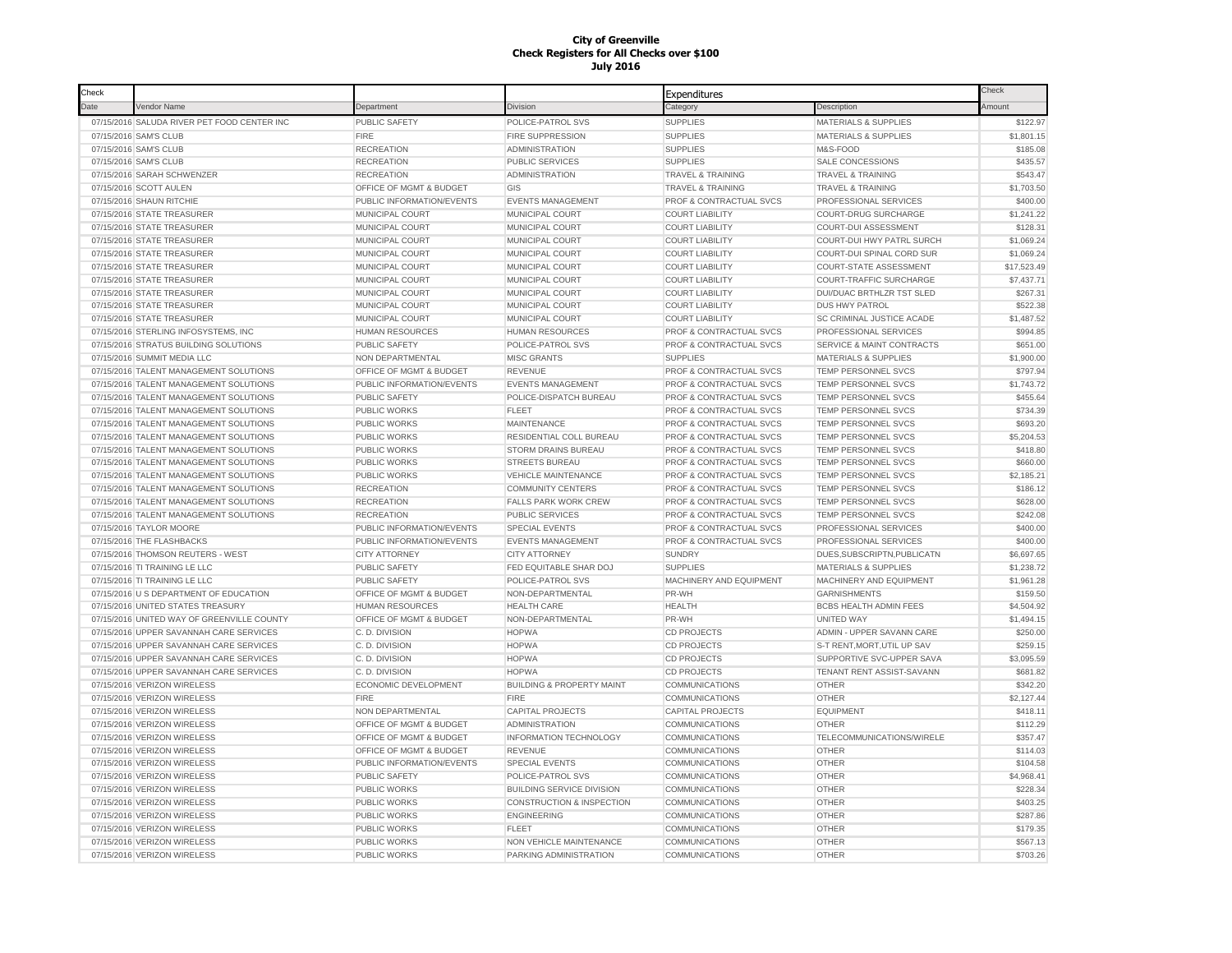| Check               |                                              |                           |                               | Expenditures                 |                                | Check       |
|---------------------|----------------------------------------------|---------------------------|-------------------------------|------------------------------|--------------------------------|-------------|
| Date                | Vendor Name                                  | Department                | Division                      | Category                     | Description                    | Amount      |
|                     | 07/15/2016 VERIZON WIRELESS                  | <b>PUBLIC WORKS</b>       | <b>PUBLIC WORKS</b>           | <b>COMMUNICATIONS</b>        | <b>OTHER</b>                   | \$240.61    |
|                     | 07/15/2016 VERIZON WIRELESS                  | PUBLIC WORKS              | RESIDENTIAL COLL BUREAU       | <b>COMMUNICATIONS</b>        | <b>OTHER</b>                   | \$314.51    |
|                     | 07/15/2016 VERIZON WIRELESS                  | PUBLIC WORKS              | SEWERS BUREAU                 | COMMUNICATIONS               | <b>OTHER</b>                   | \$646.39    |
|                     | 07/15/2016 VERIZON WIRELESS                  | PUBLIC WORKS              | STORM DRAINS BUREAU           | COMMUNICATIONS               | <b>OTHER</b>                   | \$370.13    |
|                     | 07/15/2016 VERIZON WIRELESS                  | PUBLIC WORKS              | <b>STREETS BUREAU</b>         | <b>COMMUNICATIONS</b>        | <b>OTHER</b>                   | \$564.41    |
|                     | 07/15/2016 VERIZON WIRELESS                  | <b>RECREATION</b>         | PARKS MAINTENANCE             | <b>COMMUNICATIONS</b>        | <b>OTHER</b>                   | \$431.57    |
|                     | 07/15/2016 VIC BAILEY FORD INC               | <b>PUBLIC WORKS</b>       | <b>STREETS BUREAU</b>         | <b>VEHICLES</b>              | <b>VEHICLE</b>                 | \$27,895.00 |
|                     | 07/15/2016 VISITGREENVILLESC                 | NON DEPARTMENTAL          | <b>MISC GRANTS</b>            | PROF & CONTRACTUAL SVCS      | PROFESSIONAL SERVICES          | \$8,570.00  |
|                     | 07/15/2016 VULCAN SAFETY SHOES               | <b>RECREATION</b>         | PARKS MAINTENANCE             | <b>SUPPLIES</b>              | <b>CLOTHING &amp; UNIFORMS</b> | \$105.99    |
|                     | 07/15/2016 WARREN ROWE                       | <b>PUBLIC WORKS</b>       | PUBLIC WORKS                  | <b>TRAVEL &amp; TRAINING</b> | <b>TRAVEL &amp; TRAINING</b>   | \$221.08    |
|                     | 07/15/2016 WILL & KRIS AMUSEMENTS            | PUBLIC INFORMATION/EVENTS | <b>EVENTS MANAGEMENT</b>      | PROF & CONTRACTUAL SVCS      | SHOW MANAGEMENT EXP            | \$7,476.00  |
|                     | 07/19/2016 ALCON CONTRACTORS                 | PUBLIC WORKS              | PARKING ADMINISTRATION        | PARKING DEPOSITS             | PKG DEPOSITS-S. SPRING ST      | \$288.00    |
| 07/19/2016 AT & T   |                                              | OFFICE OF MGMT & BUDGET   | <b>INFORMATION TECHNOLOGY</b> | <b>COMMUNICATIONS</b>        | TELECOMMUNICATIONS/WIRELE      | \$12,553.70 |
|                     | 07/19/2016 BARTON BECKHAM                    | PUBLIC INFORMATION/EVENTS | SPECIAL EVENTS                | PROF & CONTRACTUAL SVCS      | PROFESSIONAL SERVICES          | \$400.00    |
|                     | 07/19/2016 BINGZHI ZHAO                      | MUNICIPAL COURT           | MUNICIPAL COURT               | <b>COURT LIABILITY</b>       | <b>COURT-RESTITUTION</b>       | \$250.00    |
|                     | 07/19/2016 BOB ALEXANDER                     | <b>PUBLIC WORKS</b>       | PARKING ADMINISTRATION        | <b>PARKING DEPOSITS</b>      | PKG DEPOSITS-S, SPRING ST      | \$144.00    |
|                     | 07/19/2016 BROWN MACKIE COLLEGE              | <b>PUBLIC WORKS</b>       | PARKING ADMINISTRATION        | PARKING DEPOSITS             | PKG DEPOSITS-CHURCH ST.        | \$360.00    |
|                     | 07/19/2016 BRUSTER'S ICE CREAM               | PUBLIC INFORMATION/EVENTS | <b>EVENTS MANAGEMENT</b>      | DEF REVENUE-OTHER            | <b>SPECIAL EVENTS</b>          | \$3,384.72  |
|                     | 07/19/2016 CAROLINA BEST TITLE LOAN          | <b>MUNICIPAL COURT</b>    | <b>MUNICIPAL COURT</b>        | <b>COURT LIABILITY</b>       | <b>COURT-RESTITUTION</b>       | \$250.00    |
|                     | 07/19/2016 CLEMSON DEPT PESTICIDE REGULATION | <b>RECREATION</b>         | PARKS MAINTENANCE             | <b>TRAVEL &amp; TRAINING</b> | <b>TRAVEL &amp; TRAINING</b>   | \$300.00    |
|                     | 07/19/2016 COCOBELLA                         | MUNICIPAL COURT           | MUNICIPAL COURT               | <b>COURT LIABILITY</b>       | COURT-RESTITUTION              | \$200.00    |
|                     | 07/19/2016 DATAMAXX APPLIED TECHNOLOGIES INC | PUBLIC SAFETY             | POLICE-PATROL SVS             | PROF & CONTRACTUAL SVCS      | PROFESSIONAL SERVICES          | \$3,120.00  |
|                     | 07/19/2016 DAVID D RILEY                     | MUNICIPAL COURT           | MUNICIPAL COURT               | <b>COURT LIABILITY</b>       | COURT-RESTITUTION              | \$1,000.00  |
|                     | 07/19/2016 DAVID SCOTT WINGO                 | MUNICIPAL COURT           | MUNICIPAL COURT               | <b>COURT LIABILITY</b>       | <b>COURT-RESTITUTION</b>       | \$262.00    |
|                     | 07/19/2016 DEMARCUS BEEKS                    | MUNICIPAL COURT           | MUNICIPAL COURT               | <b>COURT LIABILITY</b>       | <b>COURT-RESTITUTION</b>       | \$200.00    |
|                     | 07/19/2016 EMERALD'S ARTISTRY                | PUBLIC INFORMATION/EVENTS | <b>EVENTS MANAGEMENT</b>      | DEF REVENUE-OTHER            | <b>SPECIAL EVENTS</b>          | \$413.60    |
|                     | 07/19/2016 FONDA ROSALINDA'S LLC             | PUBLIC INFORMATION/EVENTS | <b>EVENTS MANAGEMENT</b>      | DEF REVENUE-OTHER            | <b>SPECIAL EVENTS</b>          | \$2,473.92  |
|                     | 07/19/2016 FRANCIS MARION HOTEL              | MUNICIPAL COURT           | MUNICIPAL COURT               | PROF & CONTRACTUAL SVCS      | PROFESSIONAL SERVICES          | \$885.00    |
|                     | 07/19/2016 FUNNELDELICIOUS                   | PUBLIC INFORMATION/EVENTS | <b>EVENTS MANAGEMENT</b>      | DEF REVENUE-OTHER            | <b>SPECIAL EVENTS</b>          | \$3,597.72  |
|                     | 07/19/2016 G B SHOES OF GREENVILLE           | <b>RECREATION</b>         | <b>BEAUTIFICATION BUREAU</b>  | <b>SUPPLIES</b>              | <b>CLOTHING &amp; UNIFORMS</b> | \$230.00    |
|                     | 07/19/2016 GARY MOORE                        | MUNICIPAL COURT           | MUNICIPAL COURT               | <b>COURT LIABILITY</b>       | COURT-RESTITUTION              | \$200.00    |
|                     | 07/19/2016 GIGI'S CUPCAKES                   | PUBLIC INFORMATION/EVENTS | <b>EVENTS MANAGEMENT</b>      | DEF REVENUE-OTHER            | SPECIAL EVENTS                 | \$906.48    |
|                     | 07/19/2016 GREENVILLE CHAMBER OF COMMERCE    | PUBLIC SAFETY             | POLICE-PATROL SVS             | <b>TRAVEL &amp; TRAINING</b> | <b>TRAVEL &amp; TRAINING</b>   | \$2,000.00  |
|                     | 07/19/2016 GREENVILLE COUNTY                 | MUNICIPAL COURT           | MUNICIPAL COURT               | COURT LIAB-CLAIMS/JUDGMNT    | LEC-CONFISCATED MONIES         | \$466.20    |
|                     | 07/19/2016 GUITAR CENTER                     | MUNICIPAL COURT           | MUNICIPAL COURT               | <b>COURT LIABILITY</b>       | COURT-RESTITUTION              | \$100.00    |
|                     | 07/19/2016 HARRISON'S WORKWEAR               | <b>RECREATION</b>         | BEAUTIFICATION BUREAU         | <b>SUPPLIES</b>              | <b>CLOTHING &amp; UNIFORMS</b> | \$815.00    |
|                     | 07/19/2016 HARRISON'S WORKWEAR               | <b>RECREATION</b>         | FALLS PARK WORK CREW          | <b>SUPPLIES</b>              | <b>CLOTHING &amp; UNIFORMS</b> | \$1,274.73  |
|                     | 07/19/2016 HARRISON'S WORKWEAR               | <b>RECREATION</b>         | PARKS MAINTENANCE             | <b>SUPPLIES</b>              | <b>CLOTHING &amp; UNIFORMS</b> | \$753.78    |
|                     | 07/19/2016 HARRISON'S WORKWEAR               | <b>RECREATION</b>         | RIGHTS-OF-WAY                 | <b>SUPPLIES</b>              | <b>CLOTHING &amp; UNIFORMS</b> | \$629.77    |
|                     | 07/19/2016 HEWITT COLEMAN & ASSOCIATES INC   | OFFICE OF MGMT & BUDGET   | <b>RISK MANAGEMENT</b>        | <b>RISK MANAGEMENT</b>       | <b>WC SERVICE FEES</b>         | \$7,837.50  |
|                     | 07/19/2016 HEWITT COLEMAN & ASSOCIATES INC   | OFFICE OF MGMT & BUDGET   | <b>RISK MANAGEMENT</b>        | <b>SERVICE FEES</b>          | ADMIN FEES-GEN/PROP LIA        | \$15,912.50 |
|                     | 07/19/2016 INSTITUTE OF POLICE TECHNOLOGY    | PUBLIC SAFETY             | POLICE-PATROL SVS             | <b>TRAVEL &amp; TRAINING</b> | <b>TRAVEL &amp; TRAINING</b>   | \$1,590.00  |
| 07/19/2016 JUN WANG |                                              | MUNICIPAL COURT           | MUNICIPAL COURT               | <b>COURT LIABILITY</b>       | COURT-RESTITUTION              | \$150.00    |
|                     | 07/19/2016 KIMBERLY NGUYEN                   | MUNICIPAL COURT           | <b>MUNICIPAL COURT</b>        | <b>COURT LIABILITY</b>       | COURT-REFUNDS                  | \$1,094.00  |
|                     | 07/19/2016 KING OF POPS GREENVILLE           | PUBLIC INFORMATION/EVENTS | <b>EVENTS MANAGEMENT</b>      | DEF REVENUE-OTHER            | SPECIAL EVENTS                 | \$959.76    |
|                     | 07/19/2016 NATHAN L FRANKLIN                 | MUNICIPAL COURT           | MUNICIPAL COURT               | <b>COURT LIABILITY</b>       | COURT-RESTITUTION              | \$100.00    |
|                     | 07/19/2016 OLD MILL CAFE                     | PUBLIC INFORMATION/EVENTS | <b>EVENTS MANAGEMENT</b>      | DEF REVENUE-OTHER            | SPECIAL EVENTS                 | \$3,715.92  |
|                     | 07/19/2016 PEPSI-COLA BOTTLING CO            | PUBLIC INFORMATION/EVENTS | <b>EVENTS MANAGEMENT</b>      | <b>SUPPLIES</b>              | M&S-FOOD & BEVERAGE            | \$2,748.00  |
|                     | 07/19/2016 POPPINGTON'S GOURMET POPCORN      | PUBLIC INFORMATION/EVENTS | <b>EVENTS MANAGEMENT</b>      | DEF REVENUE-OTHER            | <b>SPECIAL EVENTS</b>          | \$1,042.56  |
|                     | 07/19/2016 REX H O'STEEN                     | MUNICIPAL COURT           | <b>MUNICIPAL COURT</b>        | <b>COURT LIABILITY</b>       | COURT-REFUNDS                  | \$501.00    |
|                     | 07/19/2016 S C DEPARTMENT OF REVENUE         | <b>CITY MANAGER</b>       | NON-DEPARTMENTAL              | <b>SUNDRY</b>                | <b>TAXES</b>                   | \$7,077.15  |
|                     | 07/19/2016 SAFARILAND LLC                    | <b>PUBLIC SAFETY</b>      | POLICE-PATROL SVS             | <b>TRAVEL &amp; TRAINING</b> | <b>TRAVEL &amp; TRAINING</b>   | \$1,790.00  |
|                     | 07/19/2016 SCCJA SC CRIMINAL JUSTICE ACADEMY | <b>PUBLIC SAFETY</b>      | POLICE-PATROL SVS             | <b>TRAVEL &amp; TRAINING</b> | TRAVEL & TRAINING              | \$230.00    |
|                     | 07/19/2016 SCNLA DUES SC NURSERY & LANDSCAPE | <b>RECREATION</b>         | PARKS MAINTENANCE             | <b>TRAVEL &amp; TRAINING</b> | <b>TRAVEL &amp; TRAINING</b>   | \$385.00    |
|                     | 07/19/2016 SELECTIVE INSURANCE COMPANY       | OFFICE OF MGMT & BUDGET   | <b>RISK MANAGEMENT</b>        | <b>SERVICE FEES</b>          | PREMIUMS BUILDING PROP         | \$12,281.00 |
|                     | 07/19/2016 SHELLEY JACKSON                   | MUNICIPAL COURT           | MUNICIPAL COURT               | <b>COURT LIABILITY</b>       | COURT-RESTITUTION              | \$300.00    |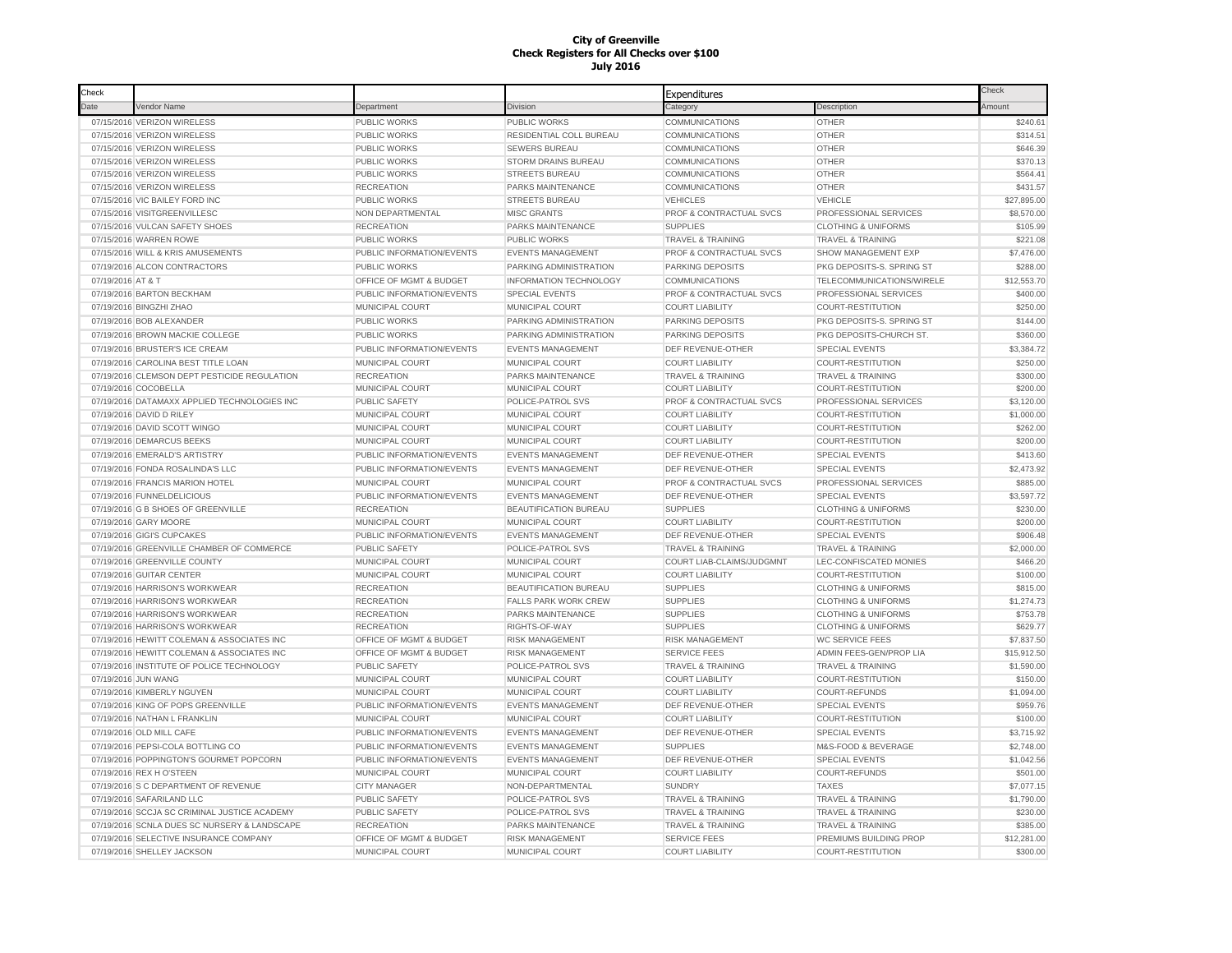| Check               |                                                                    |                           |                                                       | Expenditures                                  |                                 | Check        |
|---------------------|--------------------------------------------------------------------|---------------------------|-------------------------------------------------------|-----------------------------------------------|---------------------------------|--------------|
| Date                | Vendor Name                                                        | Department                | Division                                              | Category                                      | Description                     | Amount       |
|                     | 07/19/2016 STICKY FINGERS                                          | PUBLIC INFORMATION/EVENTS | <b>EVENTS MANAGEMENT</b>                              | DEF REVENUE-OTHER                             | <b>SPECIAL EVENTS</b>           | \$2,355.12   |
|                     | 07/19/2016 SUNGLASS HUT                                            | MUNICIPAL COURT           | MUNICIPAL COURT                                       | <b>COURT LIABILITY</b>                        | COURT-RESTITUTION               | \$150.00     |
|                     | 07/19/2016 SUSAN C MCKAY                                           | MUNICIPAL COURT           | MUNICIPAL COURT                                       | <b>COURT LIABILITY</b>                        | COURT-RESTITUTION               | \$143.00     |
| 07/19/2016 SWANA    |                                                                    | PUBLIC WORKS              | RESIDENTIAL COLL BUREAU                               | <b>TRAVEL &amp; TRAINING</b>                  | <b>TRAVEL &amp; TRAINING</b>    | \$1,062.50   |
|                     | 07/19/2016 TIMOTHY CONROY                                          | PUBLIC SAFETY             | POLICE-PATROL SVS                                     | <b>SUPPLIES</b>                               | <b>MATERIALS &amp; SUPPLIES</b> | \$125.07     |
| 07/19/2016 U S BANK |                                                                    | <b>PUBLIC WORKS</b>       | <b>SEWERS BUREAU</b>                                  | <b>FISCAL AGENT</b>                           | <b>FISCAL AGENT FEES</b>        | \$2,262.75   |
|                     | 07/19/2016 VANESSA GARRISON                                        | MUNICIPAL COURT           | MUNICIPAL COURT                                       | <b>COURT LIABILITY</b>                        | <b>COURT-RESTITUTION</b>        | \$300.00     |
|                     | 07/19/2016 VERNE CASSADAY                                          | MUNICIPAL COURT           | MUNICIPAL COURT                                       | <b>COURT LIABILITY</b>                        | COURT-RESTITUTION               | \$200.00     |
|                     | 07/19/2016 WALGREENS                                               | MUNICIPAL COURT           | MUNICIPAL COURT                                       | <b>COURT LIABILITY</b>                        | <b>COURT-RESTITUTION</b>        | \$100.00     |
|                     | 07/19/2016 WILLIS OF SOUTH CAROLINA INC                            | OFFICE OF MGMT & BUDGET   | <b>RISK MANAGEMENT</b>                                | <b>OTHER ASSETS</b>                           | PREPAID ITEMS                   | \$128,189.60 |
|                     | 07/19/2016 WILLIS OF SOUTH CAROLINA INC                            | OFFICE OF MGMT & BUDGET   | <b>RISK MANAGEMENT</b>                                | <b>RISK MANAGEMENT</b>                        | <b>WC EXCESS INSURANCE</b>      | \$92,474.00  |
|                     | 07/19/2016 WILLIS OF SOUTH CAROLINA INC                            | OFFICE OF MGMT & BUDGET   | <b>RISK MANAGEMENT</b>                                | <b>SERVICE FEES</b>                           | PREMIUM AUTO LIAB               | \$25,136.80  |
|                     | 07/19/2016 WILLIS OF SOUTH CAROLINA INC                            | OFFICE OF MGMT & BUDGET   | <b>RISK MANAGEMENT</b>                                | <b>SERVICE FEES</b>                           | PREMIUM GENERAL LIAB            | \$96,302.40  |
|                     | 07/19/2016 WILLIS OF SOUTH CAROLINA INC                            | OFFICE OF MGMT & BUDGET   | <b>RISK MANAGEMENT</b>                                | <b>SERVICE FEES</b>                           | PREMIUM LAW ENFORCEMENT         | \$35,262.50  |
|                     | 07/19/2016 WILLIS OF SOUTH CAROLINA INC                            | OFFICE OF MGMT & BUDGET   | <b>RISK MANAGEMENT</b>                                | <b>SERVICE FEES</b>                           | PREMIUM PUBLIC OFFICIALS        | \$10,839.50  |
|                     | 07/19/2016 WILLIS OF SOUTH CAROLINA INC                            | OFFICE OF MGMT & BUDGET   | <b>RISK MANAGEMENT</b>                                | <b>SERVICE FEES</b>                           | PREMIUM VEHICLE PROPERTY        | \$6,284.20   |
|                     | 07/19/2016 WILLIS OF SOUTH CAROLINA INC                            | OFFICE OF MGMT & BUDGET   | <b>RISK MANAGEMENT</b>                                | <b>SERVICE FEES</b>                           | PREMIUMS BUILDING PROP          | \$182,756.00 |
|                     | 07/19/2016 WILLIS OF SOUTH CAROLINA INC                            | OFFICE OF MGMT & BUDGET   | <b>RISK MANAGEMENT</b>                                | <b>SERVICE FEES</b>                           | SPEC INS (FIDELITY BONDS)       | \$9,981.00   |
| 07/19/2016 ZAXBY'S  |                                                                    | PUBLIC INFORMATION/EVENTS | <b>EVENTS MANAGEMENT</b>                              | DEF REVENUE-OTHER                             | SPECIAL EVENTS                  | \$2,163.60   |
|                     | 07/20/2016 AMERICAN LOCK & KEY                                     | PUBLIC WORKS              | NON VEHICLE MAINTENANCE                               | <b>SUPPLIES</b>                               | <b>MATERIALS &amp; SUPPLIES</b> | \$137.25     |
|                     | 07/20/2016 BATTERY SPECIALISTS INC                                 | PUBLIC WORKS              | <b>VEHICLE MAINTENANCE</b>                            | <b>VEHICLE MAINTENANCE</b>                    | <b>PARTS</b>                    | \$437.85     |
|                     | 07/20/2016 BENSON FORD INC                                         | PUBLIC WORKS              | <b>VEHICLE MAINTENANCE</b>                            | <b>VEHICLE MAINTENANCE</b>                    | PARTS                           | \$254.92     |
|                     | 07/20/2016 CITY WELDING SERVICE                                    | PUBLIC WORKS              | <b>VEHICLE MAINTENANCE</b>                            | VEHICLE MAINTENANCE                           | <b>OUTSIDE REPAIRS</b>          | \$166.50     |
|                     | 07/20/2016 CLINE HOSE & HYDRAULICS LLC                             | PUBLIC WORKS              | <b>VEHICLE MAINTENANCE</b>                            | <b>VEHICLE MAINTENANCE</b>                    | PARTS                           | \$237.33     |
|                     | 07/20/2016 DEAN'S ALTERNATOR                                       | PUBLIC WORKS              | <b>VEHICLE MAINTENANCE</b>                            | <b>VEHICLE MAINTENANCE</b>                    | PARTS                           | \$210.00     |
|                     | 07/20/2016 GEORGE COLEMAN FORD INC                                 | PUBLIC WORKS              | <b>CU-ICAR SHUTTLE</b>                                | <b>VEHICLE MAINTENANCE</b>                    | <b>OUTSIDE REPAIRS</b>          | \$1,111.34   |
|                     | 07/20/2016 GREENVILLE ARENA DISTRICT                               | PUBLIC WORKS              | PARKING LOTS                                          | LIAB-BI-LO ARENA PARKING                      | PARKING LEASES                  | \$36,400.80  |
|                     | 07/20/2016 GREENVILLE ARENA DISTRICT                               | PUBLIC WORKS              | <b>PARKING LOTS</b>                                   | <b>LIAB-BSWA PARKING</b>                      | <b>PARKING LEASES</b>           | \$1,569.82   |
|                     | 07/20/2016 GREENVILLE INDUSTRIAL RUBBER &                          |                           | <b>VEHICLE MAINTENANCE</b>                            | <b>SUPPLIES</b>                               | <b>MATERIALS &amp; SUPPLIES</b> | \$274.98     |
|                     |                                                                    | PUBLIC WORKS              |                                                       |                                               |                                 |              |
|                     | 07/20/2016 HOME DEPOT CREDIT SERVICE 0978                          | PUBLIC WORKS              | NON VEHICLE MAINTENANCE                               | <b>SUPPLIES</b>                               | <b>MATERIALS &amp; SUPPLIES</b> | \$113.96     |
|                     | 07/20/2016 HYDRADYNE LLC                                           | PUBLIC WORKS              | <b>VEHICLE MAINTENANCE</b>                            | <b>VEHICLE MAINTENANCE</b>                    | <b>PARTS</b>                    | \$157.81     |
|                     | 07/20/2016 JG LUBRICANT SERVICES LLC                               | PUBLIC WORKS              | <b>VEHICLE MAINTENANCE</b>                            | <b>SUPPLIES</b>                               | MATERIALS & SUPPLIES            | \$1,262.12   |
|                     | 07/20/2016 LUMINATOR MASS TRANSIT LLC                              | PUBLIC WORKS              | <b>VEHICLE MAINTENANCE</b>                            | <b>VEHICLE MAINTENANCE</b>                    | <b>PARTS</b>                    | \$480.00     |
|                     | 07/20/2016 MOORE AND BALLIEW OIL COMPANY INC                       | <b>PUBLIC WORKS</b>       | <b>CLEMSON COMMUTER</b>                               | <b>VEHICLE MAINTENANCE</b>                    | <b>LUBRICANTS</b>               | \$121.36     |
|                     | 07/20/2016 MOORE AND BALLIEW OIL COMPANY INC                       | PUBLIC WORKS              | <b>CU-ICAR SHUTTLE</b>                                | VEHICLE MAINTENANCE                           | <b>LUBRICANTS</b>               | \$182.05     |
|                     | 07/20/2016 MOORE AND BALLIEW OIL COMPANY INC                       | <b>PUBLIC WORKS</b>       | <b>DEMAND RESPONSE</b>                                | <b>VEHICLE MAINTENANCE</b>                    | <b>LUBRICANTS</b>               | \$242.75     |
|                     | 07/20/2016 MOORE AND BALLIEW OIL COMPANY INC                       | <b>PUBLIC WORKS</b>       | <b>FIXED ROUTE</b>                                    | <b>VEHICLE MAINTENANCE</b>                    | <b>LUBRICANTS</b>               | \$424.77     |
|                     | 07/20/2016 MOORE AND BALLIEW OIL COMPANY INC                       | PUBLIC WORKS              | MAULDIN/SIMPSONVILLE ROUT                             | <b>VEHICLE MAINTENANCE</b>                    | <b>LUBRICANTS</b>               | \$121.36     |
|                     | 07/20/2016 NABI PARTS LLC                                          | <b>PUBLIC WORKS</b>       | <b>VEHICLE MAINTENANCE</b>                            | <b>VEHICLE MAINTENANCE</b>                    | <b>PARTS</b>                    | \$2,997.44   |
|                     | 07/20/2016 NAPA AUTO PARTS                                         | PUBLIC WORKS              | <b>VEHICLE MAINTENANCE</b>                            | <b>VEHICLE MAINTENANCE</b>                    | PARTS                           | \$836.64     |
|                     | 07/20/2016 SAFETY KLEEN                                            | <b>PUBLIC WORKS</b>       | NON VEHICLE MAINTENANCE                               | PROF & CONTRACTUAL SVCS                       | SERVICE & MAINT CONTRACTS       | \$296.06     |
|                     | 07/20/2016 SNIDER FLEET SOLUTIONS<br>07/20/2016 SPECIALTY VEHICLES | <b>PUBLIC WORKS</b>       | <b>VEHICLE MAINTENANCE</b>                            | <b>VEHICLE MAINTENANCE</b>                    | <b>OUTSIDE REPAIRS</b>          | \$618.26     |
|                     |                                                                    | <b>PUBLIC WORKS</b>       | <b>TROLLEY</b>                                        | <b>VEHICLE MAINTENANCE</b>                    | <b>PARTS</b>                    | \$631.52     |
|                     | 07/20/2016 SPX GENFARE                                             | <b>PUBLIC WORKS</b>       | <b>FIXED ROUTE</b>                                    | <b>SUPPLIES</b>                               | <b>MATERIALS &amp; SUPPLIES</b> | \$397.81     |
|                     | 07/20/2016 SPX GENFARE                                             | <b>PUBLIC WORKS</b>       | <b>VEHICLE MAINTENANCE</b><br>NON VEHICLE MAINTENANCE | <b>VEHICLE MAINTENANCE</b><br><b>SUPPLIES</b> | <b>PARTS</b>                    | \$317.22     |
|                     | 07/20/2016 SUPPLYWORKS                                             | PUBLIC WORKS              |                                                       |                                               | MATERIALS & SUPPLIES            | \$207.54     |
|                     | 07/20/2016 TD CARD SERVICES                                        | <b>CITY MANAGER</b>       | <b>CITY MANAGER</b>                                   | <b>TRAVEL &amp; TRAINING</b>                  | <b>TRAVEL &amp; TRAINING</b>    | \$812.94     |
|                     | 07/20/2016 TD CARD SERVICES                                        | COUNCIL                   | <b>CITY COUNCIL</b>                                   | <b>COMMUNICATIONS</b>                         | <b>OTHER</b>                    | \$154.27     |
|                     | 07/20/2016 TD CARD SERVICES                                        | COUNCIL                   | <b>CITY COUNCIL</b>                                   | <b>SUNDRY</b>                                 | <b>MISCELLANEOUS</b>            | \$574.31     |
|                     | 07/20/2016 TD CARD SERVICES                                        | <b>COUNCIL</b>            | <b>CITY COUNCIL</b>                                   | <b>TRAVEL &amp; TRAINING</b>                  | <b>TRAVEL &amp; TRAINING</b>    | \$176.91     |
|                     | 07/20/2016 TD CARD SERVICES                                        | ECONOMIC DEVELOPMENT      | <b>BUILDING &amp; PROPERTY MAINT</b>                  | <b>TRAVEL &amp; TRAINING</b>                  | <b>TRAVEL &amp; TRAINING</b>    | \$634.60     |
|                     | 07/20/2016 TD CARD SERVICES                                        | <b>FIRE</b>               | <b>FIRE</b>                                           | TRAVEL & TRAINING                             | <b>TRAVEL &amp; TRAINING</b>    | \$2,446.23   |
|                     | 07/20/2016 TD CARD SERVICES                                        | <b>FIRE</b>               | FIRE PREVENTION                                       | <b>TRAVEL &amp; TRAINING</b>                  | <b>TRAVEL &amp; TRAINING</b>    | \$1,171.20   |
|                     | 07/20/2016 TD CARD SERVICES                                        | <b>FIRE</b>               | <b>FIRE SERVICES</b>                                  | <b>SUNDRY</b>                                 | DUES, SUBSCRIPTN, PUBLICATN     | \$125.00     |
|                     | 07/20/2016 TD CARD SERVICES                                        | <b>FIRE</b>               | <b>FIRE SERVICES</b>                                  | TRAVEL & TRAINING                             | TRAVEL & TRAINING               | \$2,000.00   |
|                     | 07/20/2016 TD CARD SERVICES                                        | <b>FIRE</b>               | <b>FIRE SUPPRESSION</b>                               | <b>TRAVEL &amp; TRAINING</b>                  | <b>TRAVEL &amp; TRAINING</b>    | \$2,827.09   |
|                     | 07/20/2016 TD CARD SERVICES                                        | <b>FIRE</b>               | FIRE SUPPRESSION                                      | <b>VEHICLE MAINTENANCE</b>                    | <b>PARTS</b>                    | \$613.71     |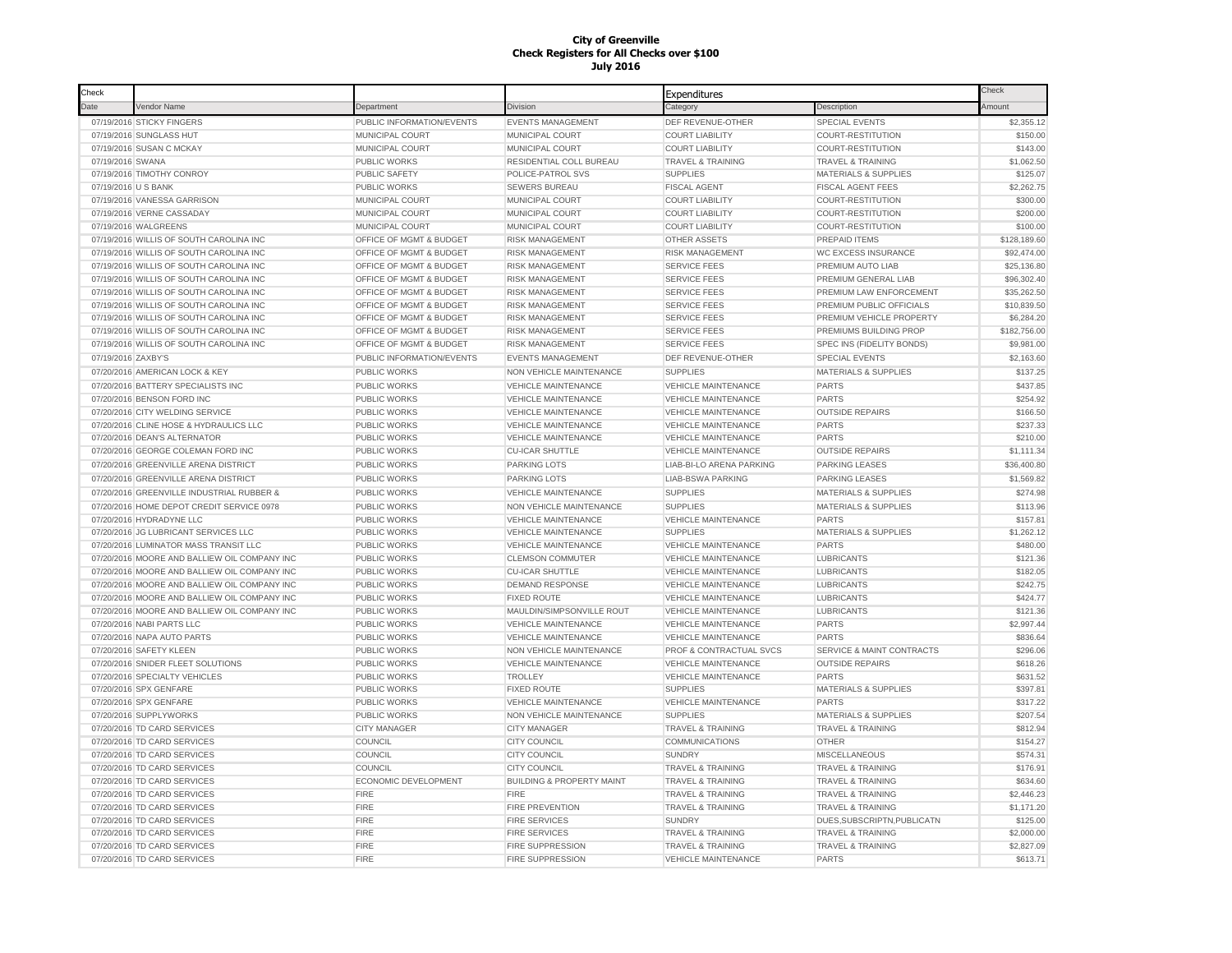| Check               |                                           |                           |                                  | Expenditures                       |                                      | Check      |
|---------------------|-------------------------------------------|---------------------------|----------------------------------|------------------------------------|--------------------------------------|------------|
| <b>Date</b>         | Vendor Name                               | Department                | Division                         | Category                           | Description                          | Amount     |
|                     | 07/20/2016 TD CARD SERVICES               | <b>HUMAN RESOURCES</b>    | <b>HEALTH CARE</b>               | <b>SUNDRY</b>                      | <b>WELLNESS ACTIVITIES</b>           | \$1,780.59 |
|                     | 07/20/2016 TD CARD SERVICES               | <b>HUMAN RESOURCES</b>    | <b>HUMAN RESOURCES</b>           | <b>SUNDRY</b>                      | DUES.SUBSCRIPTN.PUBLICATN            | \$232.00   |
|                     | 07/20/2016 TD CARD SERVICES               | <b>HUMAN RESOURCES</b>    | <b>HUMAN RESOURCES</b>           | <b>SUNDRY</b>                      | <b>MISCELLANEOUS</b>                 | \$184.09   |
|                     | 07/20/2016 TD CARD SERVICES               | <b>HUMAN RESOURCES</b>    | <b>HUMAN RESOURCES</b>           | <b>SUNDRY</b>                      | <b>RECRUITMENT ADS</b>               | \$1,728.25 |
|                     | 07/20/2016 TD CARD SERVICES               | <b>HUMAN RESOURCES</b>    | <b>HUMAN RESOURCES</b>           | <b>TRAVEL &amp; TRAINING</b>       | <b>TRAINING/CITY WIDE</b>            | \$840.25   |
|                     | 07/20/2016 TD CARD SERVICES               | <b>HUMAN RESOURCES</b>    | OCCUPATIONAL HEALTH              | <b>TRAVEL &amp; TRAINING</b>       | <b>TRAVEL &amp; TRAINING</b>         | \$219.00   |
|                     | 07/20/2016 TD CARD SERVICES               | OFFICE OF MGMT & BUDGET   | <b>ADMINISTRATION</b>            | <b>SUNDRY</b>                      | <b>MISCELLANEOUS</b>                 | \$114.84   |
|                     | 07/20/2016 TD CARD SERVICES               | OFFICE OF MGMT & BUDGET   | INFORMATION TECHNOLOGY           | <b>MIS PROJECTS</b>                | PCS/UPGRADES                         | \$325.42   |
|                     | 07/20/2016 TD CARD SERVICES               | OFFICE OF MGMT & BUDGET   | INFORMATION TECHNOLOGY           | <b>SUPPLIES</b>                    | MATERIALS & SUPPLIES                 | \$853.05   |
|                     | 07/20/2016 TD CARD SERVICES               | OFFICE OF MGMT & BUDGET   | <b>PURCHASING</b>                | <b>COMMUNICATIONS</b>              | <b>POSTAGE</b>                       | \$123.12   |
|                     | 07/20/2016 TD CARD SERVICES               | PUBLIC INFORMATION/EVENTS | <b>EVENTS MANAGEMENT</b>         | <b>SUNDRY</b>                      | <b>MISCELLANEOUS</b>                 | \$131.48   |
|                     | 07/20/2016 TD CARD SERVICES               | PUBLIC INFORMATION/EVENTS | <b>EVENTS MANAGEMENT</b>         | <b>SUPPLIES</b>                    | <b>MATERIALS &amp; SUPPLIES</b>      | \$558.83   |
|                     | 07/20/2016 TD CARD SERVICES               | PUBLIC INFORMATION/EVENTS | PUBLIC INFORMATION               | <b>SUNDRY</b>                      | DUES, SUBSCRIPTN, PUBLICATN          | \$490.61   |
|                     | 07/20/2016 TD CARD SERVICES               | PUBLIC INFORMATION/EVENTS | PUBLIC INFORMATION               | <b>SUNDRY</b>                      | <b>MISCELLANEOUS</b>                 | \$134.95   |
|                     | 07/20/2016 TD CARD SERVICES               | PUBLIC INFORMATION/EVENTS | <b>SPECIAL EVENTS</b>            | <b>SUPPLIES</b>                    | <b>CLOTHING &amp; UNIFORMS</b>       | \$111.30   |
|                     | 07/20/2016 TD CARD SERVICES               | PUBLIC INFORMATION/EVENTS | <b>SPECIAL EVENTS</b>            | <b>SUPPLIES</b>                    | <b>MATERIALS &amp; SUPPLIES</b>      | \$102.27   |
|                     | 07/20/2016 TD CARD SERVICES               | <b>PUBLIC SAFETY</b>      | POLICE-PATROL SVS                | <b>SUPPLIES</b>                    | <b>MATERIALS &amp; SUPPLIES</b>      | \$581.49   |
|                     | 07/20/2016 TD CARD SERVICES               | <b>PUBLIC WORKS</b>       | <b>ADMINISTRATION</b>            | <b>SUPPLIES</b>                    | <b>MATERIALS &amp; SUPPLIES</b>      | \$150.93   |
|                     | 07/20/2016 TD CARD SERVICES               | PUBLIC WORKS              | <b>BUILDING SERVICE DIVISION</b> | <b>SUPPLIES</b>                    | MATERIALS & SUPPLIES                 | \$410.41   |
|                     | 07/20/2016 TD CARD SERVICES               | PUBLIC WORKS              | CHURCH STREET GARAGE             | <b>SUPPLIES</b>                    | <b>MATERIALS &amp; SUPPLIES</b>      | \$182.32   |
|                     | 07/20/2016 TD CARD SERVICES               | <b>PUBLIC WORKS</b>       | <b>ENGINEERING</b>               | <b>SUNDRY</b>                      | DUES, SUBSCRIPTN, PUBLICATN          | \$615.00   |
|                     | 07/20/2016 TD CARD SERVICES               | PUBLIC WORKS              | <b>ENGINEERING</b>               | <b>TRAVEL &amp; TRAINING</b>       | <b>TRAVEL &amp; TRAINING</b>         | \$552.80   |
|                     | 07/20/2016 TD CARD SERVICES               | PUBLIC WORKS              | <b>FIXED ROUTE</b>               | <b>SUPPLIES</b>                    | <b>MATERIALS &amp; SUPPLIES</b>      | \$293.12   |
|                     | 07/20/2016 TD CARD SERVICES               | PUBLIC WORKS              | NON VEHICLE MAINTENANCE          | <b>SUPPLIES</b>                    | <b>MATERIALS &amp; SUPPLIES</b>      | \$407.76   |
|                     | 07/20/2016 TD CARD SERVICES               | <b>PUBLIC WORKS</b>       | PARKING ADMINISTRATION           | <b>SUPPLIES</b>                    | <b>MATERIALS &amp; SUPPLIES</b>      | \$1,368.83 |
|                     | 07/20/2016 TD CARD SERVICES               | PUBLIC WORKS              | PARKING ADMINISTRATION           | <b>TRAVEL &amp; TRAINING</b>       | <b>TRAVEL &amp; TRAINING</b>         | \$358.39   |
|                     | 07/20/2016 TD CARD SERVICES               | PUBLIC WORKS              | PUBLIC WORKS                     | <b>SUNDRY</b>                      | DUES, SUBSCRIPTN, PUBLICATN          | \$257.00   |
|                     | 07/20/2016 TD CARD SERVICES               | PUBLIC WORKS              | PUBLIC WORKS                     | <b>SUPPLIES</b>                    | <b>MATERIALS &amp; SUPPLIES</b>      | \$566.41   |
|                     | 07/20/2016 TD CARD SERVICES               | PUBLIC WORKS              | <b>RECYCLING</b>                 | <b>TRAVEL &amp; TRAINING</b>       | <b>TRAVEL &amp; TRAINING</b>         | \$710.54   |
|                     | 07/20/2016 TD CARD SERVICES               | PUBLIC WORKS              | <b>RESIDENTIAL COLL BUREAU</b>   | <b>SUNDRY</b>                      | <b>MISCELLANEOUS</b>                 | \$330.34   |
|                     | 07/20/2016 TD CARD SERVICES               | PUBLIC WORKS              | <b>RESIDENTIAL COLL BUREAU</b>   | <b>SUPPLIES</b>                    | MATERIALS & SUPPLIES                 | \$161.99   |
|                     | 07/20/2016 TD CARD SERVICES               | PUBLIC WORKS              | RESIDENTIAL COLL BUREAU          | TRAVEL & TRAINING                  | <b>TRAVEL &amp; TRAINING</b>         | \$612.46   |
|                     | 07/20/2016 TD CARD SERVICES               | PUBLIC WORKS              | <b>STREETS BUREAU</b>            | <b>SUPPLIES</b>                    | MATERIALS & SUPPLIES                 | \$412.75   |
|                     | 07/20/2016 TD CARD SERVICES               | PUBLIC WORKS              | <b>STREETS BUREAU</b>            | TRAVEL & TRAINING                  | <b>TRAVEL &amp; TRAINING</b>         | \$275.00   |
|                     | 07/20/2016 TD CARD SERVICES               | <b>RECREATION</b>         | <b>ADMINISTRATION</b>            | <b>SUPPLIES</b>                    | M&S-ANIMALS                          | \$943.10   |
|                     | 07/20/2016 TD CARD SERVICES               | <b>RECREATION</b>         | <b>ADMINISTRATION</b>            | <b>SUPPLIES</b>                    | M&S-VETERINARY                       | \$227.12   |
|                     | 07/20/2016 TD CARD SERVICES               | <b>RECREATION</b>         | <b>ADMINISTRATION</b>            | <b>TRAVEL &amp; TRAINING</b>       | <b>TRAVEL &amp; TRAINING</b>         | \$525.00   |
|                     | 07/20/2016 TD CARD SERVICES               | <b>RECREATION</b>         | BEAUTIFICATION BUREAU            | TRAVEL & TRAINING                  | <b>TRAVEL &amp; TRAINING</b>         | \$100.00   |
|                     | 07/20/2016 TD CARD SERVICES               | <b>RECREATION</b>         | <b>COMMUNITY CENTERS</b>         | <b>SUPPLIES</b>                    | MATERIALS & SUPPLIES                 | \$719.19   |
|                     | 07/20/2016 TD CARD SERVICES               | <b>RECREATION</b>         | <b>EDUCATION</b>                 | <b>SUNDRY</b>                      | RESTRD DONATION EXPENSE              | \$2,887.85 |
|                     | 07/20/2016 TD CARD SERVICES               | <b>RECREATION</b>         | <b>EDUCATION</b>                 | <b>SUPPLIES</b>                    | SUPPLIES ZOO CAMP                    | \$735.38   |
|                     | 07/20/2016 TD CARD SERVICES               | <b>RECREATION</b>         | <b>FALLS PARK WORK CREW</b>      | <b>REPAIR &amp; MAINT SVCS</b>     | <b>REPAIRS &amp; MAINTENANCE</b>     | \$848.91   |
|                     | 07/20/2016 TD CARD SERVICES               | <b>RECREATION</b>         | PARKS MAINTENANCE                | <b>TRAVEL &amp; TRAINING</b>       | <b>TRAVEL &amp; TRAINING</b>         | \$175.00   |
|                     | 07/20/2016 TD CARD SERVICES               | <b>RECREATION</b>         | PUBLIC SERVICES                  | <b>SUNDRY</b>                      | RESEARCH ENRICHMENT EXP              | \$104.40   |
|                     | 07/20/2016 TD CARD SERVICES               | <b>RECREATION</b>         | PUBLIC SERVICES                  | <b>SUNDRY</b>                      | RESTRD DONATION EXPENSE              | \$149.11   |
|                     | 07/20/2016 TD CARD SERVICES               | <b>RECREATION</b>         | PUBLIC SERVICES                  | <b>SUPPLIES</b>                    | CONCESSIONS                          | \$691.63   |
|                     | 07/20/2016 TD CARD SERVICES               | <b>RECREATION</b>         | PUBLIC SERVICES                  | <b>SUPPLIES</b>                    | OFFICE SUPPLIES&MATERIALS            | \$633.57   |
|                     | 07/20/2016 TRUCKPRO LLC                   | PUBLIC WORKS              | <b>VEHICLE MAINTENANCE</b>       | VEHICLE MAINTENANCE                | <b>PARTS</b>                         | \$375.82   |
| 07/20/2016 UNIFIRST |                                           | <b>PUBLIC WORKS</b>       | <b>VEHICLE MAINTENANCE</b>       | <b>SUPPLIES</b>                    | <b>CLOTHING &amp; UNIFORMS</b>       | \$204.73   |
|                     | 07/22/2016 13TH CIRCUIT ASSET FORFEITURES | MUNICIPAL COURT           | MUNICIPAL COURT                  | COURT LIAB-CLAIMS/JUDGMNT          | LEC-CONFISCATED MONIES               | \$540.96   |
|                     | 07/22/2016 ADAM MOATES                    | <b>FIRE</b>               | FIRE SUPPRESSION                 | <b>TRAVEL &amp; TRAINING</b>       | TRAVEL & TRAINING                    | \$311.00   |
|                     | 07/22/2016 ADW ARCHITECTS PA              | NON DEPARTMENTAL          | <b>CAPITAL PROJECTS</b>          | <b>CAPITAL PROJECTS</b>            | PLANNING/DESIGN                      | \$4,298.16 |
|                     | 07/22/2016 ALBERT BEEDIE                  | PUBLIC WORKS              | <b>FLEET</b>                     | <b>TRAVEL &amp; TRAINING</b>       | <b>TRAVEL &amp; TRAINING</b>         | \$955.00   |
|                     | 07/22/2016 ALLISON BROCKMAN               | PUBLIC WORKS              | RESIDENTIAL COLL BUREAU          | <b>SUNDRY</b>                      | <b>MISCELLANEOUS</b>                 | \$105.16   |
|                     | 07/22/2016 ALTA PLANNING & DESIGN INC     | <b>RECREATION</b>         | PARKS AND RECREATION             | <b>PROF &amp; CONTRACTUAL SVCS</b> | PROFESSIONAL SERVICES                | \$906.00   |
| 07/22/2016 ASG LLC  |                                           | PUBLIC WORKS              | PARKING ADMINISTRATION           | PROF & CONTRACTUAL SVCS            | <b>SERVICE &amp; MAINT CONTRACTS</b> | \$6,996.60 |
|                     | 07/22/2016 AT & T MOBILITY                | <b>FIRE</b>               | <b>FIRE</b>                      | <b>COMMUNICATIONS</b>              | <b>OTHER</b>                         | \$246.00   |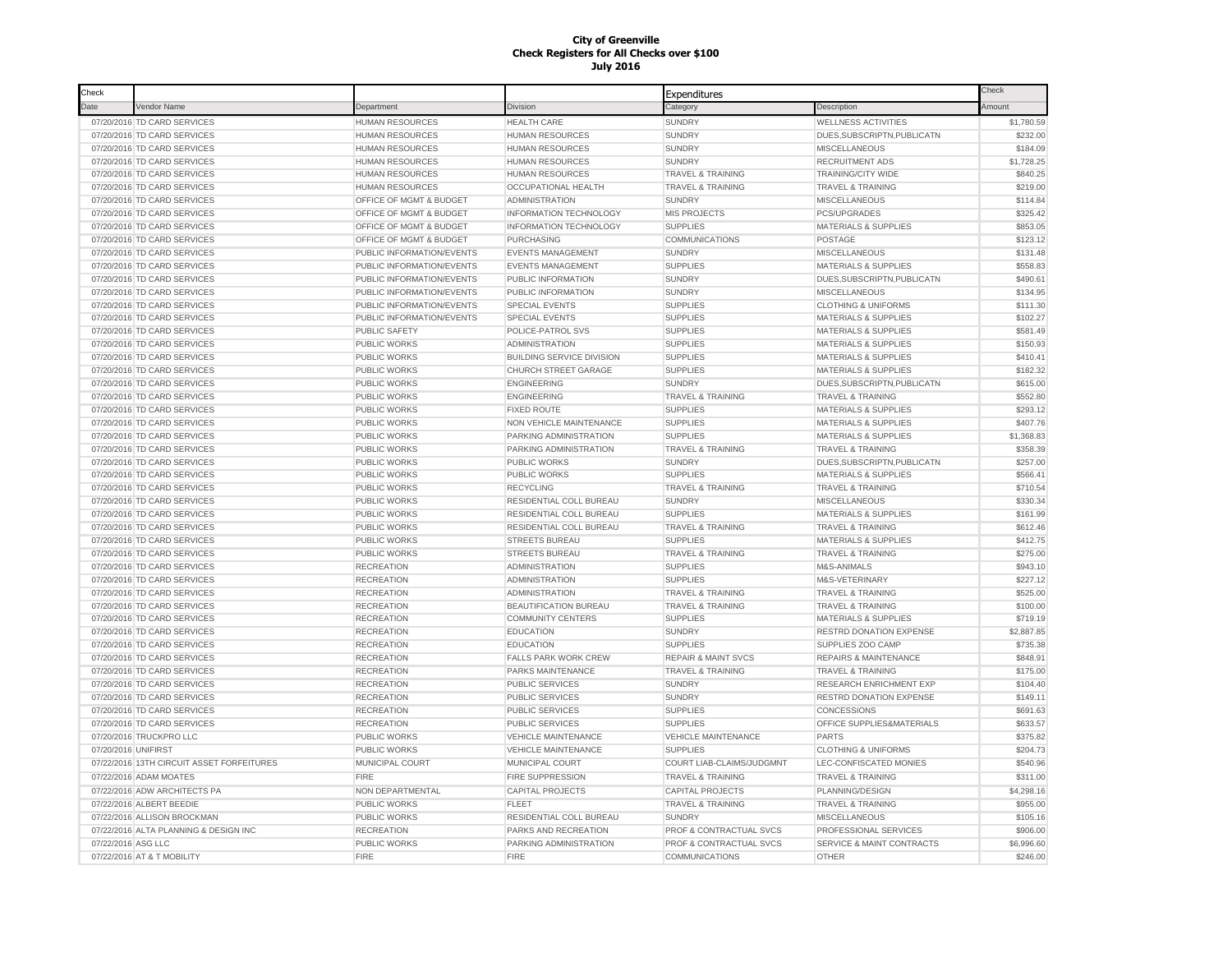| Check             |                                                |                           |                                      | Expenditures                       |                                      | Check       |
|-------------------|------------------------------------------------|---------------------------|--------------------------------------|------------------------------------|--------------------------------------|-------------|
| Date              | Vendor Name                                    | Department                | Division                             | Category                           | <b>Description</b>                   | Amount      |
|                   | 07/22/2016 AT & T MOBILITY                     | OFFICE OF MGMT & BUDGET   | <b>INFORMATION TECHNOLOGY</b>        | <b>COMMUNICATIONS</b>              | TELECOMMUNICATIONS/WIRELE            | \$305.40    |
|                   | 07/22/2016 BARBARA FOSTER                      | <b>RECREATION</b>         | <b>ADMINISTRATION</b>                | <b>SUPPLIES</b>                    | <b>CLOTHING &amp; UNIFORMS</b>       | \$125.00    |
|                   | 07/22/2016 BARKER PRODUCTS                     | PUBLIC WORKS              | <b>FLEET</b>                         | <b>VEHICLE MAINTENANCE</b>         | <b>PARTS</b>                         | \$1,027.14  |
|                   | 07/22/2016 BEN CARROLL                         | <b>PUBLIC WORKS</b>       | <b>STREETS BUREAU</b>                | <b>TRAVEL &amp; TRAINING</b>       | <b>TRAVEL &amp; TRAINING</b>         | \$287.00    |
|                   | 07/22/2016 BEST BEST & KRIEGER LLP             | <b>CITY ATTORNEY</b>      | <b>CITY ATTORNEY</b>                 | PROF & CONTRACTUAL SVCS            | PROFESSIONAL SERVICES                | \$13,344.00 |
|                   | 07/22/2016 BLANCHARD MACHINERY CO              | PUBLIC WORKS              | <b>FLEET</b>                         | <b>VEHICLE MAINTENANCE</b>         | <b>PARTS</b>                         | \$1,321.95  |
|                   | 07/22/2016 BRAGG WASTE SERVICES INC            | <b>RECREATION</b>         | PUBLIC SERVICES                      | <b>SUPPLIES</b>                    | SUPPLIES PROMOTIONS                  | \$234.75    |
|                   | 07/22/2016 BRITNEY ARCHIE                      | <b>RECREATION</b>         | <b>COMMUNITY CENTERS</b>             | <b>BUILDING &amp; SPACE RENTAL</b> | <b>SEARS REC CENTER</b>              | \$150.00    |
|                   | 07/22/2016 BRITTANY MOORE                      | PUBLIC WORKS              | PARKING ADMINISTRATION               | <b>TRAVEL &amp; TRAINING</b>       | <b>TRAVEL &amp; TRAINING</b>         | \$201.70    |
|                   | 07/22/2016 CAROLINA CHAIN - DUNCAN SC          | NON DEPARTMENTAL          | <b>CAPITAL PROJECTS</b>              | <b>CAPITAL PROJECTS</b>            | <b>CONSTRUCTION</b>                  | \$200.76    |
|                   | 07/22/2016 CAROLINA LAWN & TRACTOR INC         | PUBLIC WORKS              | <b>SEWERS BUREAU</b>                 | <b>SUPPLIES</b>                    | <b>MATERIALS &amp; SUPPLIES</b>      | \$1,274.12  |
| 07/22/2016 CDW/G  |                                                | OFFICE OF MGMT & BUDGET   | REVENUE                              | <b>SUPPLIES</b>                    | OFFICE SUPPLIES&MATERIALS            | \$539.72    |
|                   | 07/22/2016 CHRISTOPHER TRUCKS INC              | PUBLIC WORKS              | <b>FLEET</b>                         | VEHICLE MAINTENANCE                | <b>OUTSIDE REPAIRS</b>               | \$150.00    |
|                   | 07/22/2016 CINCINNATI SYSTEMS INC              | <b>PUBLIC WORKS</b>       | <b>COMMONS GARAGE</b>                | <b>SUPPLIES</b>                    | MATERIALS & SUPPLIES                 | \$1,547.12  |
|                   | 07/22/2016 CINCINNATI SYSTEMS INC              | <b>PUBLIC WORKS</b>       | LIBERTY SQUARE GARAGE                | <b>SUPPLIES</b>                    | <b>MATERIALS &amp; SUPPLIES</b>      | \$1,547.13  |
| 07/22/2016 CINTAS |                                                | PUBLIC SAFETY             | POLICE-PATROL SVS                    | <b>SUPPLIES</b>                    | <b>MATERIALS &amp; SUPPLIES</b>      | \$171.72    |
| 07/22/2016 CINTAS |                                                | PUBLIC WORKS              | <b>CONSTRUCTION &amp; INSPECTION</b> | <b>SUPPLIES</b>                    | <b>CLOTHING &amp; UNIFORMS</b>       | \$125.27    |
| 07/22/2016 CINTAS |                                                | <b>PUBLIC WORKS</b>       | <b>SEWERS BUREAU</b>                 | <b>SUPPLIES</b>                    | <b>CLOTHING &amp; UNIFORMS</b>       | \$141.78    |
| 07/22/2016 CINTAS |                                                | PUBLIC WORKS              | <b>STORM DRAINS BUREAU</b>           | <b>SUPPLIES</b>                    | <b>CLOTHING &amp; UNIFORMS</b>       | \$141.78    |
| 07/22/2016 CINTAS |                                                | PUBLIC WORKS              | <b>STREETS BUREAU</b>                | <b>SUPPLIES</b>                    | <b>CLOTHING &amp; UNIFORMS</b>       | \$141.77    |
|                   | 07/22/2016 CLEMSON DEPT PESTICIDE REGULATION   | <b>RECREATION</b>         | BEAUTIFICATION BUREAU                | <b>TRAVEL &amp; TRAINING</b>       | <b>TRAVEL &amp; TRAINING</b>         | \$195.00    |
|                   | 07/22/2016 CLEMSON DEPT PESTICIDE REGULATION   | <b>RECREATION</b>         | PARKS MAINTENANCE                    | <b>TRAVEL &amp; TRAINING</b>       | <b>TRAVEL &amp; TRAINING</b>         | \$100.00    |
|                   | 07/22/2016 CLEMSON UNIVERSITY                  | PUBLIC WORKS              | <b>SEWERS BUREAU</b>                 | <b>TRAVEL &amp; TRAINING</b>       | <b>TRAVEL &amp; TRAINING</b>         | \$1,122.00  |
|                   | 07/22/2016 CLEMSON UNIVERSITY                  | PUBLIC WORKS              | STORM DRAINS BUREAU                  | <b>TRAVEL &amp; TRAINING</b>       | <b>TRAVEL &amp; TRAINING</b>         | \$884.00    |
|                   | 07/22/2016 CLEMSON UNIVERSITY                  | PUBLIC WORKS              | <b>STREETS BUREAU</b>                | <b>TRAVEL &amp; TRAINING</b>       | <b>TRAVEL &amp; TRAINING</b>         | \$1,122.00  |
|                   | 07/22/2016 CONSOLIDATED ELECTRICAL DISTRIBTORS | PUBLIC WORKS              | <b>BUILDING SERVICE DIVISION</b>     | <b>SUPPLIES</b>                    | MATERIALS & SUPPLIES                 | \$553.85    |
|                   | 07/22/2016 CP2 ACQUISITION CO LLC              | NON DEPARTMENTAL          | <b>CAPITAL PROJECTS</b>              | LIAB-MISCELLANEOUS                 | CONSTRUCTION                         | \$5,915.24  |
|                   | 07/22/2016 CRAIG BERKOWITZ                     | <b>RECREATION</b>         | <b>ADMINISTRATION</b>                | <b>RECREATION FEES</b>             | REC FEES-FALLS PARK                  | \$187.50    |
|                   | 07/22/2016 CRIMSON ELECTRIC INC                | <b>RECREATION</b>         | <b>FALLS PARK WORK CREW</b>          | <b>REPAIR &amp; MAINT SVCS</b>     | <b>REPAIRS &amp; MAINTENANCE</b>     | \$866.84    |
|                   | 07/22/2016 DAVE DERRICK                        | PUBLIC WORKS              | <b>RECYCLING</b>                     | <b>TRAVEL &amp; TRAINING</b>       | <b>TRAVEL &amp; TRAINING</b>         | \$646.94    |
|                   | 07/22/2016 DAVE DERRICK                        | PUBLIC WORKS              | RESIDENTIAL COLL BUREAU              | <b>TRAVEL &amp; TRAINING</b>       | <b>TRAVEL &amp; TRAINING</b>         | \$199.75    |
|                   | 07/22/2016 DAVE DERRICK                        | <b>PUBLIC WORKS</b>       | <b>SEWERS BUREAU</b>                 | <b>TRAVEL &amp; TRAINING</b>       | <b>TRAVEL &amp; TRAINING</b>         | \$199.75    |
|                   | 07/22/2016 DAVE DERRICK                        | PUBLIC WORKS              | STORM DRAINS BUREAU                  | <b>TRAVEL &amp; TRAINING</b>       | <b>TRAVEL &amp; TRAINING</b>         | \$199.75    |
|                   | 07/22/2016 DAVE DERRICK                        | PUBLIC WORKS              | <b>STREETS BUREAU</b>                | <b>TRAVEL &amp; TRAINING</b>       | TRAVEL & TRAINING                    | \$199.75    |
|                   | 07/22/2016 DAVID GAULT                         | PUBLIC SAFETY             | POLICE-PATROL SVS                    | <b>TRAVEL &amp; TRAINING</b>       | <b>TRAVEL &amp; TRAINING</b>         | \$376.00    |
| 07/22/2016 DCPAH  |                                                | <b>RECREATION</b>         | <b>ADMINISTRATION</b>                | PROF & CONTRACTUAL SVCS            | PROFESSIONAL SERVICES                | \$238.00    |
|                   | 07/22/2016 DELL MARKETING LP                   | OFFICE OF MGMT & BUDGET   | INFORMATION TECHNOLOGY               | <b>MIS PROJECTS</b>                | PCS/UPGRADES                         | \$3,315.11  |
|                   | 07/22/2016 DESIGN DEVELOPMENT LLC              | <b>RECREATION</b>         | PARKS AND RECREATION                 | <b>PROF &amp; CONTRACTUAL SVCS</b> | RENTAL OF REAL PROPERTY              | \$3,131.95  |
|                   | 07/22/2016 DESIGN WORKSHOP INC                 | OFFICE OF MGMT & BUDGET   | ACCOUNTING                           | <b>PROF &amp; CONTRACTUAL SVCS</b> | PROFESSIONAL SERVICES                | \$1,711.50  |
|                   | 07/22/2016 DISTRICT 25 DISCOUNT TOBACCO        | OFFICE OF MGMT & BUDGET   | REVENUE                              | <b>BUSINESS LIC &amp; PERMITS</b>  | <b>BUSINESS LIC-RETAIL</b>           | \$499.47    |
|                   | 07/22/2016 DP3 ARCHITECTS, LTD                 | NON DEPARTMENTAL          | CAPITAL PROJECTS                     | <b>CAPITAL PROJECTS</b>            | PLANNING/DESIGN                      | \$59,593.91 |
|                   | 07/22/2016 ELIZABETH DALY-KORYBSKI             | <b>CITY MANAGER</b>       | <b>DONATIONS</b>                     | CONTRIBUTIONS/DONATIONS            | DOWNTOWN SIDESTREET SIGNS            | \$150.00    |
|                   | 07/22/2016 ENTERCOM GREENVILLE LLC WSPA-FM     | NON DEPARTMENTAL          | <b>MISC GRANTS</b>                   | <b>SUPPLIES</b>                    | <b>MATERIALS &amp; SUPPLIES</b>      | \$910.00    |
|                   | 07/22/2016 FAIRWAY OUTDOOR ADVERTISING LLC     | NON DEPARTMENTAL          | <b>MISC GRANTS</b>                   | <b>SUPPLIES</b>                    | <b>MATERIALS &amp; SUPPLIES</b>      | \$423.00    |
|                   | 07/22/2016 FGP INTERNATIONAL                   | OFFICE OF MGMT & BUDGET   | ACCOUNTING                           | PROF & CONTRACTUAL SVCS            | TEMP PERSONNEL SVCS                  | \$876.74    |
|                   | 07/22/2016 FIRST TEAM SPORTS CENTER            | <b>RECREATION</b>         | <b>COMMUNITY CENTERS</b>             | <b>SUPPLIES</b>                    | <b>CLOTHING &amp; UNIFORMS</b>       | \$305.28    |
|                   | 07/22/2016 FIRST TEAM SPORTS CENTER            | <b>RECREATION</b>         | <b>COMMUNITY CENTERS</b>             | <b>SUPPLIES</b>                    | <b>MATERIALS &amp; SUPPLIES</b>      | \$137.63    |
|                   | 07/22/2016 FLINT TRADING INC                   | <b>RECREATION</b>         | PARKS AND RECREATION                 | PROF & CONTRACTUAL SVCS            | PROFESSIONAL SERVICES                | \$7,951.55  |
|                   | 07/22/2016 FORMS & SUPPLY INC                  | OFFICE OF MGMT & BUDGET   | <b>INFORMATION TECHNOLOGY</b>        | <b>SUPPLIES</b>                    | MATERIALS & SUPPLIES                 | \$2,025.66  |
|                   | 07/22/2016 FREDDY'S FROZEN CUSTARD & STEAK BUR | PUBLIC INFORMATION/EVENTS | <b>EVENTS MANAGEMENT</b>             | DEF REVENUE-OTHER                  | <b>SPECIAL EVENTS</b>                | \$355.68    |
|                   |                                                |                           |                                      |                                    |                                      |             |
|                   | 07/22/2016 GAINES FIEDLER                      | PUBLIC SAFETY             | POLICE-PATROL SVS                    | <b>TRAVEL &amp; TRAINING</b>       | <b>TRAVEL &amp; TRAINING</b>         | \$788.90    |
|                   | 07/22/2016 GIMME-A-SIGN CO INC                 | PUBLIC WORKS              | PARKING ADMINISTRATION               | SUNDRY                             | <b>MISCELLANEOUS</b>                 | \$808.86    |
|                   | 07/22/2016 GOODWILL INDUSTRIES                 | <b>FIRE</b>               | <b>FIRE SERVICES</b>                 | PROF & CONTRACTUAL SVCS            | <b>SERVICE &amp; MAINT CONTRACTS</b> | \$420.07    |
|                   | 07/22/2016 GOODWILL INDUSTRIES                 | MUNICIPAL COURT           | <b>MUNICIPAL COURT</b>               | PROF & CONTRACTUAL SVCS            | <b>SERVICE &amp; MAINT CONTRACTS</b> | \$1,299.53  |
|                   | 07/22/2016 GOODWILL INDUSTRIES                 | PUBLIC WORKS              | <b>BUILDING SERVICE DIVISION</b>     | PROF & CONTRACTUAL SVCS            | <b>SERVICE &amp; MAINT CONTRACTS</b> | \$5,365.76  |
|                   | 07/22/2016 GOODWILL INDUSTRIES                 | <b>PUBLIC WORKS</b>       | <b>FLEET</b>                         | PROF & CONTRACTUAL SVCS            | <b>SERVICE &amp; MAINT CONTRACTS</b> | \$129.20    |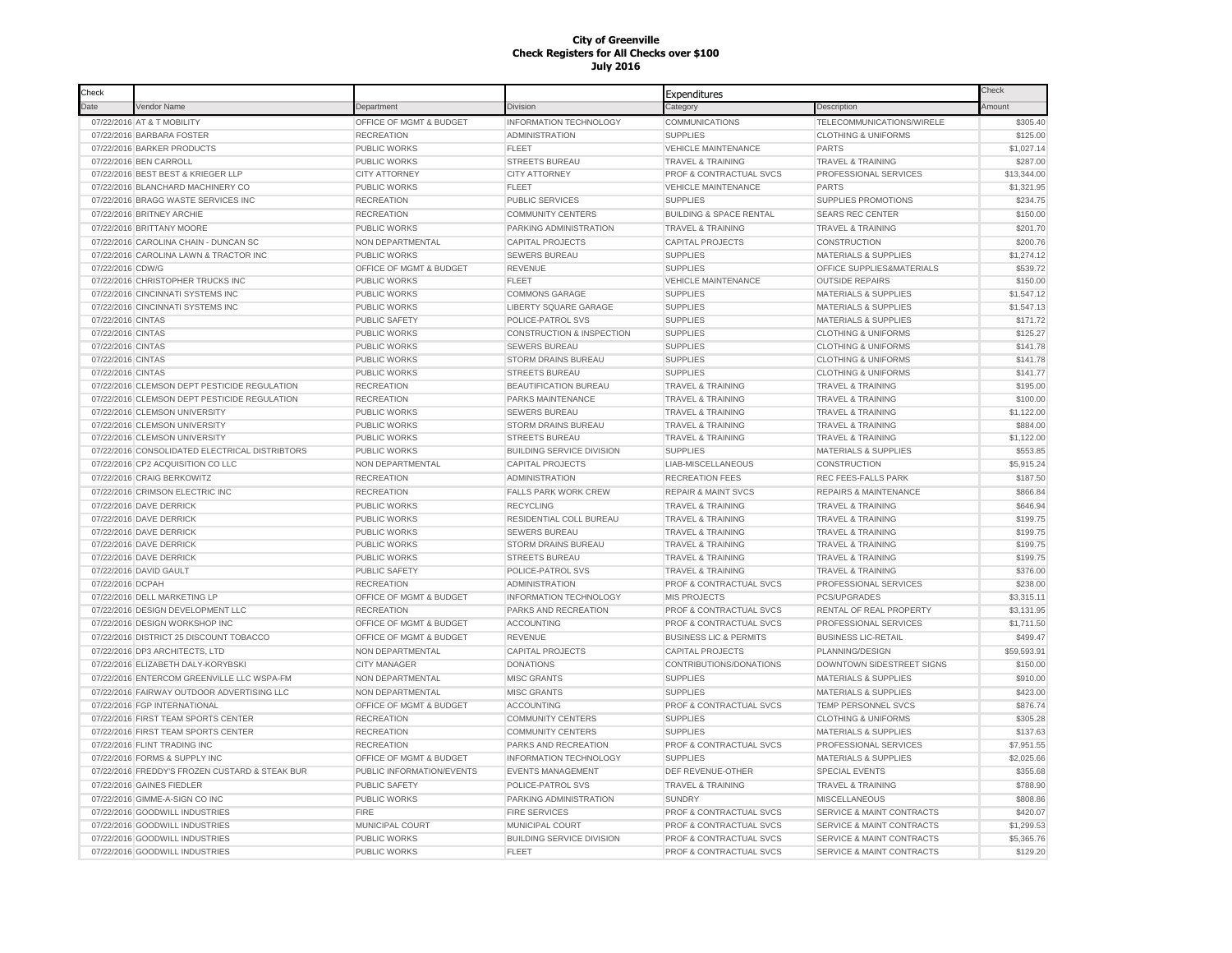| Check              |                                                |                           |                                | Expenditures                       |                                      | Check       |
|--------------------|------------------------------------------------|---------------------------|--------------------------------|------------------------------------|--------------------------------------|-------------|
| Date               | Vendor Name                                    | Department                | <b>Division</b>                | Category                           | Description                          | Amount      |
|                    | 07/22/2016 GOODWILL INDUSTRIES                 | PUBLIC WORKS              | <b>TRAFFIC ENGINEERING</b>     | PROF & CONTRACTUAL SVCS            | SERVICE & MAINT CONTRACTS            | \$242.52    |
|                    | 07/22/2016 GOODWILL INDUSTRIES                 | <b>RECREATION</b>         | <b>FALLS PARK WORK CREW</b>    | <b>PROF &amp; CONTRACTUAL SVCS</b> | <b>SERVICE &amp; MAINT CONTRACTS</b> | \$892.20    |
|                    | 07/22/2016 GREENVILLE COUNTY                   | MUNICIPAL COURT           | MUNICIPAL COURT                | <b>PROF &amp; CONTRACTUAL SVCS</b> | PROFESSIONAL SERVICES                | \$22,272.79 |
|                    | 07/22/2016 GREENVILLE COUNTY ANIMAL CARE SERV  | PUBLIC SAFETY             | POLICE-PATROL SVS              | <b>SUPPLIES</b>                    | <b>MATERIALS &amp; SUPPLIES</b>      | \$3,350.00  |
|                    | 07/22/2016 GREENVILLE COUNTY SOLID WASTE       | PUBLIC WORKS              | GARBAGE DISPOSAL BUREAU        | PROF & CONTRACTUAL SVCS            | <b>DISPOSAL CHARGES</b>              | \$19,276.12 |
|                    | 07/22/2016 GREENVILLE NEWS                     | ECONOMIC DEVELOPMENT      | PLANNING AND ZONING            | PROF & CONTRACTUAL SVCS            | ADVERTISING EXPENSE                  | \$158.40    |
|                    | 07/22/2016 GREENVILLE OFFICE SUPPLY CO INC     | ECONOMIC DEVELOPMENT      | PLANNING AND ZONING            | <b>SUPPLIES</b>                    | <b>MATERIALS &amp; SUPPLIES</b>      | \$108.93    |
|                    | 07/22/2016 GREENVILLE OFFICE SUPPLY CO INC     | <b>HUMAN RESOURCES</b>    | <b>HUMAN RESOURCES</b>         | <b>SUPPLIES</b>                    | <b>MATERIALS &amp; SUPPLIES</b>      | \$523.64    |
|                    | 07/22/2016 GREENVILLE SOFT TISSUE AND SPI      | OFFICE OF MGMT & BUDGET   | <b>REVENUE</b>                 | <b>BUSINESS LIC &amp; PERMITS</b>  | <b>BUSINESS LIC-PROFESSIONAL</b>     | \$107.25    |
|                    | 07/22/2016 GREENVILLE TRACK CLUB               | OFFICE OF MGMT & BUDGET   | <b>REVENUE</b>                 | ACCOUNTS PAYABLE(MANUAL)           | <b>ACCOMODATIONS TAX</b>             | \$10,000.00 |
|                    | 07/22/2016 GREENWORKS RECYLING INC             | PUBLIC WORKS              | <b>GARBAGE DISPOSAL BUREAU</b> | PROF & CONTRACTUAL SVCS            | <b>DISPOSAL CHARGES</b>              | \$740.00    |
|                    | 07/22/2016 HALL SIGNS INC                      | PUBLIC WORKS              | RIVER STREET GARAGE            | <b>SUPPLIES</b>                    | <b>MATERIALS &amp; SUPPLIES</b>      | \$358.74    |
|                    | 07/22/2016 HARRISON'S WORKWEAR                 | PUBLIC WORKS              | STORM DRAINS BUREAU            | <b>SUPPLIES</b>                    | <b>CLOTHING &amp; UNIFORMS</b>       | \$169.59    |
|                    | 07/22/2016 HARRISON'S WORKWEAR                 | <b>RECREATION</b>         | PARKS MAINTENANCE              | <b>SUPPLIES</b>                    | <b>CLOTHING &amp; UNIFORMS</b>       | \$105.99    |
|                    | 07/22/2016 HILLS MACHINERY COMP LLC            | PUBLIC WORKS              | <b>FLEET</b>                   | <b>VEHICLE MAINTENANCE</b>         | <b>PARTS</b>                         | \$246.88    |
|                    | 07/22/2016 HM LIFE INSURANCE COMPANY           | HUMAN RESOURCES           | <b>HEALTH CARE</b>             | <b>HEALTH</b>                      | <b>HEALTH STOP LOSS</b>              | \$72,219.43 |
|                    | 07/22/2016 HOME DEPOT CREDIT SERVICE 3104      | <b>PUBLIC WORKS</b>       | <b>MAINTENANCE</b>             | <b>SUPPLIES</b>                    | <b>MATERIALS &amp; SUPPLIES</b>      | \$162.90    |
|                    | 07/22/2016 HOME DEPOT CREDIT SERVICE 4123      | C.D. DIVISION             | <b>CDBG PROJECTS</b>           | <b>CD PROJECTS</b>                 | PUBLIC INFORMATION                   | \$4,636.31  |
|                    | 07/22/2016 HOME DEPOT CREDIT SERVICE 5898      | <b>FIRE</b>               | <b>FIRE SUPPRESSION</b>        | <b>SUPPLIES</b>                    | <b>MATERIALS &amp; SUPPLIES</b>      | \$119.43    |
|                    | 07/22/2016 HOMES OF HOPE                       | C.D. DIVISION             | <b>CDBG PROJECTS</b>           | <b>CD PROJECTS</b>                 | PUBLIC FACILITIES & IMPRO            | \$1,450.00  |
|                    | 07/22/2016 HOWIE LEWIS                         | OFFICE OF MGMT & BUDGET   | INFORMATION TECHNOLOGY         | <b>SUPPLIES</b>                    | <b>CLOTHING &amp; UNIFORMS</b>       | \$178.43    |
|                    | 07/22/2016 HOWIE LEWIS                         | OFFICE OF MGMT & BUDGET   | INFORMATION TECHNOLOGY         | TRAVEL & TRAINING                  | <b>TRAVEL &amp; TRAINING</b>         | \$184.16    |
|                    | 07/22/2016 IHEARTMEDIA                         | NON DEPARTMENTAL          | <b>MISC GRANTS</b>             | <b>SUPPLIES</b>                    | <b>MATERIALS &amp; SUPPLIES</b>      | \$2,270.00  |
|                    | 07/22/2016 INDEPENDENT-MAIL                    | <b>RECREATION</b>         | PUBLIC SERVICES                | <b>SUPPLIES</b>                    | SUPPLIES PROMOTIONS                  | \$245.00    |
|                    | 07/22/2016 INSTITUTE OF POLICE TECHNOLOGY      | <b>PUBLIC SAFETY</b>      | POLICE-PATROL SVS              | <b>TRAVEL &amp; TRAINING</b>       | <b>TRAVEL &amp; TRAINING</b>         | \$495.00    |
|                    | 07/22/2016 IRON MOUNTAIN 27129                 | OFFICE OF MGMT & BUDGET   | INFORMATION TECHNOLOGY         | PROF & CONTRACTUAL SVCS            | SERVICE & MAINT CONTRACTS            | \$347.51    |
|                    | 07/22/2016 IVEY COMMUNICATIONS INC             | NON DEPARTMENTAL          | <b>CAPITAL PROJECTS</b>        | <b>CAPITAL PROJECTS</b>            | <b>EQUIPMENT</b>                     | \$28,199.34 |
|                    | 07/22/2016 JAMIE PIMLOTT                       | <b>FIRE</b>               | FIRE SUPPRESSION               | <b>TRAVEL &amp; TRAINING</b>       | <b>TRAVEL &amp; TRAINING</b>         | \$311.00    |
|                    | 07/22/2016 JESSE MADDEN                        | PUBLIC INFORMATION/EVENTS | <b>EVENTS MANAGEMENT</b>       | PROF & CONTRACTUAL SVCS            | PROFESSIONAL SERVICES                | \$400.00    |
|                    | 07/22/2016 K-MART STORE 4016                   | <b>RECREATION</b>         | <b>COMMUNITY CENTERS</b>       | <b>SUPPLIES</b>                    | <b>MATERIALS &amp; SUPPLIES</b>      | \$676.44    |
|                    | 07/22/2016 KUSTOM SIGNALS INC                  | <b>PUBLIC SAFETY</b>      | POLICE-PATROL SVS              | <b>SUPPLIES</b>                    | <b>MATERIALS &amp; SUPPLIES</b>      | \$257.57    |
|                    | 07/22/2016 KW BEVERAGE                         | PUBLIC INFORMATION/EVENTS | <b>EVENTS MANAGEMENT</b>       | <b>SUPPLIES</b>                    | M&S-FOOD & BEVERAGE                  | \$652.16    |
| 07/22/2016 L-J INC |                                                | NON DEPARTMENTAL          | <b>CAPITAL PROJECTS</b>        | <b>CAPITAL PROJECTS</b>            | <b>CONSTRUCTION</b>                  | \$76,576.50 |
|                    | 07/22/2016 LARK & ASSOCIATES POLYGRAPH SERVICE | <b>HUMAN RESOURCES</b>    | <b>HUMAN RESOURCES</b>         | PROF & CONTRACTUAL SVCS            | PROFESSIONAL SERVICES                | \$630.00    |
|                    | 07/22/2016 MANDY WATSON                        | PUBLIC INFORMATION/EVENTS | <b>EVENTS MANAGEMENT</b>       | <b>SUPPLIES</b>                    | <b>MATERIALS &amp; SUPPLIES</b>      | \$141.76    |
|                    | 07/22/2016 MARK TEAL                           | OFFICE OF MGMT & BUDGET   | <b>RISK MANAGEMENT</b>         | SUNDRY                             | <b>MISCELLANEOUS</b>                 | \$236.36    |
|                    | 07/22/2016 MARTY WILKES                        | PUBLIC SAFETY             | FED EQUITABLE SHAR DOJ         | TRAVEL & TRAINING                  | <b>TRAVEL &amp; TRAINING</b>         | \$221.00    |
|                    | 07/22/2016 MIKE ESTES                          | <b>PUBLIC SAFETY</b>      | POLICE-PATROL SVS              | TRAVEL & TRAINING                  | TRAVEL & TRAINING                    | \$351.00    |
| 07/22/2016 MKSK    |                                                | NON DEPARTMENTAL          | <b>CAPITAL PROJECTS</b>        | <b>CAPITAL PROJECTS</b>            | PLANNING/DESIGN                      | \$70,957.50 |
|                    | 07/22/2016 NAPA AUTO PARTS                     | <b>PUBLIC WORKS</b>       | <b>FLEET</b>                   | <b>SUPPLIES</b>                    | MATERIALS & SUPPLIES                 | \$2,108.73  |
|                    | 07/22/2016 NAPA AUTO PARTS                     | PUBLIC WORKS              | <b>FLEET</b>                   | VEHICLE MAINTENANCE                | <b>PARTS</b>                         | \$575.59    |
|                    | 07/22/2016 NATIONAL ANIMAL CONTROL ASSOCIATION | <b>PUBLIC SAFETY</b>      | POLICE-PATROL SVS              | TRAVEL & TRAINING                  | <b>TRAVEL &amp; TRAINING</b>         | \$525.00    |
|                    | 07/22/2016 NEDLOH ELECTRICAL                   | PUBLIC INFORMATION/EVENTS | <b>EVENTS MANAGEMENT</b>       | PROF & CONTRACTUAL SVCS            | SHOW MANAGEMENT EXP                  | \$1,500.00  |
|                    | 07/22/2016 NICHOLTOWN NEIGHBORHOOD ASSOC       | C.D. DIVISION             | <b>CDBG PROJECTS</b>           | <b>CD PROJECTS</b>                 | PUBLIC SERVICES (GENERAL)            | \$2,000.00  |
|                    | 07/22/2016 NICHOLTOWN NEIGHBORHOOD ASSOC       | <b>CITY MANAGER</b>       | <b>DONATIONS</b>               | CONTRIBUTIONS/DONATIONS            | GRANT ASSISTANCE PSHIP UW            | \$500.00    |
|                    | 07/22/2016 NORTH AMERICAN RESCUE LLC           | <b>PUBLIC SAFETY</b>      | POLICE-PATROL SVS              | <b>SUPPLIES</b>                    | <b>MATERIALS &amp; SUPPLIES</b>      | \$275.29    |
|                    | 07/22/2016 NORTHERN TOOL & EQUIPMENT           | <b>PUBLIC WORKS</b>       | <b>FLEET</b>                   | <b>SUPPLIES</b>                    | <b>MATERIALS &amp; SUPPLIES</b>      | \$599.06    |
|                    | 07/22/2016 O'REILLY AUTO PARTS                 | PUBLIC WORKS              | FLEET                          | <b>VEHICLE MAINTENANCE</b>         | <b>PARTS</b>                         | \$321.79    |
|                    | 07/22/2016 OFF-SITE DATA STORAGE SERVICES INC  | OFFICE OF MGMT & BUDGET   | <b>PURCHASING</b>              | PROF & CONTRACTUAL SVCS            | PROFESSIONAL SERVICES                | \$360.00    |
|                    | 07/22/2016 OFFICE DEPOT BSD                    | PUBLIC WORKS              | PARKING ADMINISTRATION         | <b>SUPPLIES</b>                    | OFFICE SUPPLIES&MATERIALS            | \$208.08    |
|                    | 07/22/2016 PEOPLE RESOURCES & CONSERVATION FOU | <b>RECREATION</b>         | <b>PUBLIC SERVICES</b>         | <b>SUNDRY</b>                      | RESEARCH CONSERVATION EXP            | \$900.00    |
|                    | 07/22/2016 PERFECT DELIVERY INC                | <b>RECREATION</b>         | <b>COMMUNITY CENTERS</b>       | <b>SUPPLIES</b>                    | <b>MATERIALS &amp; SUPPLIES</b>      | \$187.72    |
|                    | 07/22/2016 PIEDMONT ELECTRICAL DISTRIBUTORS    | NON DEPARTMENTAL          | <b>CAPITAL PROJECTS</b>        | <b>CAPITAL PROJECTS</b>            | <b>CONSTRUCTION</b>                  | \$152.11    |
|                    | 07/22/2016 PSYCHEMEDICS CORPORATION            | HUMAN RESOURCES           | OCCUPATIONAL HEALTH            | PROF & CONTRACTUAL SVCS            | PROFESSIONAL SERVICES                | \$1,489.00  |
|                    | 07/22/2016 RED WING SHOE STORE #874            | <b>RECREATION</b>         | <b>BEAUTIFICATION BUREAU</b>   | <b>SUPPLIES</b>                    | <b>CLOTHING &amp; UNIFORMS</b>       | \$115.00    |
|                    | 07/22/2016 RED WING SHOE STORE #874            | <b>RECREATION</b>         | <b>FALLS PARK WORK CREW</b>    | <b>SUPPLIES</b>                    | <b>CLOTHING &amp; UNIFORMS</b>       | \$230.00    |
|                    | 07/22/2016 ROBERT JOHNSON                      | PUBLIC INFORMATION/EVENTS | <b>SPECIAL EVENTS</b>          | PROF & CONTRACTUAL SVCS            | PROFESSIONAL SERVICES                | \$400.00    |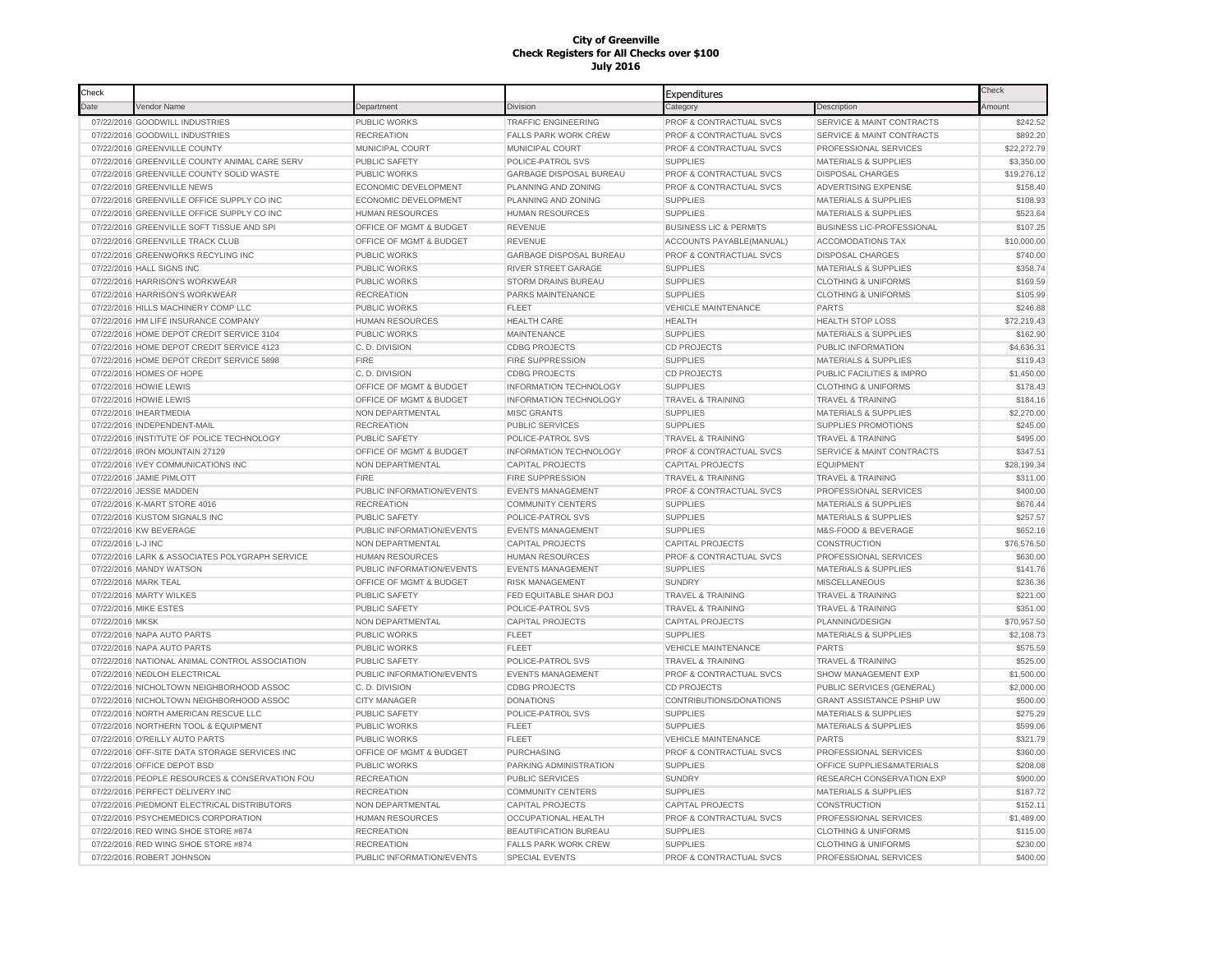| Check          |                                                                        |                                    |                                      | Expenditures                                       |                                                        | Check                      |
|----------------|------------------------------------------------------------------------|------------------------------------|--------------------------------------|----------------------------------------------------|--------------------------------------------------------|----------------------------|
| Date           | Vendor Name                                                            | Department                         | Division                             | Category                                           | Description                                            | Amount                     |
|                | 07/22/2016 RON'S CARPET CLEANERS                                       | PUBLIC SAFETY                      | POLICE-PATROL SVS                    | <b>SUPPLIES</b>                                    | MATERIALS & SUPPLIES                                   | \$1,441.80                 |
|                | 07/22/2016 ROPER MOUNTAIN SCIENCE CENTER ASSOC                         | OFFICE OF MGMT & BUDGET            | <b>REVENUE</b>                       | ACCOUNTS PAYABLE(MANUAL)                           | <b>ACCOMODATIONS TAX</b>                               | \$14,516.14                |
|                | 07/22/2016 S & S WORLDWIDE                                             | <b>PUBLIC WORKS</b>                | <b>RECYCLING</b>                     | <b>SUPPLIES</b>                                    | <b>MATERIALS &amp; SUPPLIES</b>                        | \$160.70                   |
|                | 07/22/2016 S & S WORLDWIDE                                             | <b>RECREATION</b>                  | <b>COMMUNITY CENTERS</b>             | <b>SUPPLIES</b>                                    | <b>MATERIALS &amp; SUPPLIES</b>                        | \$812.65                   |
|                | 07/22/2016 SANOFI PASTEUR INC                                          | <b>HUMAN RESOURCES</b>             | <b>OCCUPATIONAL HEALTH</b>           | <b>SUPPLIES</b>                                    | <b>MATERIALS &amp; SUPPLIES</b>                        | \$1,155.67                 |
|                | 07/22/2016 SC DEPT OF EMPLOYMENT & WORKFORCE                           | <b>HUMAN RESOURCES</b>             | <b>HUMAN RESOURCES</b>               | <b>BENEFITS</b>                                    | UNEMPLOYMENT COMPENSATION                              | \$2,348.47                 |
|                | 07/22/2016 SHARON NELSON                                               | HUMAN RESOURCES                    | HUMAN RESOURCES                      | <b>SUNDRY</b>                                      | <b>MISCELLANEOUS</b>                                   | \$122.14                   |
|                | 07/22/2016 SIMPLEX-GRINNELL                                            | PUBLIC WORKS                       | <b>BUILDING SERVICE DIVISION</b>     | PROF & CONTRACTUAL SVCS                            | SERVICE & MAINT CONTRACTS                              | \$511.40                   |
|                | 07/22/2016 SIMPLIFIED OFFICE SYSTEMS                                   | <b>PUBLIC WORKS</b>                | <b>ENGINEERING</b>                   | <b>SUPPLIES</b>                                    | OFFICE SUPPLIES&MATERIALS                              | \$300.94                   |
|                | 07/22/2016 SITE DESIGN INC                                             | ECONOMIC DEVELOPMENT               | ECONOMIC DEVELOPMENT                 | PROF & CONTRACTUAL SVCS                            | PROFESSIONAL SERVICES                                  | \$4,250.00                 |
|                | 07/22/2016 SNIDER FLEET SOLUTIONS                                      | PUBLIC WORKS                       | <b>FLEET</b>                         | <b>VEHICLE MAINTENANCE</b>                         | <b>OUTSIDE REPAIRS</b>                                 | \$830.78                   |
|                | 07/22/2016 SNIDER FLEET SOLUTIONS                                      | PUBLIC WORKS                       | FLEET                                | <b>VEHICLE MAINTENANCE</b>                         | <b>PARTS</b>                                           | \$6,300.23                 |
|                | 07/22/2016 SNIDER FLEET SOLUTIONS                                      | <b>PUBLIC WORKS</b>                | MAULDIN/SIMPSONVILLE ROUT            | <b>VEHICLE MAINTENANCE</b>                         | <b>TIRES AND TUBES</b>                                 | \$1,060.52                 |
|                | 07/22/2016 SOUTHEASTERN PAPER GROUP                                    | <b>PUBLIC WORKS</b>                | <b>BUILDING SERVICE DIVISION</b>     | <b>SUPPLIES</b>                                    | <b>JANITORIAL SUPPLIES</b>                             | \$154.66                   |
|                | 07/22/2016 SOUTHEASTERN PAPER GROUP                                    | <b>RECREATION</b>                  | <b>COMMUNITY CENTERS</b>             | <b>SUPPLIES</b>                                    | <b>MATERIALS &amp; SUPPLIES</b>                        | \$1,397.23                 |
|                | 07/22/2016 SOUTHEASTERN PAPER GROUP                                    | <b>RECREATION</b>                  | FALLS PARK WORK CREW                 | <b>SUPPLIES</b>                                    | <b>MATERIALS &amp; SUPPLIES</b>                        | \$131.57                   |
|                | 07/22/2016 SOUTHERNSIDE NEIGHBORHOOD IN ACTION                         | C.D. DIVISION                      | <b>CDBG PROJECTS</b>                 | <b>CD PROJECTS</b>                                 | PUBLIC SERVICES (GENERAL)                              | \$1,684.30                 |
|                | 07/22/2016 SOUTHERNSIDE NEIGHBORHOOD IN ACTION                         | <b>CITY MANAGER</b>                | <b>DONATIONS</b>                     | CONTRIBUTIONS/DONATIONS                            | <b>GRANT ASSISTANCE PSHIP UW</b>                       | \$338.01                   |
|                | 07/22/2016 STACEY OWENS                                                | PUBLIC SAFETY                      | POLICE-PATROL SVS                    | <b>TRAVEL &amp; TRAINING</b>                       | <b>TRAVEL &amp; TRAINING</b>                           | \$1,303.90                 |
|                | 07/22/2016 STEVEN GALLANT                                              | ECONOMIC DEVELOPMENT               | <b>BUILDING &amp; PROPERTY MAINT</b> | <b>SUNDRY</b>                                      | DUES, SUBSCRIPTN, PUBLICATN                            | \$110.00                   |
|                | 07/22/2016 SUMMIT ENGINEERING LABORATORY & TES                         | <b>CITY MANAGER</b>                | UTILITY UNDERGROUNDING FU            | <b>SUNDRY</b>                                      | UNDERGROUNDING COMMERCIAL                              | \$9,620.00                 |
|                | 07/22/2016 TALENT MANAGEMENT SOLUTIONS                                 | <b>CITY MANAGER</b>                | <b>CITY MANAGER</b>                  | <b>PROF &amp; CONTRACTUAL SVCS</b>                 | <b>TEMP PERSONNEL SVCS</b>                             | \$344.55                   |
|                | 07/22/2016 TALENT MANAGEMENT SOLUTIONS                                 | OFFICE OF MGMT & BUDGET            | <b>REVENUE</b>                       | PROF & CONTRACTUAL SVCS                            | <b>TEMP PERSONNEL SVCS</b>                             | \$654.72                   |
|                | 07/22/2016 TALENT MANAGEMENT SOLUTIONS                                 | PUBLIC INFORMATION/EVENTS          | <b>EVENTS MANAGEMENT</b>             | PROF & CONTRACTUAL SVCS                            | TEMP PERSONNEL SVCS                                    | \$660.33                   |
|                | 07/22/2016 TALENT MANAGEMENT SOLUTIONS                                 | PUBLIC SAFETY                      | POLICE-DISPATCH BUREAU               | PROF & CONTRACTUAL SVCS                            | <b>TEMP PERSONNEL SVCS</b>                             | \$480.37                   |
|                | 07/22/2016 TALENT MANAGEMENT SOLUTIONS                                 | PUBLIC WORKS                       | <b>ENFORCEMENT</b>                   | PROF & CONTRACTUAL SVCS                            | <b>TEMP PERSONNEL SVCS</b>                             | \$528.00                   |
|                | 07/22/2016 TALENT MANAGEMENT SOLUTIONS                                 | PUBLIC WORKS                       | <b>MAINTENANCE</b>                   | PROF & CONTRACTUAL SVCS                            | <b>TEMP PERSONNEL SVCS</b>                             | \$693.20                   |
|                | 07/22/2016 TALENT MANAGEMENT SOLUTIONS                                 | PUBLIC WORKS                       | RESIDENTIAL COLL BUREAU              | PROF & CONTRACTUAL SVCS                            | TEMP PERSONNEL SVCS                                    | \$5,049.26                 |
|                | 07/22/2016 TALENT MANAGEMENT SOLUTIONS                                 | PUBLIC WORKS                       | STORM DRAINS BUREAU                  | <b>PROF &amp; CONTRACTUAL SVCS</b>                 | TEMP PERSONNEL SVCS                                    | \$449.10                   |
|                | 07/22/2016 TALENT MANAGEMENT SOLUTIONS                                 | PUBLIC WORKS                       | <b>STREETS BUREAU</b>                | <b>PROF &amp; CONTRACTUAL SVCS</b>                 | <b>TEMP PERSONNEL SVCS</b>                             | \$528.00                   |
|                | 07/22/2016 TALENT MANAGEMENT SOLUTIONS                                 | PUBLIC WORKS                       | VEHICLE MAINTENANCE                  | PROF & CONTRACTUAL SVCS                            | <b>TEMP PERSONNEL SVCS</b>                             | \$2,436.78                 |
|                | 07/22/2016 TALENT MANAGEMENT SOLUTIONS                                 | <b>RECREATION</b>                  | <b>COMMUNITY CENTERS</b>             | <b>PROF &amp; CONTRACTUAL SVCS</b>                 | TEMP PERSONNEL SVCS                                    | \$580.80                   |
|                | 07/22/2016 TALENT MANAGEMENT SOLUTIONS                                 | <b>RECREATION</b>                  | <b>FALLS PARK WORK CREW</b>          | <b>PROF &amp; CONTRACTUAL SVCS</b>                 | TEMP PERSONNEL SVCS                                    | \$502.40                   |
|                | 07/22/2016 TALENT MANAGEMENT SOLUTIONS                                 | <b>RECREATION</b>                  | PUBLIC SERVICES                      | PROF & CONTRACTUAL SVCS                            | TEMP PERSONNEL SVCS                                    | \$615.88                   |
|                | 07/22/2016 TD CARD SERVICES                                            | <b>CITY MANAGER</b>                | <b>DONATIONS</b>                     | CONTRIBUTIONS/DONATIONS                            | <b>GRAVITY/POLICE</b>                                  | \$254.37                   |
|                | 07/22/2016 TD CARD SERVICES                                            | <b>MAYOR</b>                       | <b>MAYOR</b>                         | <b>SUNDRY</b>                                      | MISCELLANEOUS                                          | \$173.31                   |
|                | 07/22/2016 TD CARD SERVICES                                            | PUBLIC SAFETY                      | FED EQUITABLE SHAR DOJ               | <b>TRAVEL &amp; TRAINING</b>                       | <b>TRAVEL &amp; TRAINING</b>                           | \$1,331.04                 |
|                | 07/22/2016 TD CARD SERVICES                                            | <b>PUBLIC SAFETY</b>               | POLICE-PATROL SVS                    | <b>SUNDRY</b>                                      | <b>MISCELLANEOUS</b>                                   | \$449.02                   |
|                | 07/22/2016 TD CARD SERVICES                                            | PUBLIC SAFETY                      | POLICE-PATROL SVS                    | TRAVEL & TRAINING                                  | LOCAL TRANSPORTATION                                   | \$122.55                   |
|                | 07/22/2016 TD CONVENTION CENTER                                        | OFFICE OF MGMT & BUDGET            | <b>REVENUE</b>                       | MISCELLANEOUS REVENUE                              | MISCELLANEOUS CHGS & FEES                              | \$3,299.34                 |
|                | 07/22/2016 TD CONVENTION CENTER                                        | <b>CITY MANAGER</b>                | <b>DONATIONS</b>                     | CONTRIBUTIONS/DONATIONS                            | SENIOR ACTION ACTIVITIES                               | \$9,569.91                 |
|                | 07/22/2016 TOM PORTER                                                  | <b>FIRE</b>                        | <b>FIRE SUPPRESSION</b>              | TRAVEL & TRAINING                                  | <b>TRAVEL &amp; TRAINING</b>                           | \$311.00                   |
| 07/22/2016 TPM |                                                                        | <b>RECREATION</b>                  | BEAUTIFICATION BUREAU                | <b>SUPPLIES</b>                                    | <b>MATERIALS &amp; SUPPLIES</b>                        | \$678.27                   |
| 07/22/2016 TPM |                                                                        | <b>RECREATION</b>                  | PARKS AND RECREATION                 | <b>SUPPLIES</b>                                    | <b>MATERIALS &amp; SUPPLIES</b>                        | \$109.90                   |
|                | 07/22/2016 TRUCKPRO LLC                                                | PUBLIC WORKS                       | <b>FLEET</b>                         | <b>VEHICLE MAINTENANCE</b>                         | PARTS                                                  | \$209.60                   |
|                | 07/22/2016 UNITED RENTALS (NORTH AMERICA) INC                          | PUBLIC WORKS                       | <b>CBD TIF CREW</b>                  | <b>SUPPLIES</b>                                    | <b>MATERIALS &amp; SUPPLIES</b>                        | \$200.07                   |
|                | 07/22/2016 US LAWNS OF GREENVILLE<br>07/22/2016 VERDAE DEVELOPMENT INC | <b>RECREATION</b>                  | <b>FALLS PARK WORK CREW</b>          | PROF & CONTRACTUAL SVCS<br>PROF & CONTRACTUAL SVCS | SERVICE & MAINT CONTRACTS<br>VERDAE REIMB PUBLIC IMPRV | \$2,097.76<br>\$201,799.18 |
|                | 07/22/2016 VERIZON WIRELESS                                            | <b>CITY MANAGER</b><br><b>FIRE</b> | NON-DEPARTMENTAL<br><b>FIRE</b>      |                                                    | <b>OTHER</b>                                           | \$2,377.18                 |
|                | 07/22/2016 VERIZON WIRELESS                                            | OFFICE OF MGMT & BUDGET            | INFORMATION TECHNOLOGY               | COMMUNICATIONS<br><b>COMMUNICATIONS</b>            | TELECOMMUNICATIONS/WIRELE                              | \$321.88                   |
|                | 07/22/2016 VERIZON WIRELESS                                            | <b>PUBLIC SAFETY</b>               | POLICE-PATROL SVS                    | <b>COMMUNICATIONS</b>                              | <b>OTHER</b>                                           | \$16,244.72                |
|                | 07/22/2016 VERIZON WIRELESS                                            | PUBLIC WORKS                       | NON VEHICLE MAINTENANCE              | PROF & CONTRACTUAL SVCS                            | SERVICE & MAINT CONTRACTS                              | \$166.76                   |
|                | 07/22/2016 VERIZON WIRELESS                                            | <b>RECREATION</b>                  | PARKS MAINTENANCE                    | <b>COMMUNICATIONS</b>                              | <b>OTHER</b>                                           | \$254.76                   |
|                | 07/22/2016 WELLS FARGO INSURANCE SERVICE USA                           | <b>HUMAN RESOURCES</b>             | <b>HUMAN RESOURCES</b>               | PROF & CONTRACTUAL SVCS                            | PROFESSIONAL SERVICES                                  | \$6,000.00                 |
|                | 07/22/2016 WORKWELL OCCUPATIONAL HEALTH CENTER                         | <b>HUMAN RESOURCES</b>             | <b>HEALTH CARE</b>                   | <b>SUNDRY</b>                                      | <b>WELLNESS ACTIVITIES</b>                             | \$1,800.00                 |
|                | 07/22/2016 WORKWELL OCCUPATIONAL HEALTH CENTER                         | <b>HUMAN RESOURCES</b>             | <b>OCCUPATIONAL HEALTH</b>           | PROF & CONTRACTUAL SVCS                            | PROFESSIONAL SERVICES                                  | \$35,318.50                |
|                | 07/25/2016 A C MOORE                                                   | <b>RECREATION</b>                  | <b>COMMUNITY CENTERS</b>             | <b>SUPPLIES</b>                                    | <b>MATERIALS &amp; SUPPLIES</b>                        | \$457.11                   |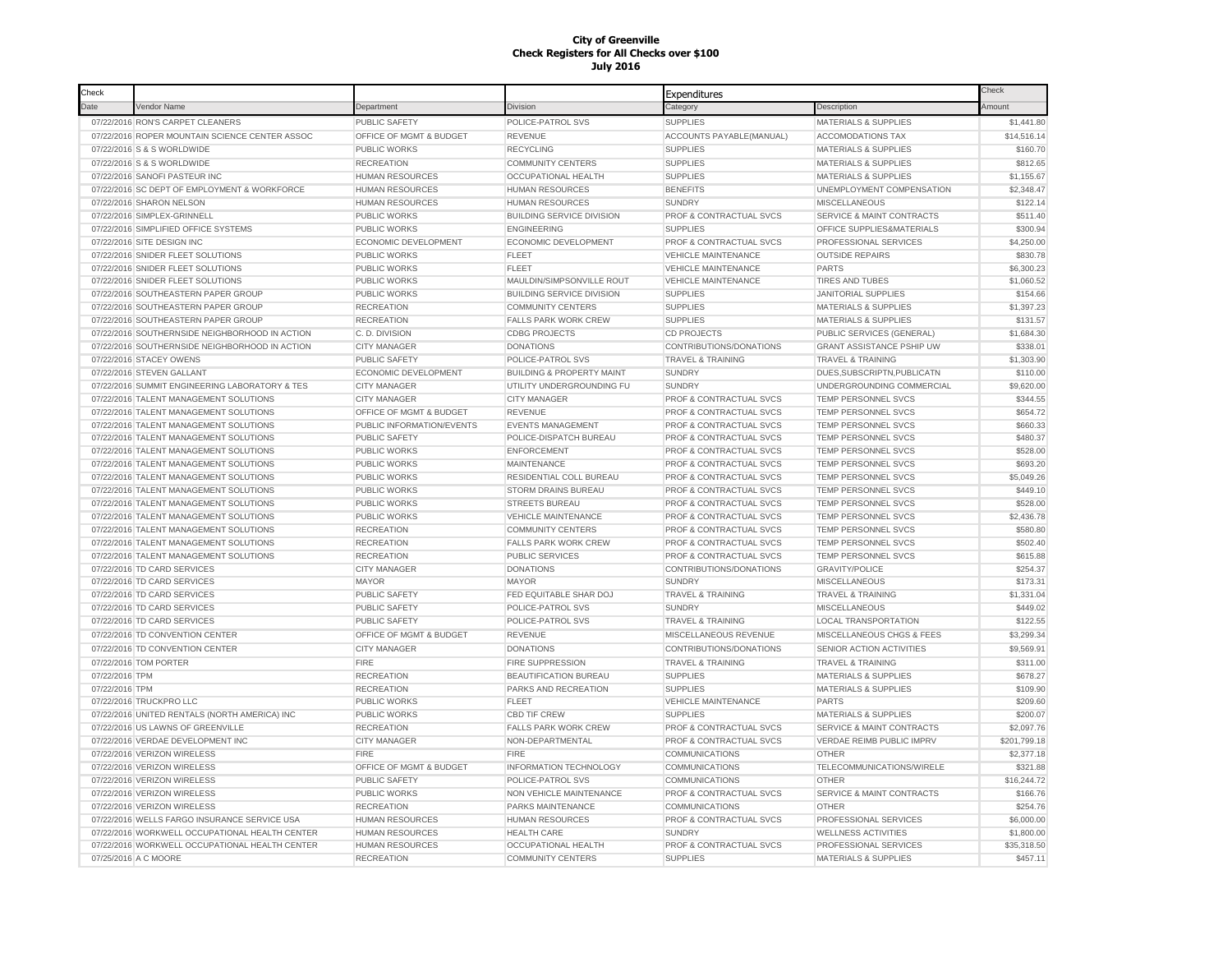| Check              |                                                |                                 |                                              | Expenditures                             |                                      | Check        |
|--------------------|------------------------------------------------|---------------------------------|----------------------------------------------|------------------------------------------|--------------------------------------|--------------|
| Date               | Vendor Name                                    | Department                      | Division                                     | Category                                 | Description                          | Amount       |
|                    | 07/25/2016 AMICK EQUIPMENT COMPANY INC         | <b>PUBLIC WORKS</b>             | <b>FLEET</b>                                 | <b>VEHICLE MAINTENANCE</b>               | <b>PARTS</b>                         | \$1,092.89   |
|                    | 07/25/2016 ANDERSON STAMP & ENGRAVING          | PUBLIC WORKS                    | STORMWATER MANAGEMENT                        | <b>SUPPLIES</b>                          | OFFICE SUPPLIES&MATERIALS            | \$105.97     |
| 07/25/2016 ASG LLC |                                                | PUBLIC SAFETY                   | POLICE-PATROL SVS                            | PROF & CONTRACTUAL SVCS                  | PROFESSIONAL SERVICES                | \$921.06     |
|                    | 07/25/2016 ASSET RECOVERIES                    | PUBLIC WORKS                    | <b>ADMINISTRATION</b>                        | <b>SUNDRY</b>                            | <b>INELIGIBLE EXPENSES</b>           | \$639.79     |
|                    | 07/25/2016 BENNETTS FRAME & ART EXPRESS        | PUBLIC SAFETY                   | POLICE-PATROL SVS                            | <b>SUPPLIES</b>                          | <b>MATERIALS &amp; SUPPLIES</b>      | \$690.60     |
|                    | 07/25/2016 BRAGG WASTE SERVICES INC            | <b>RECREATION</b>               | PARKS AND RECREATION                         | PROF & CONTRACTUAL SVCS                  | SERVICE & MAINT CONTRACTS            | \$131.17     |
|                    | 07/25/2016 BSN/PASSON'S/GSC/COLIN SPORTS       | <b>RECREATION</b>               | <b>COMMUNITY CENTERS</b>                     | <b>SUPPLIES</b>                          | <b>MATERIALS &amp; SUPPLIES</b>      | \$1,253.72   |
|                    | 07/25/2016 CENTER FOR PUBLIC SAFETY EXCELLENCE | <b>FIRE</b>                     | <b>FIRE</b>                                  | PROF & CONTRACTUAL SVCS                  | PROFESSIONAL SERVICES                | \$6,950.00   |
|                    | 07/25/2016 CINCINNATI SYSTEMS INC              | PUBLIC WORKS                    | ONE GARAGE                                   | <b>SUPPLIES</b>                          | <b>MATERIALS &amp; SUPPLIES</b>      | \$395.56     |
|                    | 07/25/2016 CITY WELDING SERVICE                | <b>PUBLIC WORKS</b>             | <b>FLEET</b>                                 | <b>VEHICLE MAINTENANCE</b>               | <b>OUTSIDE REPAIRS</b>               | \$189.50     |
|                    | 07/25/2016 DELL MARKETING LP                   | OFFICE OF MGMT & BUDGET         | <b>INFORMATION TECHNOLOGY</b>                | <b>MIS PROJECTS</b>                      | PCS/UPGRADES                         | \$155.81     |
|                    | 07/25/2016 DELL MARKETING LP                   | OFFICE OF MGMT & BUDGET         | INFORMATION TECHNOLOGY                       | <b>SUPPLIES</b>                          | MATERIALS & SUPPLIES                 | \$11,811.80  |
|                    | 07/25/2016 DUKE ENERGY                         | C.D. DIVISION                   | <b>CDBG PROJECTS</b>                         | CD PROJECTS                              | PUBLIC SERVICES (GENERAL)            | \$242.72     |
|                    | 07/25/2016 DUKE ENERGY                         | <b>FIRE</b>                     | <b>FIRE SERVICES</b>                         | UTILITIES                                | <b>ELECTRICITY</b>                   | \$4,004.49   |
|                    | 07/25/2016 DUKE ENERGY                         | MUNICIPAL COURT                 | MUNICIPAL COURT                              | <b>UTILITIES</b>                         | <b>ELECTRICITY</b>                   | \$1,526.44   |
|                    | 07/25/2016 DUKE ENERGY                         | PUBLIC SAFETY                   | POLICE-PATROL SVS                            | <b>UTILITIES</b>                         | <b>ELECTRICITY</b>                   | \$1,526.43   |
|                    | 07/25/2016 DUKE ENERGY                         | PUBLIC WORKS                    | <b>BROAD STREET GARAGE</b>                   | UTILITIES                                | <b>ELECTRICITY</b>                   | \$897.81     |
|                    | 07/25/2016 DUKE ENERGY                         | PUBLIC WORKS                    | <b>BUILDING SERVICE DIVISION</b>             | UTILITIES                                | <b>ELECTRICITY</b>                   | \$1,301.92   |
|                    | 07/25/2016 DUKE ENERGY                         | PUBLIC WORKS                    | <b>COMMONS GARAGE</b>                        | UTILITIES                                | <b>ELECTRICITY</b>                   | \$1,645.69   |
|                    | 07/25/2016 DUKE ENERGY                         | PUBLIC WORKS                    | <b>FIXED ROUTE</b>                           | <b>UTILITIES</b>                         | <b>ELECTRICITY</b>                   | \$3,216.33   |
|                    | 07/25/2016 DUKE ENERGY                         | PUBLIC WORKS                    | <b>FLEET</b>                                 | UTILITIES                                | <b>ELECTRICITY</b>                   | \$1,895.82   |
|                    | 07/25/2016 DUKE ENERGY                         | PUBLIC WORKS                    | LIBERTY SQUARE GARAGE                        | UTILITIES                                | <b>ELECTRICITY</b>                   | \$2,170.63   |
|                    | 07/25/2016 DUKE ENERGY                         | PUBLIC WORKS                    | N LAURENS ST GARAGE                          | UTILITIES                                | <b>ELECTRICITY</b>                   | \$550.81     |
|                    | 07/25/2016 DUKE ENERGY                         | PUBLIC WORKS                    | NON VEHICLE MAINTENANCE                      | UTILITIES                                | <b>ELECTRICITY</b>                   | \$1,486.12   |
|                    | 07/25/2016 DUKE ENERGY                         | PUBLIC WORKS                    | ONE GARAGE                                   | <b>UTILITIES</b>                         | <b>ELECTRICITY</b>                   | \$1,757.49   |
|                    | 07/25/2016 DUKE ENERGY                         | PUBLIC WORKS                    | PARKING ADMINISTRATION                       | <b>UTILITIES</b>                         | <b>ELECTRICITY</b>                   | \$698.34     |
|                    | 07/25/2016 DUKE ENERGY                         | PUBLIC WORKS                    | POINSETT GARAGE                              | UTILITIES                                | <b>ELECTRICITY</b>                   | \$2,598.98   |
|                    | 07/25/2016 DUKE ENERGY                         | PUBLIC WORKS                    | PUBLIC WORKS                                 | UTILITIES                                | <b>ELECTRICITY</b>                   | \$3,935.04   |
|                    | 07/25/2016 DUKE ENERGY                         | PUBLIC WORKS                    | RICHARDSON STREET GARAGE                     | <b>UTILITIES</b>                         | <b>ELECTRICITY</b>                   | \$3,647.21   |
|                    | 07/25/2016 DUKE ENERGY                         | PUBLIC WORKS                    | RIVER STREET GARAGE                          | <b>UTILITIES</b>                         | <b>ELECTRICITY</b>                   | \$1,280.78   |
|                    | 07/25/2016 DUKE ENERGY                         | PUBLIC WORKS                    | S. SPRING STREET GARAGE                      | UTILITIES                                | <b>ELECTRICITY</b>                   | \$2,993.69   |
|                    | 07/25/2016 DUKE ENERGY                         | PUBLIC WORKS                    | <b>TRAFFIC ENGINEERING</b>                   | UTILITIES                                | <b>ELECTRICITY</b>                   | \$103,820.32 |
|                    | 07/25/2016 DUKE ENERGY                         | <b>RECREATION</b>               | <b>ADMINISTRATION</b>                        | <b>UTILITIES</b>                         | <b>ELECTRICITY</b>                   | \$586.72     |
|                    | 07/25/2016 DUKE ENERGY                         | <b>RECREATION</b>               | <b>COMMUNITY CENTERS</b>                     | UTILITIES                                | <b>ELECTRICITY</b>                   | \$2,662.51   |
|                    | 07/25/2016 DUKE ENERGY                         | <b>RECREATION</b>               | PARKS MAINTENANCE                            | UTILITIES                                | <b>ELECTRICITY</b>                   | \$20,842.70  |
|                    | 07/25/2016 GHS LIFE CENTER                     |                                 |                                              |                                          | <b>WELLNESS ACTIVITIES</b>           | \$1,500.00   |
|                    | 07/25/2016 GOODWILL INDUSTRIES                 | HUMAN RESOURCES<br>PUBLIC WORKS | <b>HEALTH CARE</b><br>PARKING ADMINISTRATION | <b>SUNDRY</b><br>PROF & CONTRACTUAL SVCS | SERVICE & MAINT CONTRACTS            | \$335.72     |
|                    | 07/25/2016 GOODWILL INDUSTRIES                 |                                 |                                              | PROF & CONTRACTUAL SVCS                  | SERVICE & MAINT CONTRACTS            |              |
|                    |                                                | <b>RECREATION</b>               | PARKS AND RECREATION                         |                                          |                                      | \$444.19     |
|                    | 07/25/2016 GREENVILLE COUNTY IT SYSTEMS        | OFFICE OF MGMT & BUDGET         | <b>INFORMATION TECHNOLOGY</b>                | <b>COMMUNICATIONS</b>                    | TELECOMMUNICATIONS/WIRELE            | \$330.00     |
|                    | 07/25/2016 GREENVILLE WATER                    | <b>PUBLIC WORKS</b>             | <b>BUILDING SERVICE DIVISION</b>             | <b>UTILITIES</b>                         | <b>OTHER</b>                         | \$5,256.80   |
|                    | 07/25/2016 GREENVILLE WATER                    | PUBLIC WORKS                    | NON VEHICLE MAINTENANCE                      | <b>UTILITIES</b>                         | WATER/SEWER                          | \$411.96     |
|                    | 07/25/2016 GREENVILLE WATER                    | <b>RECREATION</b>               | <b>FALLS PARK WORK CREW</b>                  | UTILITIES                                | <b>OTHER</b>                         | \$589.12     |
|                    | 07/25/2016 HERSHEY CREAMERY COMPANY            | <b>RECREATION</b>               | PUBLIC SERVICES                              | <b>SUPPLIES</b>                          | SUPPLIES PROMOTIONS                  | \$177.00     |
|                    | 07/25/2016 IVEY COMMUNICATIONS INC             | <b>RECREATION</b>               | <b>ADMINISTRATION</b>                        | PROF & CONTRACTUAL SVCS                  | PROFESSIONAL SERVICES                | \$16,425.46  |
|                    | 07/25/2016 LEXISNEXIS 1239194                  | PUBLIC SAFETY                   | POLICE-PATROL SVS                            | PROF & CONTRACTUAL SVCS                  | PROFESSIONAL SERVICES                | \$318.00     |
|                    | 07/25/2016 LEXISNEXIS 1403290                  | ECONOMIC DEVELOPMENT            | <b>BUILDING &amp; PROPERTY MAINT</b>         | <b>SUNDRY</b>                            | DUES, SUBSCRIPTN, PUBLICATN          | \$156.35     |
|                    | 07/25/2016 LGL ANIMAL CARE PRODUCTS INC        | <b>RECREATION</b>               | <b>PUBLIC SERVICES</b>                       | <b>SUNDRY</b>                            | RESEARCH ENRICHMENT EXP              | \$2,555.00   |
|                    | 07/25/2016 LUMINATOR MASS TRANSIT LLC          | <b>PUBLIC WORKS</b>             | <b>VEHICLE MAINTENANCE</b>                   | <b>VEHICLE MAINTENANCE</b>               | <b>PARTS</b>                         | \$234.69     |
|                    | 07/25/2016 MIKE WILLIMON TOWING & RECOVERY INC | PUBLIC WORKS                    | <b>FLEET</b>                                 | <b>VEHICLE MAINTENANCE</b>               | <b>OUTSIDE REPAIRS</b>               | \$210.00     |
|                    | 07/25/2016 MULCH IN MOTION                     | <b>RECREATION</b>               | RIGHTS-OF-WAY                                | PROF & CONTRACTUAL SVCS                  | <b>SERVICE &amp; MAINT CONTRACTS</b> | \$9,690.00   |
|                    | 07/25/2016 OFFICE DEPOT BSD                    | <b>FIRE</b>                     | FIRE SUPPRESSION                             | <b>SUPPLIES</b>                          | OFFICE SUPPLIES&MATERIALS            | \$400.84     |
|                    | 07/25/2016 OFFICE DEPOT BSD                    | PUBLIC WORKS                    | PARKING ADMINISTRATION                       | <b>SUPPLIES</b>                          | OFFICE SUPPLIES&MATERIALS            | \$161.94     |
|                    | 07/25/2016 PAPER ROLLS PLUS                    | <b>RECREATION</b>               | PUBLIC SERVICES                              | <b>PRINTING</b>                          | PRINTING & BINDING                   | \$573.40     |
|                    | 07/25/2016 PIEDMONT NATURAL GAS CO             | <b>FIRE</b>                     | <b>FIRE SERVICES</b>                         | UTILITIES                                | GAS                                  | \$332.10     |
|                    | 07/25/2016 PIEDMONT NATURAL GAS CO             | PUBLIC WORKS                    | FLEET                                        | <b>UTILITIES</b>                         | GAS                                  | \$242.19     |
|                    | 07/25/2016 PIEDMONT NATURAL GAS CO             | PUBLIC WORKS                    | <b>PUBLIC WORKS</b>                          | <b>UTILITIES</b>                         | GAS                                  | \$136.62     |
|                    | 07/25/2016 PIEDMONT NATURAL GAS CO             | <b>RECREATION</b>               | PARKS AND RECREATION                         | <b>UTILITIES</b>                         | GAS                                  | \$246.22     |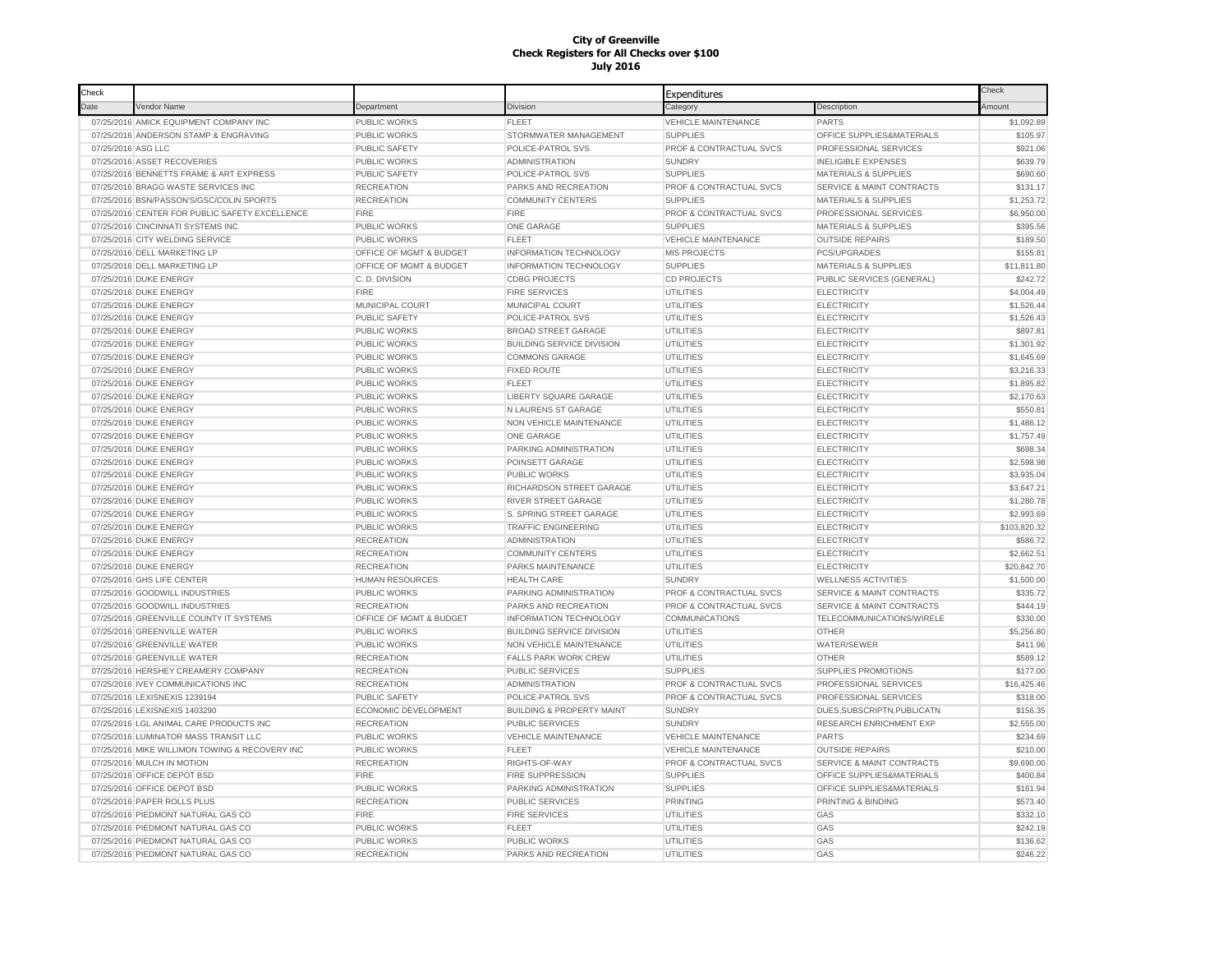| Check             |                                                |                         |                                      | Expenditures                 |                                  | Check       |
|-------------------|------------------------------------------------|-------------------------|--------------------------------------|------------------------------|----------------------------------|-------------|
| Date              | Vendor Name                                    | Department              | Division                             | Category                     | Description                      | Amount      |
|                   | 07/25/2016 PROMOTE YOUR BIZ                    | PUBLIC WORKS            | PARKING ADMINISTRATION               | <b>SUPPLIES</b>              | <b>CLOTHING &amp; UNIFORMS</b>   | \$478.23    |
|                   | 07/25/2016 ROE CASSIDY COATES & PRICE P A      | <b>CITY ATTORNEY</b>    | <b>CITY ATTORNEY</b>                 | PROF & CONTRACTUAL SVCS      | PROFESSIONAL SERVICES            | \$1,663.80  |
|                   | 07/25/2016 ROGERS & CALLCOTT ENVIRONMENTAL     | PUBLIC WORKS            | NON VEHICLE MAINTENANCE              | PROF & CONTRACTUAL SVCS      | PROFESSIONAL SERVICES            | \$180.36    |
|                   | 07/25/2016 S C DEPARTMENT OF CORRECTIONS       | <b>RECREATION</b>       | PARKS MAINTENANCE                    | PROF & CONTRACTUAL SVCS      | TEMP PERSONNEL SVCS              | \$1,443.00  |
|                   | 07/25/2016 SAFE INDUSTRIES                     | <b>FIRE</b>             | <b>FIRE SERVICES</b>                 | <b>SUPPLIES</b>              | <b>MATERIALS &amp; SUPPLIES</b>  | \$1,897.06  |
|                   | 07/25/2016 SAFE INDUSTRIES                     | <b>FIRE</b>             | FIRE SUPPRESSION                     | <b>SUPPLIES</b>              | MATERIALS & SUPPLIES             | \$2,674.95  |
|                   | 07/25/2016 SAM'S CLUB                          | <b>RECREATION</b>       | PUBLIC SERVICES                      | <b>SUPPLIES</b>              | SALE CONCESSIONS                 | \$246.26    |
| 07/25/2016 SCEDA  |                                                | ECONOMIC DEVELOPMENT    | ECONOMIC DEVELOPMENT                 | <b>SUNDRY</b>                | DUES, SUBSCRIPTN, PUBLICATN      | \$400.00    |
|                   | 07/25/2016 SNIDER FLEET SOLUTIONS              | <b>PUBLIC WORKS</b>     | <b>FLEET</b>                         | <b>VEHICLE MAINTENANCE</b>   | <b>PARTS</b>                     | \$1,280.00  |
|                   | 07/25/2016 T2 SYSTEMS INC                      | PUBLIC WORKS            | PARKING ADMINISTRATION               | <b>SUPPLIES</b>              | MATERIALS & SUPPLIES             | \$636.74    |
|                   | 07/25/2016 TD CONVENTION CENTER                | <b>FIRE</b>             | <b>FIRE SERVICES</b>                 | <b>SUPPLIES</b>              | <b>MATERIALS &amp; SUPPLIES</b>  | \$149.56    |
|                   | 07/25/2016 THOMSON REUTERS - WEST              | <b>CITY ATTORNEY</b>    | <b>CITY ATTORNEY</b>                 | <b>SUNDRY</b>                | DUES, SUBSCRIPTN, PUBLICATN      | \$420.30    |
|                   | 07/25/2016 TRUCKPRO LLC                        | PUBLIC WORKS            | <b>VEHICLE MAINTENANCE</b>           | <b>VEHICLE MAINTENANCE</b>   | <b>PARTS</b>                     | \$1,000.80  |
|                   | 07/25/2016 TYCO INTEGRATED SECURITY LLC        | PUBLIC SAFETY           | POLICE-PATROL SVS                    | <b>SUPPLIES</b>              | MATERIALS & SUPPLIES             | \$1,086.19  |
|                   | 07/25/2016 VULCAN SAFETY SHOES                 | <b>FIRE</b>             | FIRE SUPPRESSION                     | <b>SUPPLIES</b>              | <b>CLOTHING &amp; UNIFORMS</b>   | \$667.75    |
|                   | 07/29/2016 ALLEN TEMPLE CEDC                   | <b>HOME</b>             | <b>HOME PROJECTS</b>                 | CD PROJECTS                  | <b>ACTIVITIES SP SUBRECIPIEN</b> | \$40,500.00 |
|                   | 07/29/2016 ALPHA PRINTING                      | PUBLIC WORKS            | <b>FIXED ROUTE</b>                   | <b>PRINTING</b>              | PRINTING & BINDING               | \$384.00    |
|                   | 07/29/2016 APPLIED INDUSTRIAL TECHNOLOGIES     | PUBLIC WORKS            | <b>VEHICLE MAINTENANCE</b>           | <b>SUPPLIES</b>              | <b>MATERIALS &amp; SUPPLIES</b>  | \$461.38    |
|                   | 07/29/2016 AT & T MOBILITY                     | OFFICE OF MGMT & BUDGET | INFORMATION TECHNOLOGY               | COMMUNICATIONS               | TELECOMMUNICATIONS/WIRELE        | \$423.77    |
|                   | 07/29/2016 BATTERY SPECIALISTS INC             | PUBLIC WORKS            | <b>VEHICLE MAINTENANCE</b>           | <b>VEHICLE MAINTENANCE</b>   | <b>PARTS</b>                     | \$306.97    |
|                   | 07/29/2016 BUDDY SKINNER                       | ECONOMIC DEVELOPMENT    | <b>BUILDING &amp; PROPERTY MAINT</b> | <b>SUPPLIES</b>              | OFFICE SUPPLIES&MATERIALS        | \$160.90    |
|                   | 07/29/2016 CAMERON CAMPBELL                    | <b>RECREATION</b>       | <b>COMMUNITY CENTERS</b>             | <b>SUPPLIES</b>              | <b>MATERIALS &amp; SUPPLIES</b>  | \$325.00    |
|                   | 07/29/2016 CENTERPLATE                         | <b>CITY MANAGER</b>     | <b>CITY MANAGER</b>                  | <b>SUNDRY</b>                | <b>MISCELLANEOUS</b>             | \$852.74    |
|                   | 07/29/2016 CHARTER COMMUNICATIONS              | PUBLIC SAFETY           | POLICE-PATROL SVS                    | COMMUNICATIONS               | OTHER                            | \$159.45    |
|                   | 07/29/2016 CHARTER COMMUNICATIONS              | PUBLIC WORKS            | <b>PUBLIC WORKS</b>                  | <b>COMMUNICATIONS</b>        | <b>CABLE TELEVISION/INTERNET</b> | \$134.56    |
|                   | 07/29/2016 CHARTER COMMUNICATIONS              | <b>RECREATION</b>       | <b>COMMUNITY CENTERS</b>             | <b>COMMUNICATIONS</b>        | CABLE TELEVISION/INTERNET        | \$389.83    |
|                   | 07/29/2016 CHRISTINE DEAR                      | <b>RECREATION</b>       | <b>ADMINISTRATION</b>                | <b>SUPPLIES</b>              | <b>CLOTHING &amp; UNIFORMS</b>   | \$125.00    |
|                   | 07/29/2016 CITY WELDING SERVICE                | PUBLIC WORKS            | <b>VEHICLE MAINTENANCE</b>           | VEHICLE MAINTENANCE          | <b>OUTSIDE REPAIRS</b>           | \$162.50    |
|                   | 07/29/2016 CLEMSON UNIVERSITY                  | <b>PUBLIC WORKS</b>     | <b>CBD TIF CREW</b>                  | <b>TRAVEL &amp; TRAINING</b> | <b>TRAVEL &amp; TRAINING</b>     | \$198.00    |
|                   | 07/29/2016 CLEMSON UNIVERSITY                  | PUBLIC WORKS            | <b>SEWERS BUREAU</b>                 | <b>TRAVEL &amp; TRAINING</b> | <b>TRAVEL &amp; TRAINING</b>     | \$764.00    |
|                   | 07/29/2016 CLEMSON UNIVERSITY                  | PUBLIC WORKS            | STORM DRAINS BUREAU                  | <b>TRAVEL &amp; TRAINING</b> | <b>TRAVEL &amp; TRAINING</b>     | \$594.00    |
|                   | 07/29/2016 CLEMSON UNIVERSITY                  | PUBLIC WORKS            | <b>STREETS BUREAU</b>                | TRAVEL & TRAINING            | TRAVEL & TRAINING                | \$693.00    |
|                   | 07/29/2016 CLERK OF COURT                      | OFFICE OF MGMT & BUDGET | NON-DEPARTMENTAL                     | PR-WH                        | <b>GARNISHMENTS</b>              | \$378.48    |
|                   | 07/29/2016 CLERK OF COURT -SPARTANBURG         | OFFICE OF MGMT & BUDGET | NON-DEPARTMENTAL                     | PR-WH                        | GARNISHMENTS                     | \$1,040.63  |
|                   | 07/29/2016 CLERK OF COURT PICKENS COUNTY       | OFFICE OF MGMT & BUDGET | NON-DEPARTMENTAL                     | PR-WH                        | <b>GARNISHMENTS</b>              | \$304.34    |
|                   | 07/29/2016 COMMERCE CLUB                       | <b>CITY MANAGER</b>     | <b>CITY MANAGER</b>                  | <b>SUNDRY</b>                | <b>MISCELLANEOUS</b>             | \$139.00    |
|                   | 07/29/2016 CONSOLIDATED ELECTRICAL DISTRIBTORS | PUBLIC WORKS            | NON VEHICLE MAINTENANCE              | <b>SUPPLIES</b>              | MATERIALS & SUPPLIES             | \$1,163.83  |
|                   | 07/29/2016 CRIMESTOPPERS                       | <b>CITY MANAGER</b>     | <b>CITY MANAGER</b>                  | <b>SUNDRY</b>                | DUES, SUBSCRIPTN, PUBLICATN      | \$170.00    |
|                   | 07/29/2016 CUMMINS ATLANTIC LLC                | PUBLIC WORKS            | <b>VEHICLE MAINTENANCE</b>           | <b>VEHICLE MAINTENANCE</b>   | PARTS                            | \$2,516.70  |
|                   | 07/29/2016 D & T AUTO GLASS                    | PUBLIC WORKS            | <b>VEHICLE MAINTENANCE</b>           | <b>VEHICLE MAINTENANCE</b>   | <b>OUTSIDE REPAIRS</b>           | \$300.00    |
|                   | 07/29/2016 DAVID SUDDUTH                       | COUNCIL                 | CITY COUNCIL                         | <b>TRAVEL &amp; TRAINING</b> | TRAVEL & TRAINING                | \$373.94    |
|                   | 07/29/2016 EDWARD MYERS III                    | <b>PUBLIC WORKS</b>     | <b>BUILDING SERVICE DIVISION</b>     | <b>TRAVEL &amp; TRAINING</b> | <b>TRAVEL &amp; TRAINING</b>     | \$225.00    |
|                   | 07/29/2016 EMERALD COACHES                     | C.D. DIVISION           | <b>CDBG PROJECTS</b>                 | <b>TRAVEL &amp; TRAINING</b> | <b>TRAVEL &amp; TRAINING</b>     | \$100.00    |
|                   | 07/29/2016 FAMILY CT OF THE 13TH CIRCUIT       | OFFICE OF MGMT & BUDGET | NON-DEPARTMENTAL                     | PR-WH                        | <b>GARNISHMENTS</b>              | \$5,589.97  |
|                   | 07/29/2016 FAMILY SUPPORT REGISTRY             | OFFICE OF MGMT & BUDGET | NON-DEPARTMENTAL                     | PR-WH                        | <b>GARNISHMENTS</b>              | \$210.06    |
|                   | 07/29/2016 FGP INTERNATIONAL                   | OFFICE OF MGMT & BUDGET | ACCOUNTING                           | PROF & CONTRACTUAL SVCS      | TEMP PERSONNEL SVCS              | \$1,095.92  |
|                   | 07/29/2016 FLIGELS UNIFORM CO INC              | <b>PUBLIC WORKS</b>     | <b>FIXED ROUTE</b>                   | <b>SUPPLIES</b>              | <b>CLOTHING &amp; UNIFORMS</b>   | \$186.77    |
|                   | 07/29/2016 FLORES & ASSOCIATES LLC             | HUMAN RESOURCES         | <b>HEALTH CARE</b>                   | <b>HEALTH</b>                | <b>FSA ADMIN FEES</b>            | \$735.00    |
|                   | 07/29/2016 GAYE G SPRAGUE                      | COUNCIL                 | <b>CITY COUNCIL</b>                  | <b>TRAVEL &amp; TRAINING</b> | <b>TRAVEL &amp; TRAINING</b>     | \$420.43    |
| 07/29/2016 GFOASC |                                                | OFFICE OF MGMT & BUDGET | <b>ACCOUNTING</b>                    | <b>TRAVEL &amp; TRAINING</b> | <b>TRAVEL &amp; TRAINING</b>     | \$220.00    |
|                   |                                                | OFFICE OF MGMT & BUDGET |                                      |                              |                                  | \$1,558.20  |
|                   | 07/29/2016 GIMME-A-SIGN CO INC                 |                         | <b>REVENUE</b>                       | ACCOUNTS PAYABLE(MANUAL)     | ACCOMODATIONS TAX                |             |
|                   | 07/29/2016 GREENVILLE WATER                    | NON DEPARTMENTAL        | <b>CAPITAL PROJECTS</b>              | <b>CAPITAL PROJECTS</b>      | PLANNING/DESIGN                  | \$57,540.00 |
|                   | 07/29/2016 GREENVILLE ZOO - PETTY CASH         | <b>RECREATION</b>       | <b>ADMINISTRATION</b>                | <b>SUPPLIES</b>              | M&S-FOOD                         | \$136.88    |
|                   | 07/29/2016 HARRISON'S WORKWEAR                 | <b>RECREATION</b>       | BEAUTIFICATION BUREAU                | <b>SUPPLIES</b>              | <b>CLOTHING &amp; UNIFORMS</b>   | \$140.00    |
| 07/29/2016 HESC   |                                                | OFFICE OF MGMT & BUDGET | NON-DEPARTMENTAL                     | PR-WH                        | <b>GARNISHMENTS</b>              | \$170.36    |
|                   | 07/29/2016 HOME DEPOT CREDIT SERVICE 0978      | PUBLIC WORKS            | NON VEHICLE MAINTENANCE              | <b>SUPPLIES</b>              | <b>MATERIALS &amp; SUPPLIES</b>  | \$207.89    |
|                   | 07/29/2016 HOME DEPOT CREDIT SERVICE 0978      | PUBLIC WORKS            | <b>VEHICLE MAINTENANCE</b>           | <b>SUPPLIES</b>              | <b>MATERIALS &amp; SUPPLIES</b>  | \$122.90    |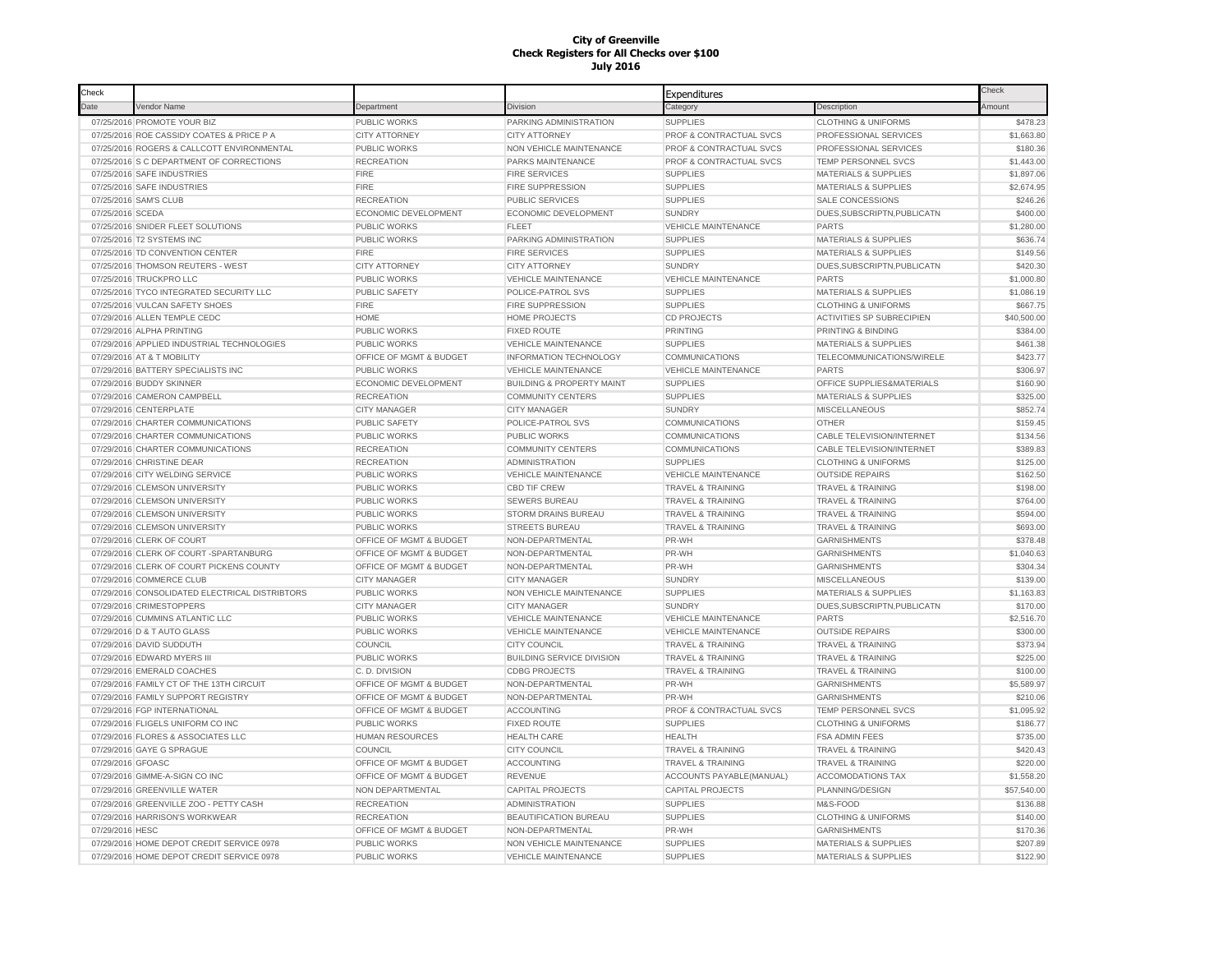| Check             |                                              |                           |                                      | Expenditures                       |                                      | Check        |
|-------------------|----------------------------------------------|---------------------------|--------------------------------------|------------------------------------|--------------------------------------|--------------|
| Date              | Vendor Name                                  | Department                | <b>Division</b>                      | Category                           | Description                          | Amount       |
|                   | 07/29/2016 HYDRADYNE LLC                     | <b>PUBLIC WORKS</b>       | <b>VEHICLE MAINTENANCE</b>           | <b>VEHICLE MAINTENANCE</b>         | <b>PARTS</b>                         | \$157.86     |
|                   | 07/29/2016 IMSA SOUTHEASTERN SECTION         | PUBLIC WORKS              | <b>TRAFFIC ENGINEERING</b>           | <b>TRAVEL &amp; TRAINING</b>       | <b>TRAVEL &amp; TRAINING</b>         | \$2,700.00   |
|                   | 07/29/2016 INTERNAL REVENUE SERVICE          | OFFICE OF MGMT & BUDGET   | NON-DEPARTMENTAL                     | PR-WH                              | <b>GARNISHMENTS</b>                  | \$252.50     |
|                   | 07/29/2016 JANICE DENISE CHAPMAN             | C.D. DIVISION             | <b>CDBG PROJECTS</b>                 | <b>CD PROJECTS</b>                 | <b>LAND ACQUISITION</b>              | \$25,000.00  |
|                   | 07/29/2016 JF ACQUISITION LLC                | PUBLIC WORKS              | NON VEHICLE MAINTENANCE              | <b>SUPPLIES</b>                    | <b>MATERIALS &amp; SUPPLIES</b>      | \$114.52     |
|                   | 07/29/2016 JOHN STEVENSON                    | PUBLIC INFORMATION/EVENTS | PUBLIC INFORMATION                   | PROF & CONTRACTUAL SVCS            | PROFESSIONAL SERVICES                | \$900.00     |
|                   | 07/29/2016 KAREN DOLASIN                     | <b>RECREATION</b>         | <b>ADMINISTRATION</b>                | <b>SUPPLIES</b>                    | <b>CLOTHING &amp; UNIFORMS</b>       | \$124.72     |
|                   | 07/29/2016 KERRY FENNELL                     | ECONOMIC DEVELOPMENT      | <b>BUILDING &amp; PROPERTY MAINT</b> | <b>TRAVEL &amp; TRAINING</b>       | <b>LOCAL TRANSPORTATION</b>          | \$300.78     |
|                   | 07/29/2016 KW BEVERAGE                       | PUBLIC INFORMATION/EVENTS | <b>EVENTS MANAGEMENT</b>             | <b>SUPPLIES</b>                    | M&S-FOOD & BEVERAGE                  | \$2,060.00   |
|                   | 07/29/2016 LIFT-U DIVISIION OF HOGAN MFG INC | PUBLIC WORKS              | <b>VEHICLE MAINTENANCE</b>           | <b>VEHICLE MAINTENANCE</b>         | <b>PARTS</b>                         | \$224.73     |
|                   | 07/29/2016 MANDY WATSON                      | <b>RECREATION</b>         | <b>ADMINISTRATION</b>                | <b>RECREATION FEES</b>             | <b>EBT TOKEN REIMBURSEMENT</b>       | \$170.00     |
|                   | 07/29/2016 MARK TEAL                         | OFFICE OF MGMT & BUDGET   | <b>RISK MANAGEMENT</b>               | <b>SUNDRY</b>                      | <b>MISCELLANEOUS</b>                 | \$182.81     |
|                   | 07/29/2016 MARK THOENNES BUILDERS            | OFFICE OF MGMT & BUDGET   | <b>REVENUE</b>                       | MISCELLANEOUS REVENUE              | PLANNING COMMISSION FEES             | \$250.00     |
|                   | 07/29/2016 MARYLAND CHILD SUPPORT ACCOUNT    | OFFICE OF MGMT & BUDGET   | NON-DEPARTMENTAL                     | PR-WH                              | <b>GARNISHMENTS</b>                  | \$129.40     |
|                   | 07/29/2016 MATTHEW MAXEY                     | PUBLIC WORKS              | <b>FLEET</b>                         | <b>TRAVEL &amp; TRAINING</b>       | <b>TRAVEL &amp; TRAINING</b>         | \$2,280.00   |
|                   | 07/29/2016 MICHAEL PANASKO                   | ECONOMIC DEVELOPMENT      | ECONOMIC DEVELOPMENT                 | <b>TRAVEL &amp; TRAINING</b>       | <b>TRAVEL &amp; TRAINING</b>         | \$324.69     |
|                   | 07/29/2016 MICHAEL TIERNEY                   | PUBLIC SAFETY             | POLICE-PATROL SVS                    | <b>TRAVEL &amp; TRAINING</b>       | <b>TRAVEL &amp; TRAINING</b>         | \$1,194.09   |
|                   | 07/29/2016 MINUTEMAN PRESS                   | PUBLIC WORKS              | <b>TROLLEY</b>                       | <b>SUPPLIES</b>                    | <b>MATERIALS &amp; SUPPLIES</b>      | \$266.33     |
|                   | 07/29/2016 MOORE AND BALLIEW OIL COMPANY INC | PUBLIC WORKS              | <b>CU-ICAR SHUTTLE</b>               | <b>VEHICLE MAINTENANCE</b>         | <b>LUBRICANTS</b>                    | \$161.37     |
|                   | 07/29/2016 MOORE AND BALLIEW OIL COMPANY INC | PUBLIC WORKS              | <b>DEMAND RESPONSE</b>               | <b>VEHICLE MAINTENANCE</b>         | <b>LUBRICANTS</b>                    | \$215.16     |
|                   | 07/29/2016 MOORE AND BALLIEW OIL COMPANY INC | PUBLIC WORKS              | <b>FIXED ROUTE</b>                   | <b>VEHICLE MAINTENANCE</b>         | LUBRICANTS                           | \$430.32     |
|                   | 07/29/2016 MOORE AND BALLIEW OIL COMPANY INC | PUBLIC WORKS              | MAULDIN/SIMPSONVILLE ROUT            | <b>VEHICLE MAINTENANCE</b>         | LUBRICANTS                           | \$215.16     |
|                   | 07/29/2016 MOTOROLA-PALMETTO 800             | PUBLIC WORKS              | <b>FIXED ROUTE</b>                   | <b>COMMUNICATIONS</b>              | <b>OTHER</b>                         | \$840.12     |
|                   | 07/29/2016 NABI PARTS LLC                    | PUBLIC WORKS              | <b>VEHICLE MAINTENANCE</b>           | <b>VEHICLE MAINTENANCE</b>         | <b>PARTS</b>                         | \$115.54     |
|                   | 07/29/2016 NAPA AUTO PARTS                   | PUBLIC WORKS              | <b>VEHICLE MAINTENANCE</b>           | <b>SUPPLIES</b>                    | <b>MATERIALS &amp; SUPPLIES</b>      | \$155.54     |
|                   | 07/29/2016 NAPA AUTO PARTS                   | <b>PUBLIC WORKS</b>       | <b>VEHICLE MAINTENANCE</b>           | <b>VEHICLE MAINTENANCE</b>         | <b>PARTS</b>                         | \$609.83     |
|                   | 07/29/2016 NEWCOMERS CLUB OF GREENVILLE      | PUBLIC INFORMATION/EVENTS | <b>EVENTS MANAGEMENT</b>             | PROF & CONTRACTUAL SVCS            | SHOW MANAGEMENT EXP                  | \$500.00     |
|                   | 07/29/2016 ORGANIC-MECHANICS MASSAGE CLINIC  | OFFICE OF MGMT & BUDGET   | <b>REVENUE</b>                       | MISCELLANEOUS REVENUE              | <b>BZA FEES</b>                      | \$150.00     |
|                   | 07/29/2016 RILEY POPE & LANEY, LLC           | <b>CITY MANAGER</b>       | <b>CITY MANAGER</b>                  | PROF & CONTRACTUAL SVCS            | PROFESSIONAL SERVICES                | \$3,121.90   |
|                   | 07/29/2016 ROWLAND RADIATOR                  | PUBLIC WORKS              | <b>VEHICLE MAINTENANCE</b>           | <b>VEHICLE MAINTENANCE</b>         | <b>OUTSIDE REPAIRS</b>               | \$715.00     |
|                   | 07/29/2016 S C DEPARTMENT OF REVENUE         | OFFICE OF MGMT & BUDGET   | NON-DEPARTMENTAL                     | PR-WH                              | <b>GARNISHMENTS</b>                  | \$402.37     |
|                   | 07/29/2016 S C FIRE ACADEMY                  | <b>FIRE</b>               | FIRE SUPPRESSION                     | <b>TRAVEL &amp; TRAINING</b>       | TRAVEL & TRAINING                    | \$392.00     |
|                   | 07/29/2016 S C POLICE CHIEFS ASSOC           | <b>PUBLIC SAFETY</b>      | POLICE-PATROL SVS                    | <b>SUNDRY</b>                      | <b>MISCELLANEOUS</b>                 | \$235.00     |
|                   | 07/29/2016 S C RETIREMENT SYSTEM             | OFFICE OF MGMT & BUDGET   | NON-DEPARTMENTAL                     | PR-WH                              | RETIREMENT SVS PURCHASE              | \$703.72     |
| 07/29/2016 SCCCMA |                                              | <b>CITY MANAGER</b>       | <b>CITY MANAGER</b>                  | <b>SUNDRY</b>                      | DUES, SUBSCRIPTN, PUBLICATN          | \$200.00     |
|                   | 07/29/2016 SCCJA SC CRIMINAL JUSTICE ACADEMY | PUBLIC SAFETY             | POLICE-PATROL SVS                    | <b>TRAVEL &amp; TRAINING</b>       | <b>TRAVEL &amp; TRAINING</b>         | \$150.00     |
|                   | 07/29/2016 SCOTT MCIVER                      | <b>PUBLIC WORKS</b>       | <b>FLEET</b>                         | <b>TRAVEL &amp; TRAINING</b>       | <b>TRAVEL &amp; TRAINING</b>         | \$153.58     |
|                   |                                              |                           |                                      |                                    |                                      |              |
| 07/29/2016 SMG    |                                              | NON-DEPARTMENTAL          | NON-DEPARTMENTAL                     | ACCOUNTS PAYABLE(MANUAL)           | AP - SMG                             | \$126,677.00 |
|                   | 07/29/2016 SMITH DRAY LINE                   | <b>CITY ATTORNEY</b>      | <b>CITY ATTORNEY</b>                 | PROF & CONTRACTUAL SVCS            | PROFESSIONAL SERVICES                | \$8,810.50   |
|                   | 07/29/2016 SOUTHEASTERN JANITORIAL OF SC LLC | <b>PUBLIC WORKS</b>       | NON VEHICLE MAINTENANCE              | PROF & CONTRACTUAL SVCS            | <b>SERVICE &amp; MAINT CONTRACTS</b> | \$429.00     |
|                   | 07/29/2016 SPIRIT MUSIC LLC                  | PUBLIC INFORMATION/EVENTS | <b>EVENTS MANAGEMENT</b>             | PROF & CONTRACTUAL SVCS            | PROFESSIONAL SERVICES                | \$400.00     |
|                   | 07/29/2016 ST PETERS EPISCOPAL CHURCH        | PUBLIC INFORMATION/EVENTS | <b>EVENTS MANAGEMENT</b>             | PROF & CONTRACTUAL SVCS            | SHOW MANAGEMENT EXP                  | \$300.00     |
|                   | 07/29/2016 STEPHEN MCLEAN                    | PUBLIC SAFETY             | POLICE-PATROL SVS                    | <b>TRAVEL &amp; TRAINING</b>       | <b>TRAVEL &amp; TRAINING</b>         | \$210.00     |
|                   | 07/29/2016 TALENT MANAGEMENT SOLUTIONS       | OFFICE OF MGMT & BUDGET   | <b>REVENUE</b>                       | PROF & CONTRACTUAL SVCS            | <b>TEMP PERSONNEL SVCS</b>           | \$818.40     |
|                   | 07/29/2016 TALENT MANAGEMENT SOLUTIONS       | PUBLIC INFORMATION/EVENTS | <b>EVENTS MANAGEMENT</b>             | PROF & CONTRACTUAL SVCS            | <b>TEMP PERSONNEL SVCS</b>           | \$948.09     |
|                   | 07/29/2016 TALENT MANAGEMENT SOLUTIONS       | PUBLIC SAFETY             | POLICE-DISPATCH BUREAU               | PROF & CONTRACTUAL SVCS            | TEMP PERSONNEL SVCS                  | \$123.84     |
|                   | 07/29/2016 TALENT MANAGEMENT SOLUTIONS       | PUBLIC WORKS              | <b>ENFORCEMENT</b>                   | PROF & CONTRACTUAL SVCS            | TEMP PERSONNEL SVCS                  | \$660.00     |
|                   | 07/29/2016 TALENT MANAGEMENT SOLUTIONS       | <b>PUBLIC WORKS</b>       | MAINTENANCE                          | PROF & CONTRACTUAL SVCS            | TEMP PERSONNEL SVCS                  | \$693.20     |
|                   | 07/29/2016 TALENT MANAGEMENT SOLUTIONS       | <b>PUBLIC WORKS</b>       | RESIDENTIAL COLL BUREAU              | PROF & CONTRACTUAL SVCS            | TEMP PERSONNEL SVCS                  | \$5,116.57   |
|                   | 07/29/2016 TALENT MANAGEMENT SOLUTIONS       | <b>PUBLIC WORKS</b>       | <b>STREETS BUREAU</b>                | PROF & CONTRACTUAL SVCS            | TEMP PERSONNEL SVCS                  | \$660.00     |
|                   | 07/29/2016 TALENT MANAGEMENT SOLUTIONS       | PUBLIC WORKS              | <b>VEHICLE MAINTENANCE</b>           | PROF & CONTRACTUAL SVCS            | <b>TEMP PERSONNEL SVCS</b>           | \$2,869.60   |
|                   | 07/29/2016 TALENT MANAGEMENT SOLUTIONS       | <b>RECREATION</b>         | <b>COMMUNITY CENTERS</b>             | PROF & CONTRACTUAL SVCS            | TEMP PERSONNEL SVCS                  | \$1,178.10   |
|                   | 07/29/2016 TALENT MANAGEMENT SOLUTIONS       | <b>RECREATION</b>         | <b>FALLS PARK WORK CREW</b>          | <b>PROF &amp; CONTRACTUAL SVCS</b> | <b>TEMP PERSONNEL SVCS</b>           | \$628.00     |
|                   | 07/29/2016 TALENT MANAGEMENT SOLUTIONS       | <b>RECREATION</b>         | <b>PUBLIC SERVICES</b>               | PROF & CONTRACTUAL SVCS            | <b>TEMP PERSONNEL SVCS</b>           | \$569.60     |
|                   | 07/29/2016 TD CARD SERVICES                  | PUBLIC WORKS              | <b>FLEET</b>                         | <b>SUPPLIES</b>                    | <b>MATERIALS &amp; SUPPLIES</b>      | \$943.63     |
|                   | 07/29/2016 TD CARD SERVICES                  | PUBLIC WORKS              | <b>FLEET</b>                         | <b>TRAVEL &amp; TRAINING</b>       | <b>TRAVEL &amp; TRAINING</b>         | \$444.16     |